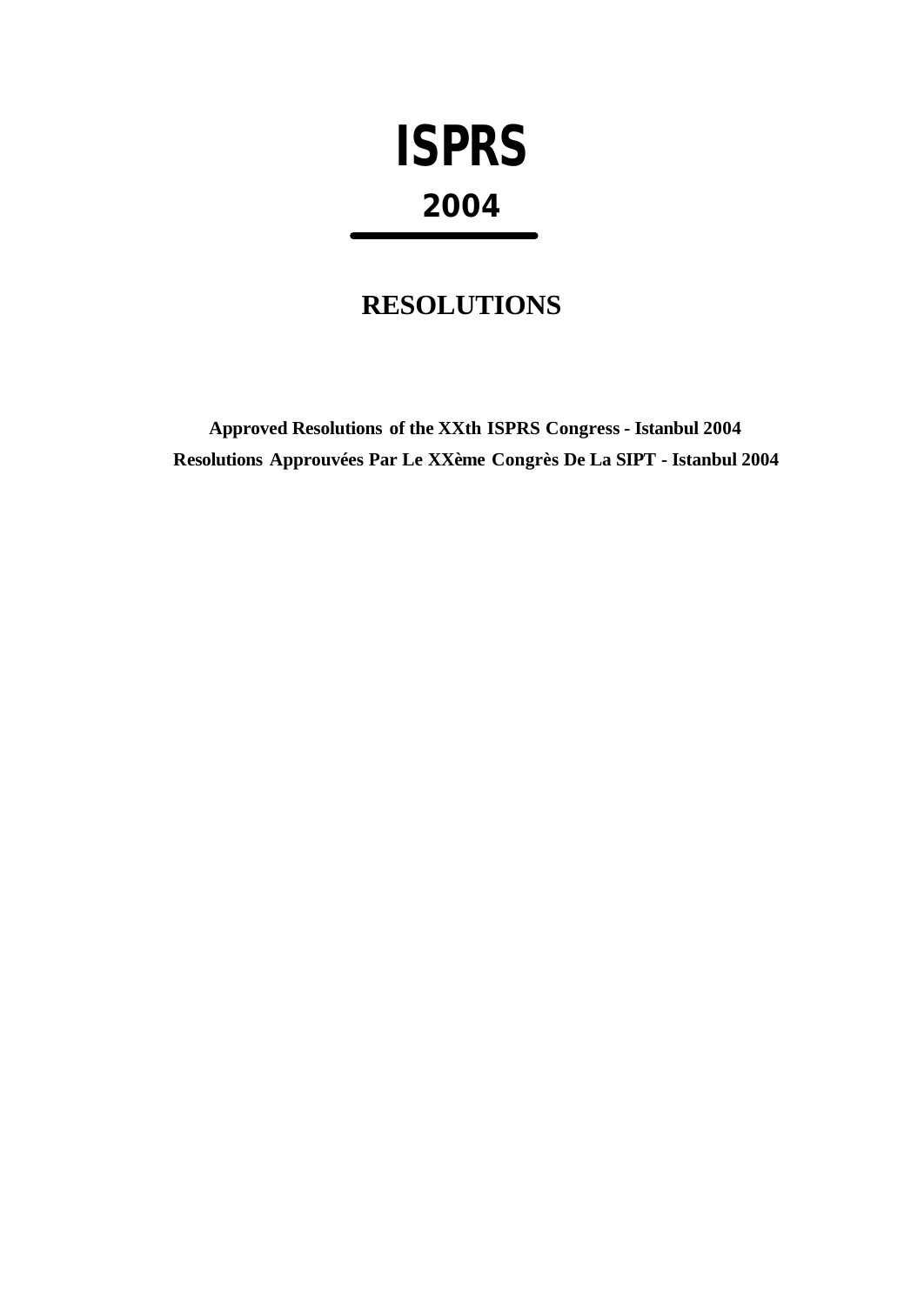#### **APPROVED RESOLUTIONS OF THE XXth ISPRS CONGRESS - ISTANBUL 2004**

#### **General Resolution G.1 Appreciation**

*The Congress Commends:*

The Turkish National Society of Photogrammetry and Remote Sensing, its President Ali Fuat Saraç, and Congress Director Prof. Orhan Altan and the Congress Organizing Committee for their excellent work which has resulted in a very successful Congress.

#### **General Resolution G.2 Links with the `Global Land Project' of the Earth System Science Partnership (ESS-P)**  *The Congress:*

*Noting*

- the strong links between ISPRS and ICSU (International Council of Science), a sponsor of international programs about global change
- International Geosphere Biosphere Programme (IGBP), International Human Dimensions Programme (IHDP), World Climate Research Programme (WCRP), and an integrated program of biodiversity science DIVERSITAS;
- that four `global change' programs have decided to dramatically evolve and create the ESS-P, which will generate regional projects on one hand, three integrated projects on the other hand;
- and namely that the Land Use & Cover Change (LUCC) and Global Change & Terrestrial Ecosystems (GCTE) projects plan to set up a `Global Land Project', now under the leadership of a `transition team'.

#### *Recognizing*

- the importance of that evolution for global change science;
- the major importance of getting consolidated conclusions for international negotiations, national planning, and sustainable development;
- the unique contribution that remote sensing at large can bring to these projects.

*Recommends that*

- close links be developed between ESS-P and ISPRS, at the Council and Commission level;
- ISPRS should consider any opportunity to contribute to developing use of remote sensing and spatial information sciences within the projects generated by ESS-P;
- Specific attention should be paid to developing close relationships in 2004 with the nascent 'Global Land Project.'

#### **General Resolution G.3 Automating 3D Object Generation and Database Updates**

*The Congress:*

- *Noting*
- the innovations in computer vision;
- the advances in film-less digital sensing from the air, the ground and from space. *Recognizing*
- the growing need for 3D content in global, regional and local GIS databases;
- the requirements to have such contents available in an updated form.

*Recommends that*

- fully automated algorithms for generating 3D objects from imagery be studied and developed;
- fully automated methods be studied and developed for updating current 2D and 3D GIS content using digital imagery acquired from aerial, terrestrial and space systems.

#### **Resolution I.1 Unpiloted Aerial Vehicles**

*The Congress:*

*Noting*

- that unpiloted aerial vehicles (UAVs) provide a new, controllable platform for remote data acquisition;
- that maneuverability of UAVs permits remote data acquisition in environments dangerous to human life and/or inaccessible to direct examination (e.g. forest fires, volcanoes, toxic spills, transportation disasters, etc.);
- that UAVs provide potential for acquiring remote data more rapidly and at lower cost than from piloted aerial vehicles.

#### *Recognizing*

- the range of potential applications not readily possible using piloted vehicles over small geographic or site-specific areas on a real-time basis at affordable costs (e.g., incident analysis);
- that new technologies will be required to design and develop miniature platforms and sensors.

*Recommends that*

- an inventory of current and technologically feasible miniature sensors be undertaken;
- an inventory of current and possible future civil applications be catalogued and documented as to appropriateness, levels of readiness, and comparative cost;
- the performance of the various UAV's and their onboard sensors for various applications be investigated;
- a report of the above findings be produced by ISPRS for the global community.

#### **Resolution I.2 Methods for Characterizing Radiometric and Geometric Sensor Calibration Parameters**

*The Congress: Noting*

That a joint ISPRS/CEOS task force has been established to collect and define parameters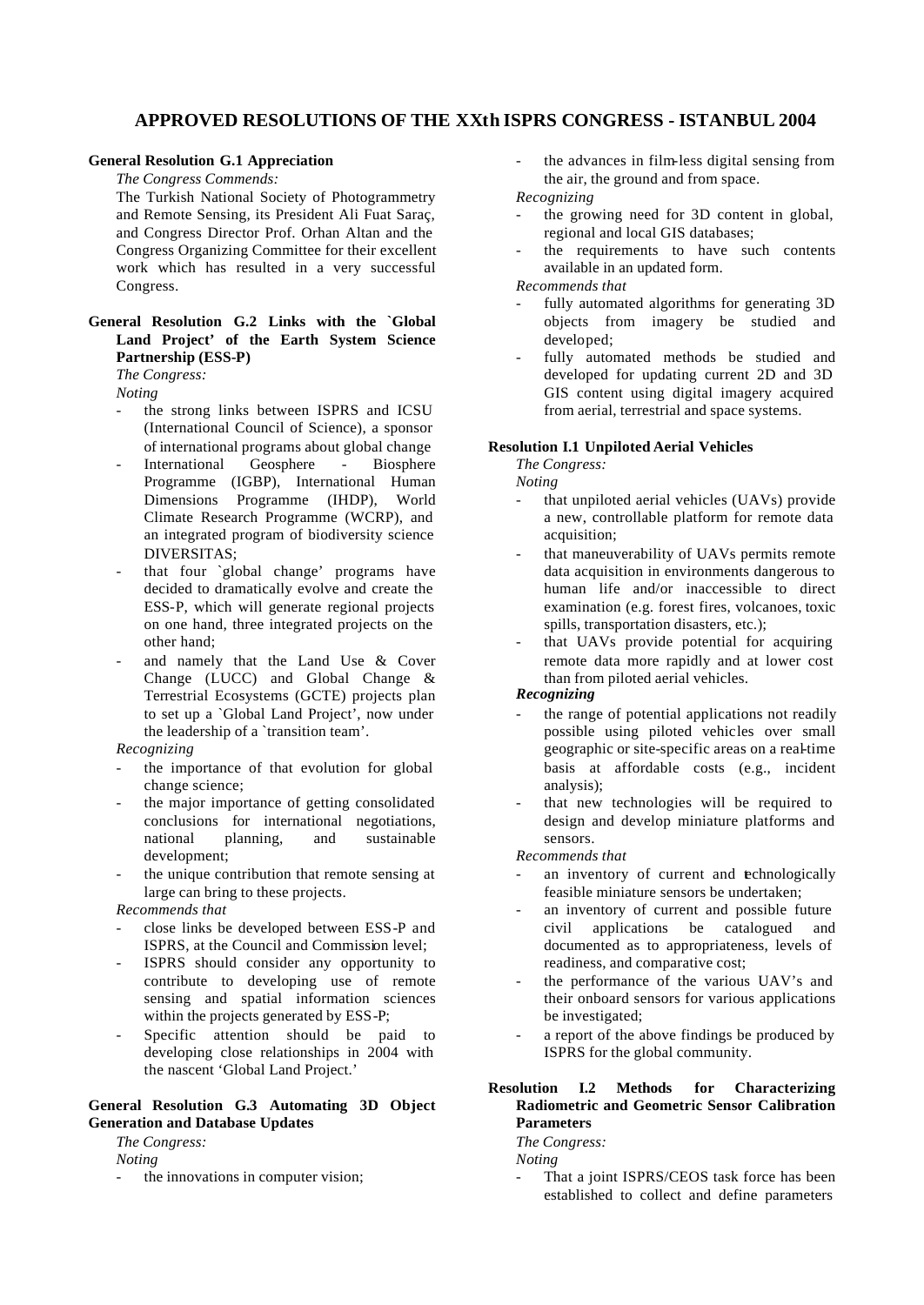- used to describe EO sensors, and to recommend a standard list of such parameters;
- That there are disparate ways in which Earth observing sensor parameters are specified, defined, and characterized in the spectral and spatial domains, and that there are growing demands for sensor inter-comparisons;
- That commercial digital aerial cameras and both commercial and government space-based Earth observing scanners are growing in number;
- That field test sites in a variety of global ecological settings are needed to characterize sensors operating in those environments.

#### *Recognizing*

- The terms of reference of the CEOS Resolution do not include how to measure and characterize calibration parameters;
- There is little value in defining parameters that describe sensor performance unless there are ways to consistently measure those parameters.

*Recommends that*

- The joint ISPRS/CEOS task force enlarge the scope of its activities to include descriptions of methods used to characterize post-launch calibration parameters;
- The potential applicability of sensors' parameters be made more readily available for the scientific development community;
- A metadata template be developed for use by post-launch science teams that will help data users understand which underlying methods were used to calibrate geometric and radiometric parameters for specific sensor products derived from both aerial and space imagery.

#### **Resolution I.3 Geometric Handling of Space Images**

*The Congress:*

*Noting*

- That a growing number of high resolution space-based optical sensors with different geometric attributes are available;
- That mathematically rigorous solutions are required even without knowledge of the full sensor parameters or camera models.

#### *Recognizing*

That optimal use of the geometric properties of high resolution space sensors requires reliable algorithms.

*Recommends that*

- Existing and evolving algorithms be compared under operational conditions;
- the results of the comparisons be extrapolated (outside the area of control points), analyzed, and reported for each space imaging system.

#### **Resolution I.4 Advanced Satellite Imaging Systems**

*The Congress:*

*Noting*

- The significant progress in obtaining higher  $$ spatial, -spectral, -radiometric and –temporal resolution from imaging sensors;
- That the future of operational Earth observations lie with incorporating intelligence into satellite systems;
- That intelligent systems are required for deriving information quickly and in near realtime.

#### *Recognizing*

- The need for acquiring timely information about Earth system processes, human activities, and for early warning of natural and human disasters;
- The need to control costs and to cope with increased system complexities.

*Recommends that*

- Improved multi-temporal data acquisition strategies be designed in future systems and enhanced integration and interface methods be developed for existing multiple systems;
- A survey of engineering requirements be initiated to assess the state-of-the-art and system integration potential for intelligent onboard mission planning, data processing, telemetry, and inter-platform communication.

#### **Resolution I.5 DTM Data Acquisition Quality**

*The Congress: Noting*

- That a number of optical systems, specifically designed to generate DTMs, are available;
- That interferometric SAR has proven its capability to generate DTMs;
- That airborne laser systems are operational;
- That substantial parts of the world still do not have topographic maps of desired scale and accuracy.

*Recognizing*

That terrain height  $\ell$  slope is an important parameter for many applications.

- An intensified, detailed study be conducted on the accuracy and cost effectiveness of various sensors and techniques;
- International test sites be identified and catalogued for inter-comparison and evaluation of different methods;
- Quality standards be developed for advanced optical and active microwave system-derived DTMs.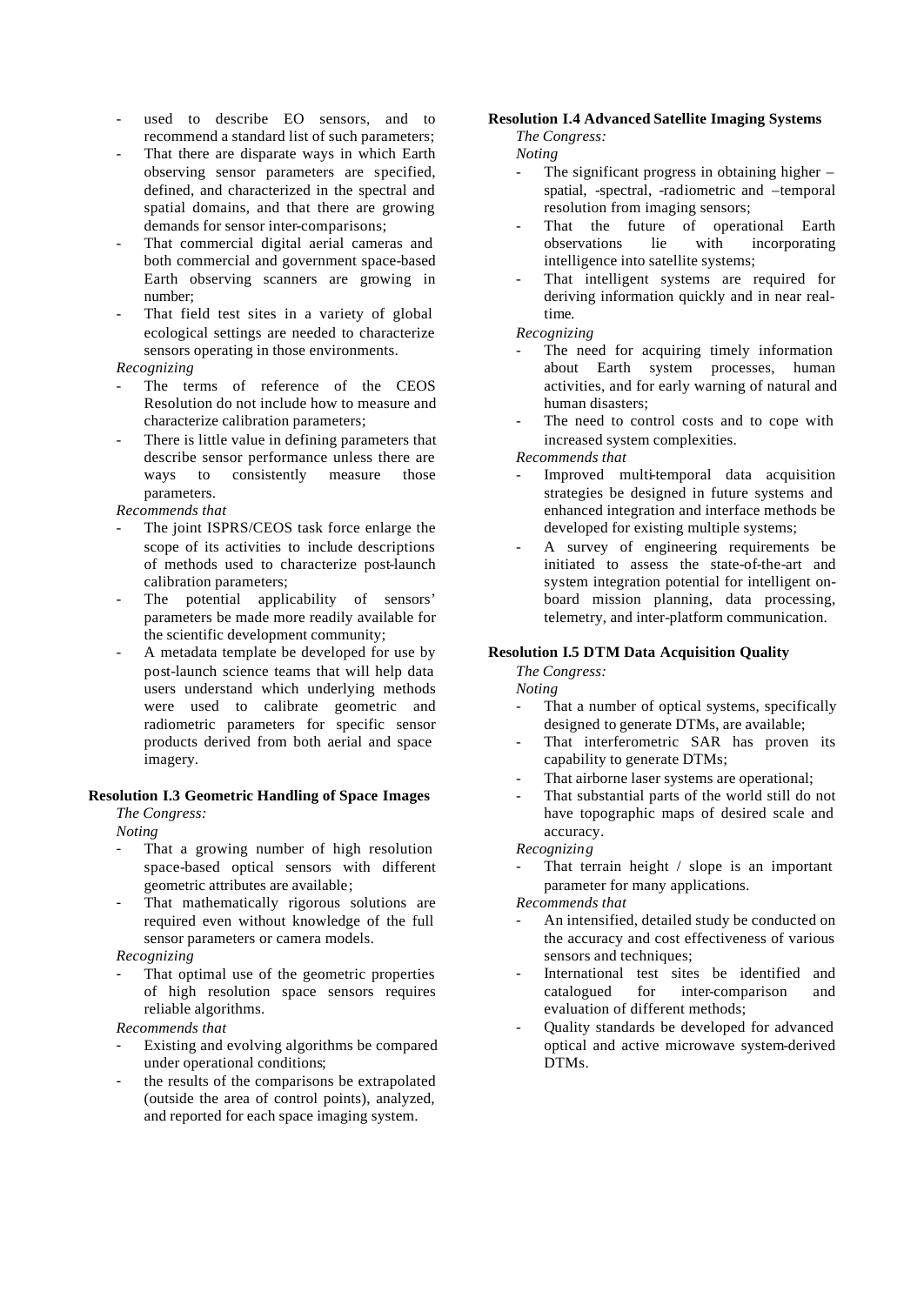#### **Resolution I.6 Platform and Orientation Integration** *The Congress:*

*Noting*

- The capability of current earth observation (EO) systems to provide high resolution images;
- The availability of modern technology such as differential GPS and high precision attitude and orientation sensing systems.

#### *Recognizing*

- The potential use of high resolution image data in detailed field studies;
- The need for high precision locational accuracy of the field data.

*Recommends that*

- Improved methods for integration of attitude and position information with data processing software algorithms be developed;
- Workshops be organized on "Integrated Spatial Sensor Systems" to address topics such as real-time referencing, sensor networking, multi-sensor integration, fusion, sensor management, etc.;
- User standards for data formats, referencing systems, and data archival and retrieval systems be adopted by ISPRS and published.

#### **Resolution I.7 Handbook of Internet Website Information for Sensors and Platforms**

*The Congress:*

*Noting*

- That there is an increasing number of EO sensors and platforms;
- That there is a long history of sensor and platform designs for both aerial and satellite systems.

*Recognizing*

- That electronic (digital) information about engineering designs, orbital parameters, and sensor characteristics is distributed among many databases and Internet sources;
- That websites vary greatly in their content, completeness, accuracy, and currency;
- That there are too many websites for any individual or organization to compile into a reliable and up-to-date source;
- That there is unequal global access to sensor and platform information.

#### *Recommends that*

- A handbook of Internet websites containing electronic, searchable databases of sensors and platforms (retrospective, current, and planned) be created and maintained as an updatable online publication on the ISPRS website;
- Robots, UAVs, and other evolving forms of platforms and their evolving sensor systems be included in the handbook.

#### **Resolution I.8 The Robot as a Sensor Platform**

*The Congress:*

*Noting*

- That sensor-bearing robots are used in many environmentally hostile situations to acquire video and other forms of imagery for industrial accidents, ship wrecks, groundbased archaeological and geophysical situations, and for extra-terrestrial applications;
- That many of these types of close-range observations assist traditional aerial and EO sensor data, particularly in visualizations involving search and rescue operations, nondestructive site evaluations, and similar circumstances where humans cannot make direct observations.

*Recognizing*

- The growing importance of technologies that are collateral to aerial and satellite remote sensing systems;
- The need to fuse imagery and geospatial data from many sensor types, viewing angles, and scales.

*Recommends that*

- Robots as sensor platforms be reviewed, assessed, and characterized for their value as collaborative systems supporting aerial and satellite platforms;
- Sensors carried by robots be evaluated for their use in environmental visualizations and tracking tasks requiring multi-sensor data from other platform types.

#### **Resolution I.9 Small Earth Observing Satellites**

*The Congress:*

*Noting*

The increasing use of small satellites for remotely sensing unique and/or limited data for research and validation activities.

*Recognizing*

The economical advantages that small satellites offer for developing countries to economically develop their own space programs.

*Recommends that*

- Studies be conducted to assess the benefits of small satellites;
- That ISPRS provide a forum for developing countries to share their results, experiences and recommendations.

#### **Resolution I.10 Integrated Mobile, Multi-Sensor Mapping Systems**

*The Congress:*

*Noting*

- That ground-based mobile mapping systems are increasingly important to field data acquisition in support of GIS and remotely sensed data collection;
- Digital airborne systems are becoming available that can provide rapid mapping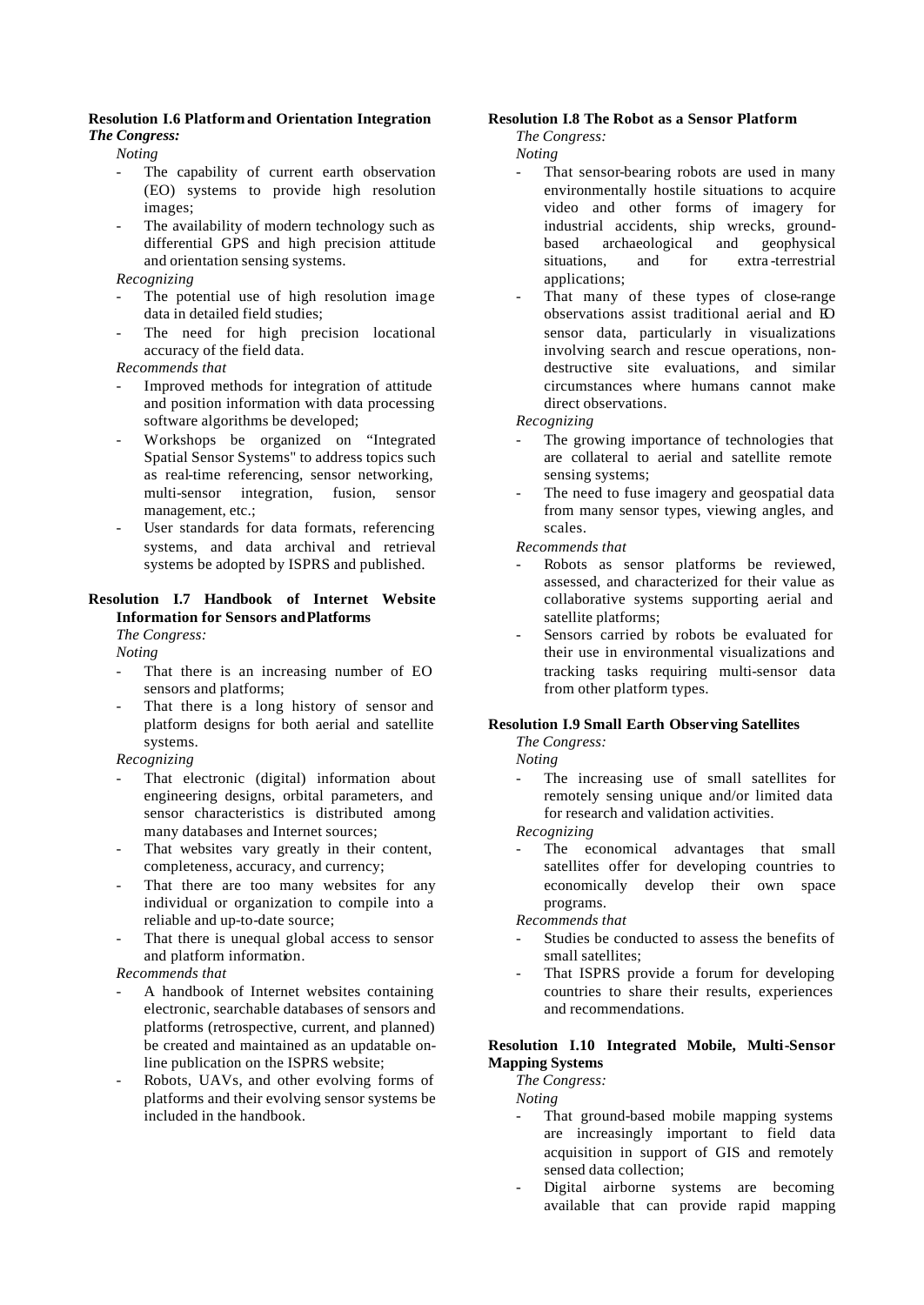products of sufficient accuracy for GIS database generation and update;

- That many applications of mobile mapping are conducted in remote areas and must be designed as portable, light weight systems for human transport;
- That multiple electronic devices must be included in these light weight, portable systems;
- That the fusion of mobile mapping data collected from various acquisition systems is increasingly important for GIS applications:

#### *Recognizing*

- The importance of mobile mapping as a component of map updating and for field verification and validation of remotely acquired data:
- That new designs will be required to create miniature field mapping systems incorporating wireless technology for GPS, remote data updates and data entry.

#### *Recommends that*

- Research should be conducted and workshops organized to assess current and technically feasible designs that improve mobile mapping and updating systems;
- A report of the above findings be produced by ISPRS for the global commu nity.

#### **Resolution II.1 Spatial-Temporal Concepts and Databases**

*The Congress:*

*Noting*

- That today's methods and solutions for handling spatial-temporal database related issues are still very limited;
- That spatial-temporal infrastructure is a new area to be investigated in the near future;
- That the fundamental concepts for and the practical feasibility of developing spatialtemporal databases and infrastructures are challenging areas.

*Recognizing*

- That there is a very strong demand on spatialtemporal databases for GIS applications, especially in those areas related to temporal features and monitoring of dynamic changes;
- That the needs for spatial-temporal databases and infrastructures are increasing to cope with rapid developments of new and faster spatial data acquisition technologies, such as LIDAR and high resolution satellite images.

#### *Recommends that*

- Research be continued for the development, access and management of spatial-temporal databases and the mapping from one database to another to solve semantic interoperability and schematic and semantic heterogeneity;
- Research be continued in the areas of spatialtemporal analysis and geostatistics;
- Research be continued on the modelling of data uncertainty and quality including the determination of risk indicators;
- Spatial-temporal and dynamic GIS applications be developed.

#### **Resolution II.2 Multi-Dimensional & Multi-Resolution Spatial Information**

*The Congress:*

*Noting*

- An increasing availability of high resolution (in space and time) data from different sources;
- An increasing availability of and demand for 3D-data;
- The need for providing data in different resolutions;
- The heterogeneity of data sources in structure, semantics and geometry.

*Recognizing*

That current methods to model and analyze data of different dimension, scale, and temporal resolutions are inadequate for advancing the use and dissemination of spatial information.

*Recommends that*

- Research for development of structures for managing multi-scale and multi-representation data be strengthened;
- Methods for generating multiple resolutions of data by generalization and abstraction be developed;
- Research be conducted for semantic and geometric data integration and harmonization;
- Spatial ontologies and their concepts be developed;
- Research on 3D data structures (including topology and level of detail) and 3D-analysis tools is continued.

#### **Resolution II.3 Design and Operation of Spatial Decision Support Systems**

*The Congress:*

*Noting*

The increasing need for up-to-date geospatial information and support for decision makers on local, regional, national and international levels.

*Recognizing*

That the integration of image and vector data in spatial decision support systems can provide the means to achieve this decision support.

- Efforts be undertaken to develop and enhance methodologies needed to improve the integration of field and object data in spatial decision support systems;
- Studies be conducted to assess and predict the statistical fitness for use of combining image, vector, and collateral data used for decision processes.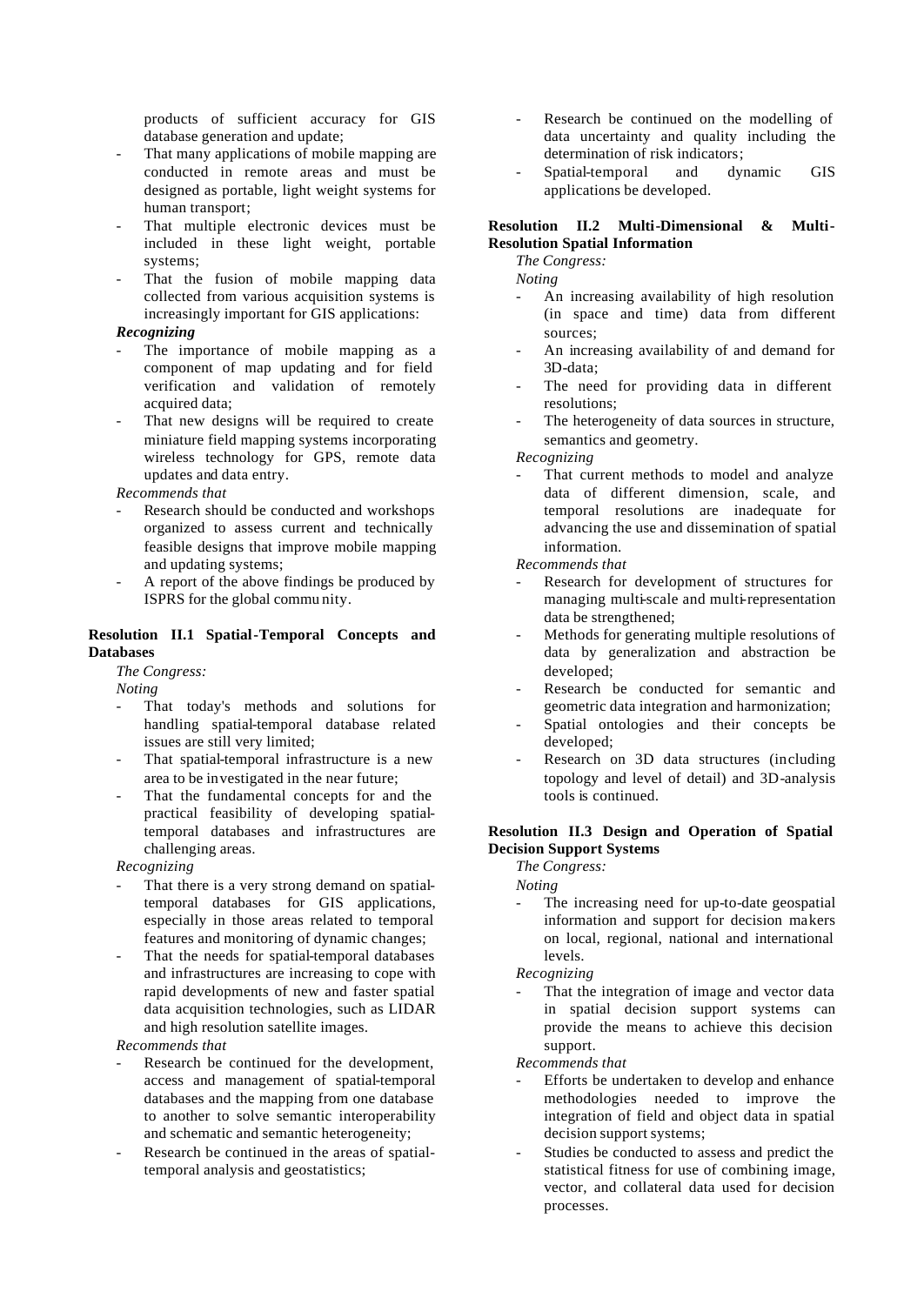#### **Resolution II.4 Raster-Based Spatial Analysis on the Web**

#### *The Congress:*

*Noting*

The increasing demand for spatial analysis tools for a variety of applications;

*Recognizing*

- Raster-based spatial analysis methodology will be the key to the future development of GIS;
- More comprehensive spatial analysis systems need to be established.

*Recommends that*

- Raster-based spatial analysis with integration of web-based visualization systems be strengthened;
- The role of scale in spatial analysis be researched.

#### **Resolution II.5 Dynamic and Multi-Dimensional GIS**

*The Congress:*

*Noting*

- The increasing demand to extend 2-D traditional GIS processing systems to 3D;
- The need to incorporate GIS with dynamic data and/or with changes in temporal data.

*Recognizing*

- That dynamic and multi-dimensional GIS is becoming one of the key issues of digital Earth movement;
- The efforts of ISPRS WGs in promoting the academic research and industrial development on dynamic and multi-dimensional GIS during 2000-2004.

*Recommends that*

- The series of international workshops on dynamic and multi-dimensional GIS be continued;
- Studies be continued on dynamic and multidimensional GIS.

#### **Resolution III.1 Directly Observed, Triangulated and Control Point-Free Sensor Poses**

*The Congress:*

*Noting*

- That direct geopositioning systems are being widely accepted in daily practice;
- That new digital aerial cameras are being introduced;
- That new applications are emerging in the area of egomotion (self-motion).

*Recognizing*

- The need to better understand the tradeoffs between direct geopositioning and imagebased pose estimation;
- The possibilities of film-less sensing as a base for new triangulation approaches;
- The opportunities to fully automate pose positioning;
- The requirements of inside-out as well as outside-in tracking of a moving sensor.

#### *Recommends that*

- Studies be conducted to compare the performance of direct geopositioning with triangulated estimates of pose positions using highly redundant, film-less image sequences from digital aerial cameras;
- Developments in fully automated pose positioning technologies be pursued;
- Research on tracking egomotion be conducted, for example, of a user of a 3D database.

#### **Resolution III.2 Directly-Sensed versus Image-Extracted Shapes of Non-Terrain Objects**

## *The Congress:*

*Noting*

- Growing interest in and application of sensors that determine object shapes directly, such as by scanning lasers or tactile technologies;
- The emergence of alternative methods for the building of object shapes in non-terrain scenarios, such as industrial manufacturing, medicine, architecture, archaeology, etc. from images.

*Recognizing*

- The potential of images to provide more than just object shapes;
- The new possibilities for automated image analysis using highly redundant image sequences, be they from calibrated and/or uncalibrated cameras.

*Recommends that*

- Algorithms be developed and studied that fully automate the shape reconstruction of industrial objects from redundant calibrated and uncalibrated image streams;
- Trade-offs be studied between direct observed shapes versus image-extracted shapes employing collateral object information.

#### **Resolution III.3 From 2.5D Surface Models to 3D Object Models**

*The Congress:*

*Noting*

- Progress in computer vision algorithms and approaches toward automated creation of 3D models of objects;
- Progress in computer graphics to interact immersively with 3D objects in mixed reality scenarios;
- Continuing advances in laser scanning allowing the acquisition of dense and accurate point clouds by both aerial and terrestrial scanners,
- A growing interest in the transition from 2D toward 3D Geographic Information Systems.

*Recognizing*

- The possibilities to reliably and automatically extract features from point clouds,
- The advent of fully digital sensing approaches with an inherent obsolescence of film and its variable costs;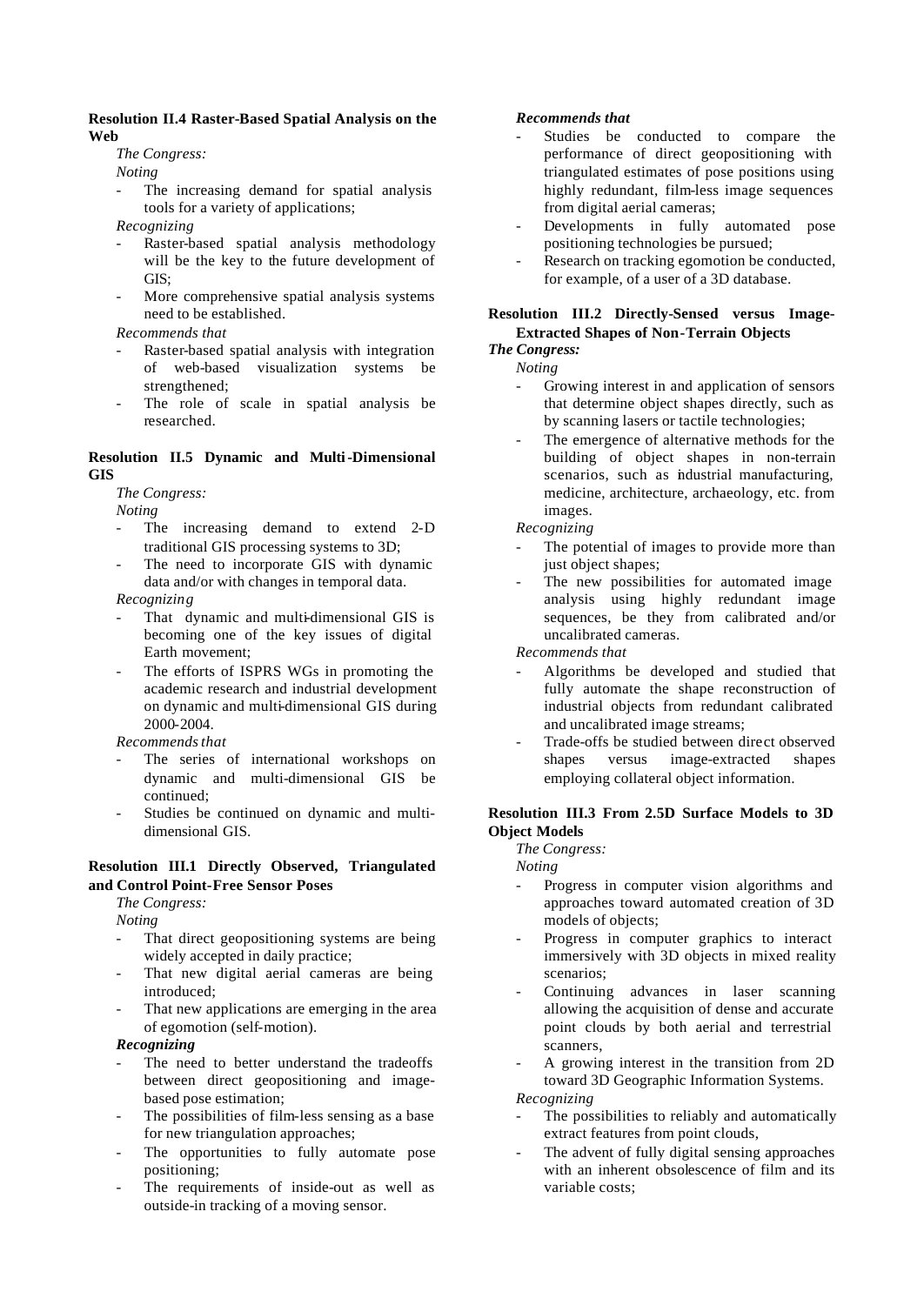The availability of highly redundant sensing becoming possible by aerial and terrestrial film-less systems as well as by laser scanning systems.

*Recommends that*:

- Algorithms be developed and studied in cooperation with the computer vision community that produce surface models fully automatically and without any manual intervention or post-editing;
- Technologies be investigated that develop a full 3D object from 2.5D measurements;
- Fully 3D object models of terrain be developed to consist of the bald Earth and of models of the natural and manmade objects which exist on top of it.

#### **Resolution III.4 Combined Laser-Based and Image-Derived Terrain Surface**

#### *The Congress:*

*Noting*

- The growing interest and acceptance of aerial and terrestrial laser scanning technology;
- The reduction of importance in classical terrain elevation modeling from film-based stereo systems;
- The advent of new film-less digital imaging systems;
- That most providers of laser scanning services offer simultaneous acquisition of digital imagery;

*Recognizing*

- The possibilities of using highly redundant images in blocks from film-less systems,
- The complementary nature of point clouds and imagery.

*Recommends that*

- New algorithms get developed and studied to take advantage of combined data sets for fully automated surface modeling;
- Laser-based surface models and systems for creating them be compared and assessed with respect to new image-based systems and/or surface models obtained from combined datasets, for creation of highly redundant image stacks;
- Guidelines for sensor selection for surface modelling of various terrain types be established.

#### **Resolution III.5 Radar Interferometry Algorithms** *The Congress:*

*Noting*

That Earth observation satellites as well as commercial and governmental airborne systems for radar interferometry are proliferating and are being used more frequently;

- That changes on the Earth's surface are of growing concern;
- That global Digital Terrain Model data is becoming available;
- That radar signal processing is expanding to include consideration of phase, polarization, coherence and scattering effects..

*Recognizing*

- The inherent capability of interferometric radar to observe changes such as motion;
- the improvements in automatic processing of interferometric radar source data.

*Recommends that*

- Radar polarimetric/differential interferometric algorithms be developed, assessed and developed in their application to available radar source data;
- Studies be performed to compare surface models obtained from interfe rometric source data with laser- and image-derived surface models;
- The ability and accuracy of observing and quantifying motion and change on the Earth's surface be studied.

#### **Resolution III.6 Urban Modeling**

*The Congress:*

*Noting*

- That video cameras, lasers, uncalibrated cameras and mobile sensing are all growing as topics in computer vision;
- That rendering as an application is of increasing interest;
- That urban objects such as buildings and roofs as well as underground structures need to be described both with their outside shape as well as internal structure and use.

*Recognizing*

- The systems for so-called "mixed reality" in the form of virtual or augmented reality pose new challenges;
- That costs of database content creation need to be reduced while accuracies of 3D urban data need to be increased;
- That tracking of a user of database content is rapidly becoming an important issue;
- That internet and wireless broadband communication offer new horizons for GIS content.

- Studies be conducted on the use of automated analysis of sensor data streams for urban modeling;
- Mixed reality, the internet, and broadband wireless data transfer be evaluated in the development of new approaches for the application of urban 3D GIS content.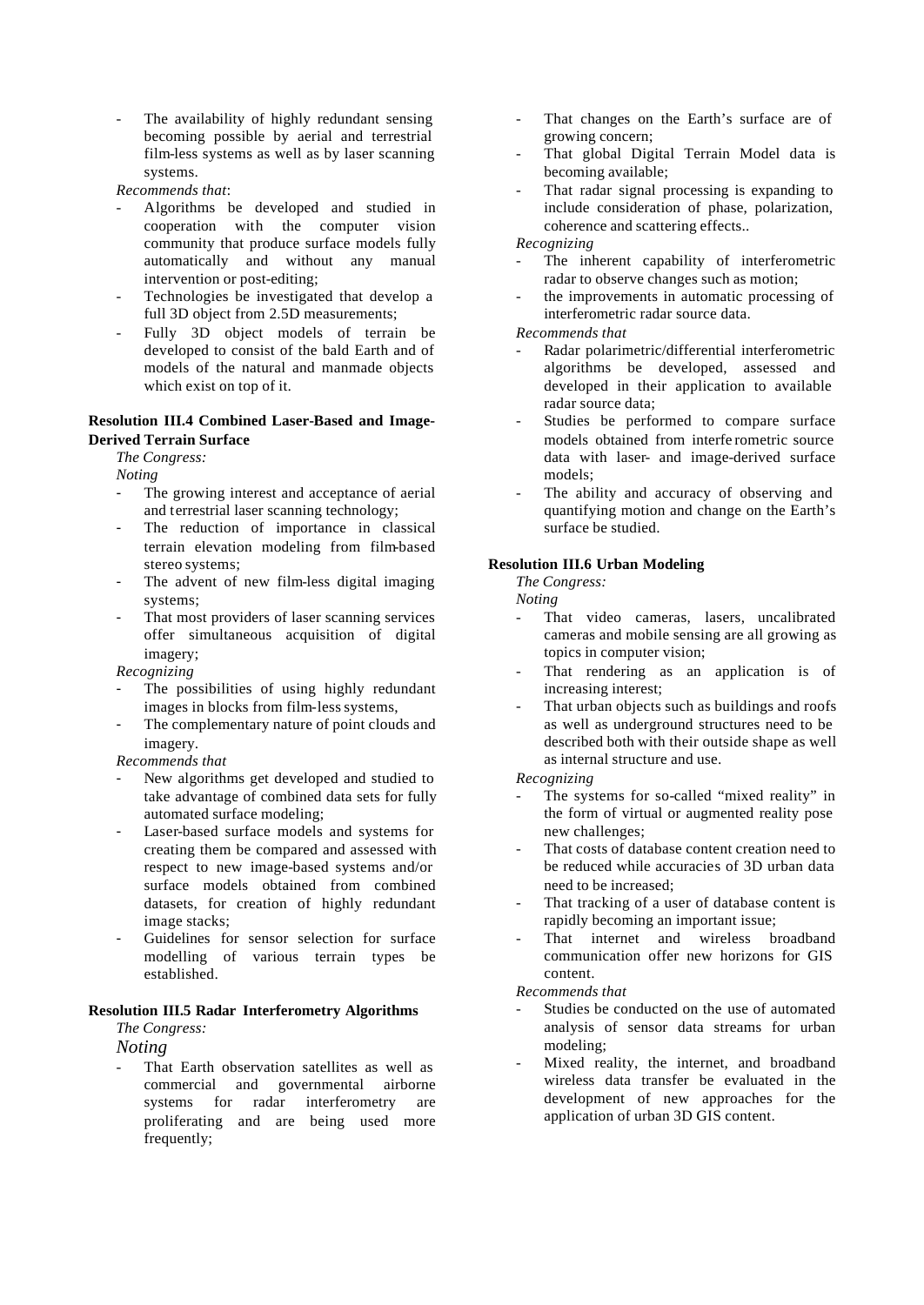#### **Resolution III.7 Data Sets and Algorithm Testing**

### *The Congress:*

*Noting*

- The many innovations in sensing technology, geometric resolution, algorithm development, computing, and applications that occur in rapid sequence during a single 4year inter-Congress period;
- The difficulty of understanding and assessing these innovations in a global context;
- That typically an individual is unable to compare various algorithms, systems and approaches.

#### *Recognizing*

That algorithm performances are being studied, yet this is with private data and through individual efforts.

*Recommends that*

- Standard source data sets be created to reflect the most innovative sensor data and applications scenarios;
- These standard source data sets be distributed for use by the global S&T community;
- A public domain algorithm base be installed and maintained for specific important applications in ISPRS-relevant image analyses;
- Approaches to assess algorithm performance be defined, described and made publicly available;
- International tests that compare algorithms be conducted and coordinated, and results published.

#### **Resolution IV.1 Handling of Web-Based Spatial Data and Geo-Information Services**

*The Congress:*

*Noting*

- The increased interest from the industry on geo-spatial information technology;
- That the various related supporting technologies, such as web technology, spatial information technology, mobile computing, network storage, and geo-grid computing are maturing;
- The increasing needs of the general public for prompt and effective spatial information services.

*Recognizing*

- That web-based clients will not only be able to use locally stored spatial data and processes, but also can discover and use multiple GIS web services over the Internet;
- Those web-based geo-information services will be very helpful in developing powerful GIS applications and for providing diverse opportunities to a wider spectrum of clients.

#### *Recommends that*

Development of web geo-spatial data services, such as web map services, web feature services, web coverage services, web registry services, be continued;

- Web geo-information parallel processing and analysis services be investigated and applied;
- Applications for web geo-information, distributed network storage services be studied and developed;
- Applications using geo-grid technology for geo-information services be studied and developed;
- Data quality of internet-based processes and applications be studied and measured;
- Cooperation continues with organizations working on information systems and services, interoperability, standards, and specifications, such as with CEOS WGISS, OGC and ISO/TC211.

#### **Resolution IV.2 Location-Based Services**

*The Congress:*

*Noting*

- The increasing number of mobile devices with storage and display capabilities;
- The increasing demand for linking location with services
- The rapidly increasing use of the Internet and mobile networks for dissemination of geospatial data;

Faster and cheaper data transmission

*Recognizing*

- That spatial data is the key element in location-based services.
- That the demand for up-to-date and reliable geo-spatial data continues to grow

*Recommends that*

- The integration of spatial data in info-mobility services be enhanced;
- Methods for real-time integration, generalization, updating and adaptive visualization of spatial information are developed.

#### **Resolution IV.3 Landscape and Visualization**

*The Congress:*

*Noting*

- Advancements in visualization technology;
- Increased accessibility of wireless communication and data transfer;
- The emergence of telepresence technology use in the communications medium.

*Recognizing*

- The importance of landscape modeling for characterizing current environmental conditions, assessing trends and predicting future states;
- The dependency of decision makers on realtime or near real-time communication, spatial data access and visualization;
- The need for scientific visualization through telepresence for simulation, training, and entertainment.

*Recommends that*

Research continue on the developments for efficient and enhanced landscape data and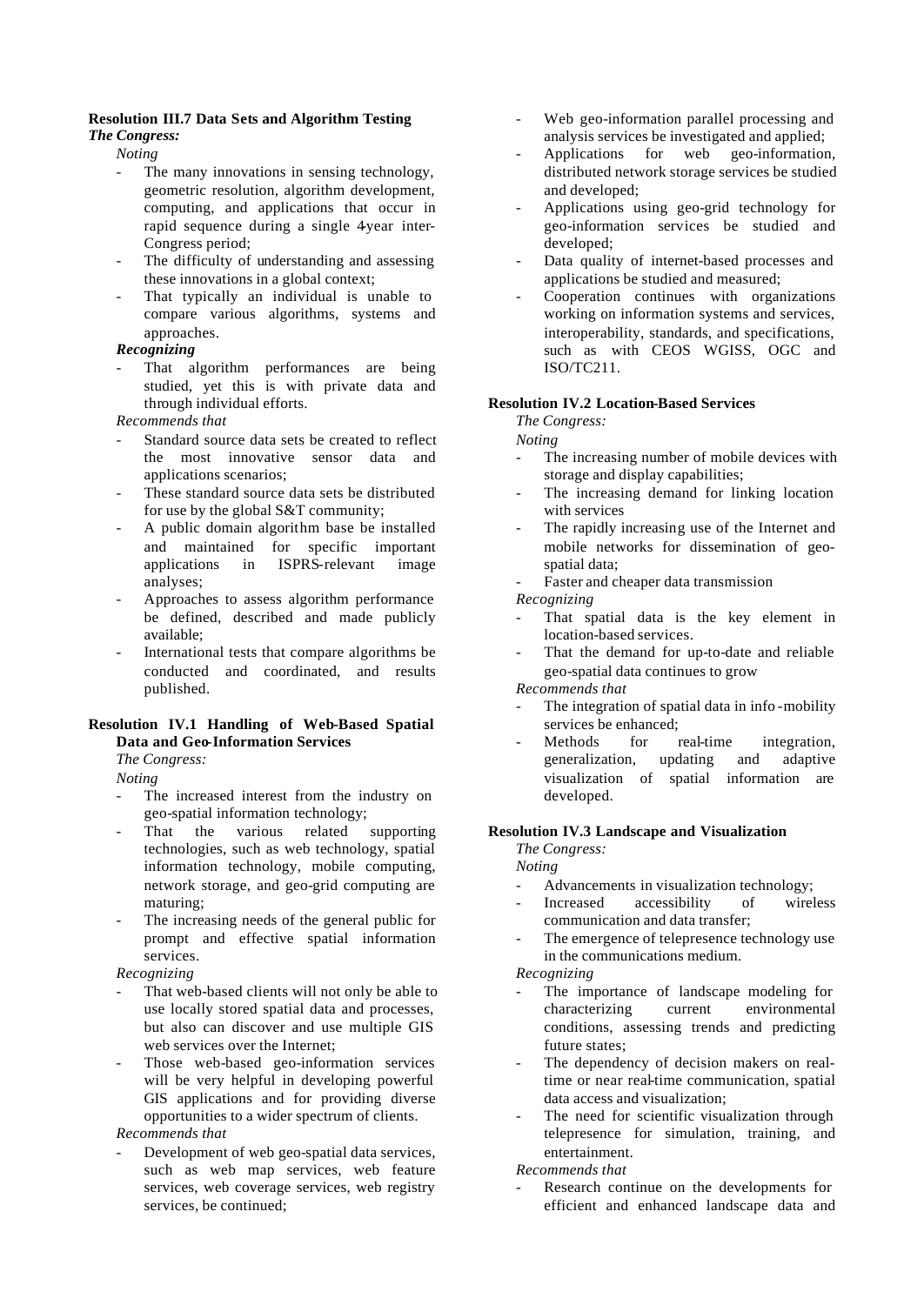information representation for decision support;

- Continued efforts be made to accurately and comprehensively model the landscape through visualization and landscape metric computation;
- Advancements in telepresence, virtual, and augmented reality technology be integrated with remote sensing to develop full sensory experience of virtual environments;
- The usability of photorealistic rendering vs. non-photorealistic rendering is investigated.

#### **Resolution IV.4 Image Databases**

*The Congress:*

*Noting*

- The increasing temporal frequency of imagery collection from a variety of sources and modalities;
- The increasing spatial spectral resolutions of the collected imagery;
- The increasingly important role of databases for accessing, managing, and retrieving geospatial information;
- The increasing availability of historic photographic and image data.

#### *Recognizing*

- That imagery is a major source of geospatial data;
- Acquisition and recording modes are important factors in accurately extracting spatial and temporal geospatial information;
- That databases provide an optimal environment for handling large amounts of geospatial data
- The need for searchable photographic and image data.

#### *Recommends that*

- Methods be developed for addressing the special characteristics of image databases, including historic photographic and image data, taking into consideration the particularities of image data;
- Research be performed to create intuitive and reliable ways of managing large quantities of imagery in spatial-temporal databases;
- Innovative and efficient ways be developed for indexing, organizing, accessing, and querying imagery residing in large databases;
- Automated approaches be devised for the use of image databases to support the extraction, management, and spatial-temporal analysis of geospatial information.
- Methods for data interpretation to derive explicit knowledge from implicit data be developed;
- Spatial data mining techniques continue to be developed and promoted.

#### **Resolution IV.5 Automation for Database Creation and Updating**

*The Congress:*

*Noting*

- Advances in and the maturation of image processing and GIS spatial analysis methods as well as the availability of a variety of related tools;
- The availability of technologies for rapid data acquisition and processing;
- Significant progress occurring in communications technology.

*Recognizing*

- The increasing demand for rapid mapping capabilities;
- The increasing needs for populating and maintaining useful geo-databases;
- Those spatial databases may be homogenous or heterogeneous.

*Recommends that*

- Advanced automated techniques for data extraction and change detection, including GIS-driven approaches, continue to be researched and developed;
- Advanced techniques be investigated and developed for implementing "near-real-time" mapping.
- That work continue on automating geo-spatial data production and updating from imagery and collateral sources, both in semi-automatic and in automatic modes;
- That efforts be increased to integrate developed algorithms into digital photogrammetric workstations and geospatial information systems.

#### **Resolution IV.6 National and Regional Spatial Databases**

*The Congress:*

*Noting*

- That operational change are occurring in national mapping organizations;
- New products requirements from national mapping organizations;
- The establishment of national and regional geospatial data infrastructures;
- The increasing cross-border demand for high spatial resolution data;
- The imagery represents an inevitable part of geospatial information.

*Recognizing*

- The importance of base geo-spatial data, especially topographic data sets of individual countries;
- The growing needs for and ongoing activities in establishment of interoperable geospatial information infrastructure at the national, regional and global levels;
- The increasing use of geo-spatial databases beyond traditional mapping applications.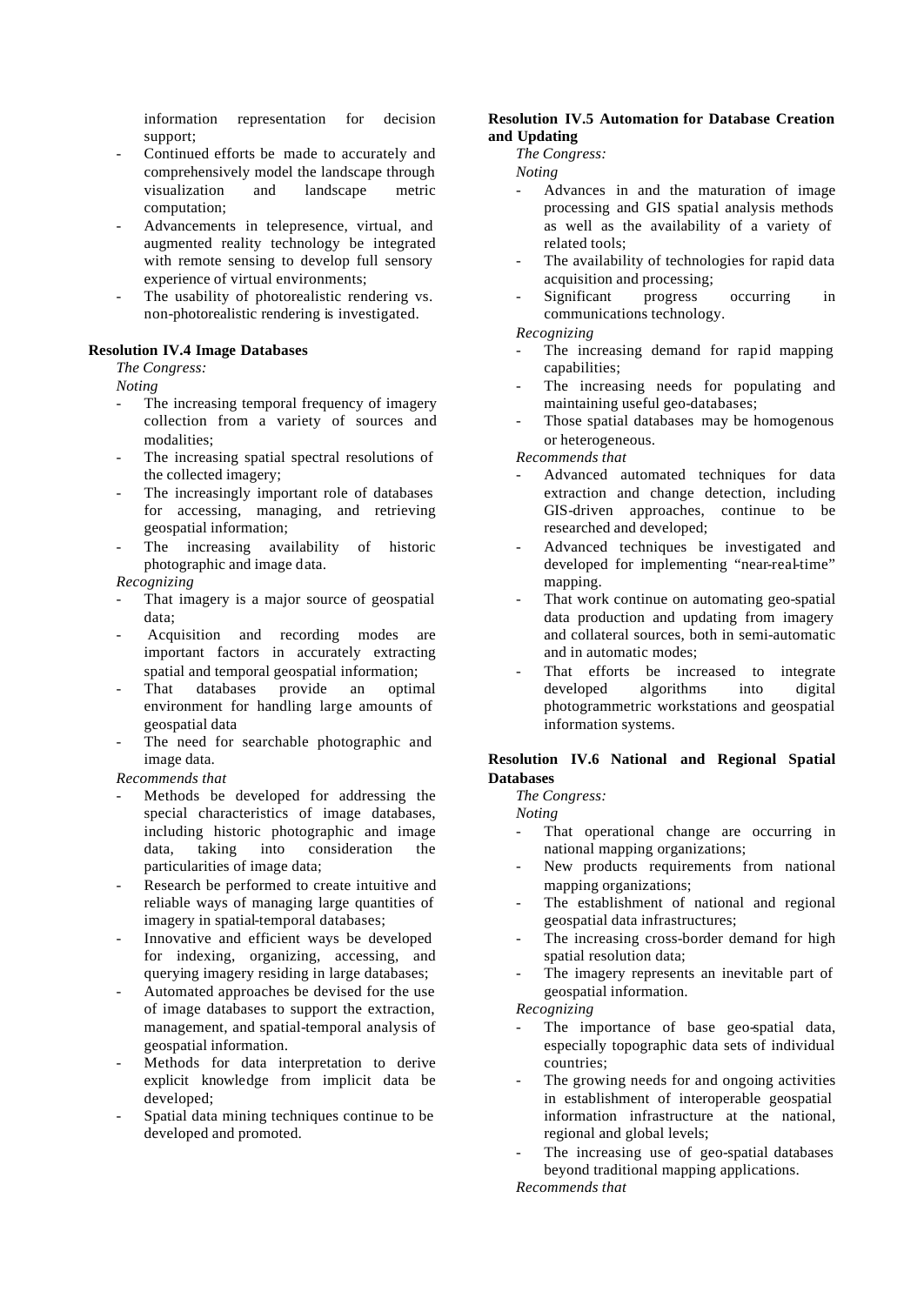- Studies, tests and evaluations be conducted on the development, access and management of national databases in federated databases;
- Data sharing and dissemination processes using web services be investigated, including cost models;
- Data harmonization and data integration approaches, including research on semantic and geometric translation between schemas, be investigated to facilitate the wider use of geo-databases for both mapping and nonmapping applications;
- The synergy of the imagery segment and its integration with GIS, positioning and communications be continued and enhanced in the framework of the national, regional and global spatial data infrastructures and in other applications
- Cooperation be encouraged with the global spatial initiatives, such as with GSDI, the Global Mapping project, and CEOS WGISS.

#### **Resolution IV.7 Global Databases and Environmental Infrastructures**

*The Congress:*

*Noting*

- That large environmental databases on regional, national and global levels have been designed and implemented;
- The improved access of users to a variety of databases is based on developments in information technology;
- The importance of reliable and comprehensive global 3D spatial models and data structures.

*Recognizing*

- The increasing need for generally accepted and standardized environmental information resources and environmental indicators;
- The need for multi-temporal and multi-scale databases
- The need for a consistent and universal global 3D reference and tessellation model.

*Recommends that*

- Environmental infrastructures be developed to ease accessibility and use by specialists and non-specialists;
- Efforts be made to acquire, integrate and harmonize environmental databases on regional, national and global levels;
- Global geospatial data infrastructures with metadata catalogues be developed;
- Research be conducted on global 3D spatial modelling suitable for global databases;
- Cooperation with related global spatial initiatives, such as the ISCGM, CEOS WGISS, the ICA Commission on Spatial Data Standards, etc. be continued.

#### **Resolution IV.8 Extra-Terrestrial Information Systems**

*The Congress:*

*Noting*

- The renewed interest proposed initiatives for intensified lunar and planetary exploration;
- The recent and upcoming missions to Mars and the Moon.

*Recognizing*

The emerging need for advanced methods, techniques, and spatial systems to support space exploration with high-resolution, highprecision mapping data.

*Recommends that*

- Mapping professionals continue to be actively involved in the planning of future lunar and planetary missions in order to maximize the utility of data obtained for supporting future space exploration:
- Research be continued in developing improved, new, and advanced techniques for data acquisition and mapping of celestial bodies;
- Spatial information systems be developed to support extraterrestrial exploration and science;
- These activities liaise with the ICA Commission on Planetary Cartography.

#### **Resolution IV.9 High Resolution Image Data for Mapping**

*The Congress:*

*Noting*

- That the number of sensors, including the upcoming small satellite constellations, for Earth observation data acquisition is increasing;
- The availability and increasing use of airborne digital cameras.

*Recognizing*

- The ever increasing volumes of Earth observation data being acquired from single and multi-sensor systems;
- The increasing use of high resolution image digital data for geo-database creation and maintenance, and for mapping.

*Recommends that*

- Information content and accuracy of the new high resolution digital sensors be studied and evaluated;
- The synergy of the various high resolution sensors for topographic and thematic mapping be investigated.

#### **Resolution V.1 Automation for Vision Metrology and Industrial Applications**

*The Congress:*

*Noting*

the importance of automation in all phases of the close-range vision process, in particular three dimensional measurement via machine vision.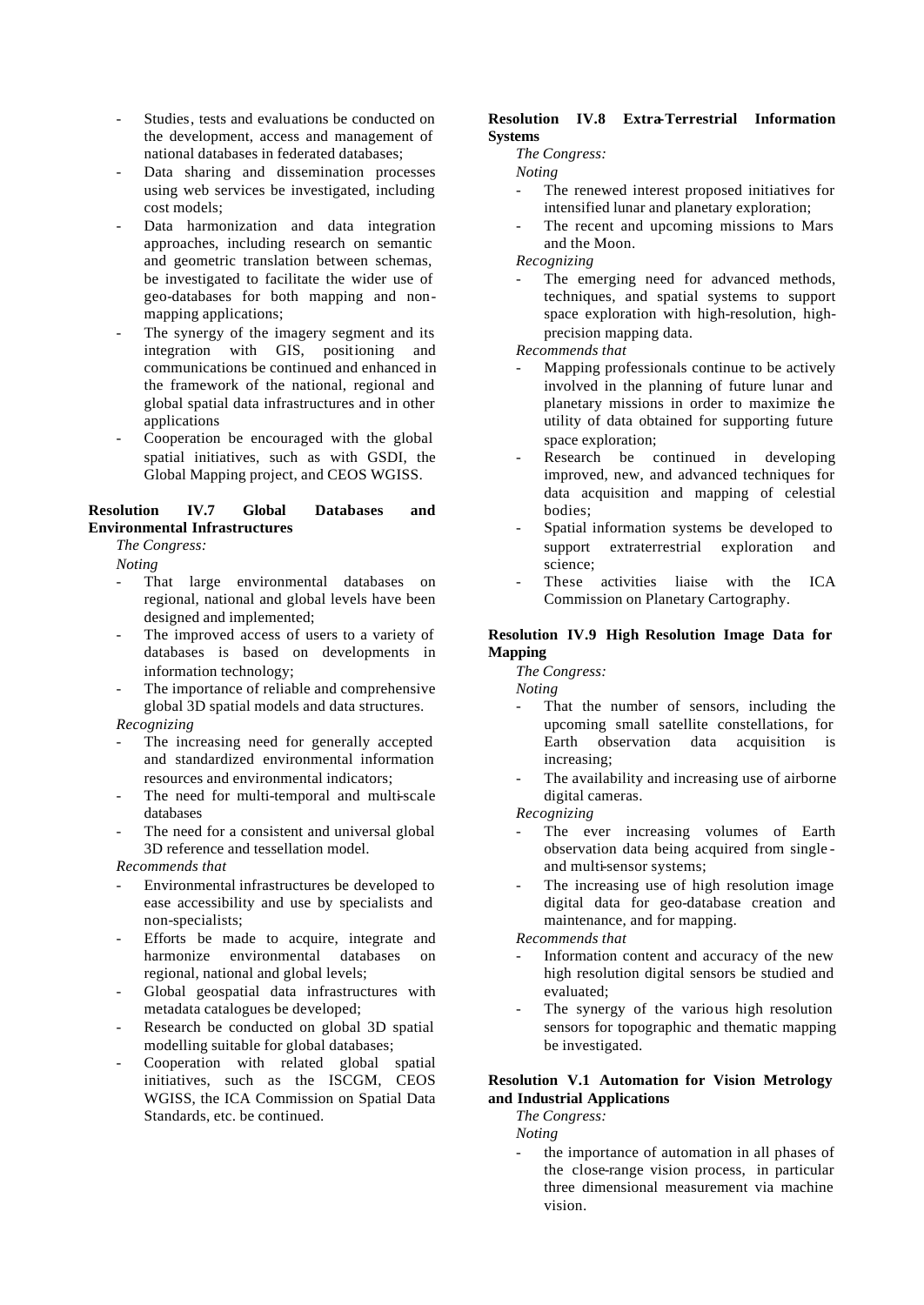#### *Recognizing*

- The need for new developments in algorithms and procedures for automated sensor orientation;
- The necessity of algorithm performance evaluation in theoretical and practical aspects;
- The need for integration of close-range vision processes;
- That the Coordinate Measuring Systems Committee (CMSC) conducts many activities in vision metrology for industrial applications. *Recommends that*
- Stand-alone vision metrology systems integrating imaging sensors, CAD/CAM, and other systems, such as laser scanning and structured light systems be further studied;
- Target and feature extraction, with special consideration of the multi-image correspondence problem, be further developed;
- New sensors and areas of application for vision metrology be studied;
- Efforts be made to implement cooperation and collaboration between ISPRS Commission V and the CMSC.

#### **Resolution V.2 Scene Modeling and Virtual Reality Content Creation**

*The Congress:*

*Noting*

- The growing demand for the creation of complete, accurate and realistic virtual reality (VR) models from real scenes and real-world objects for visualization, documentation analysis, and virtual environment applications. *Recognizing*
- The necessity for new developments in 3D modeling and knowledge-assisted 3D scene reconstruction;
- The need for integration of computer graphics and VR technology with close-range vision techniques.

#### *Recommends that*

- Automatic image analysis techniques used to extract models of objects and scenes for applications in visualization, documentation analysis, and VR be further developed;
- Multi-sensor and non-sensor data collection and integration concepts for complex scenes and environments be further studied;
- Particular emphasis be put on the integration of laser scanning concepts, systems and data, and the development of new calibration and object extraction technology based on omnidirectional cameras;
- New VR applications requiring 3D models created with photogrammetric techniques, or with other integrated techniques be promoted;
- Mechanisms be implemented for cooperation between ISPRS Commission V and visualization, computer vision, and graphics groups.

#### **Resolution V.3 Motion Analysis, Human Body Measurements and Medical Image Analysis**

*The Congress:*

*Noting*

The growing demand for medical imaging, medical VR, human body and motion studies, expression analysis and sports analysis.

#### *Recognizing*

- The need for automated image understanding and real-time imaging systems in these areas;
- The necessity for involvement of photogrammetrists in these research fields;
- The need for more interaction between related scientific communities.

*Recommends that*

- Research and development in techniques and systems for medical imaging, biomedical engineering, human body, face and motion studies, expression analysis, human user interface issues, and sports analysis be pursued;
- Research in representation and medical VR, including support of telemedicine be further studied;
- Cooperation and collaboration be intensified with the communit ies of medical/biomedical engineering, sports science, human/apparel engineering, ergonomics, and animation.

#### **Resolution V.4 Integration of Image Analysis and Spatial Information Systems for Applications in Cultural Heritage**

*The Congress:*

*Noting* The growing demand for applications of closerange vision techniques and spatial information systems for recording, mapping, 3D modeling and visualization of structures of architectural significance and objects of importance to the cultural heritage.

*Recognizing*

- The need for innovative technologies for imaging, data processing, modeling, visualization, archiving and information management;
- The need for integration of computer graphics with close-range vision techniques for digital archives or VR museums.

- Future developments include the integration of close-range imagery with aerial and satellite images, and spatial information systems to enhance 3D reconstruction and documentation of areas, monuments and buildings for cultural heritage;
- Innovative technologies be promoted such as laser scanning in the recording, data processing, and development of new products in support of archaeology, architecture and conservation;
- Advanced, low cost, and rapid techniques in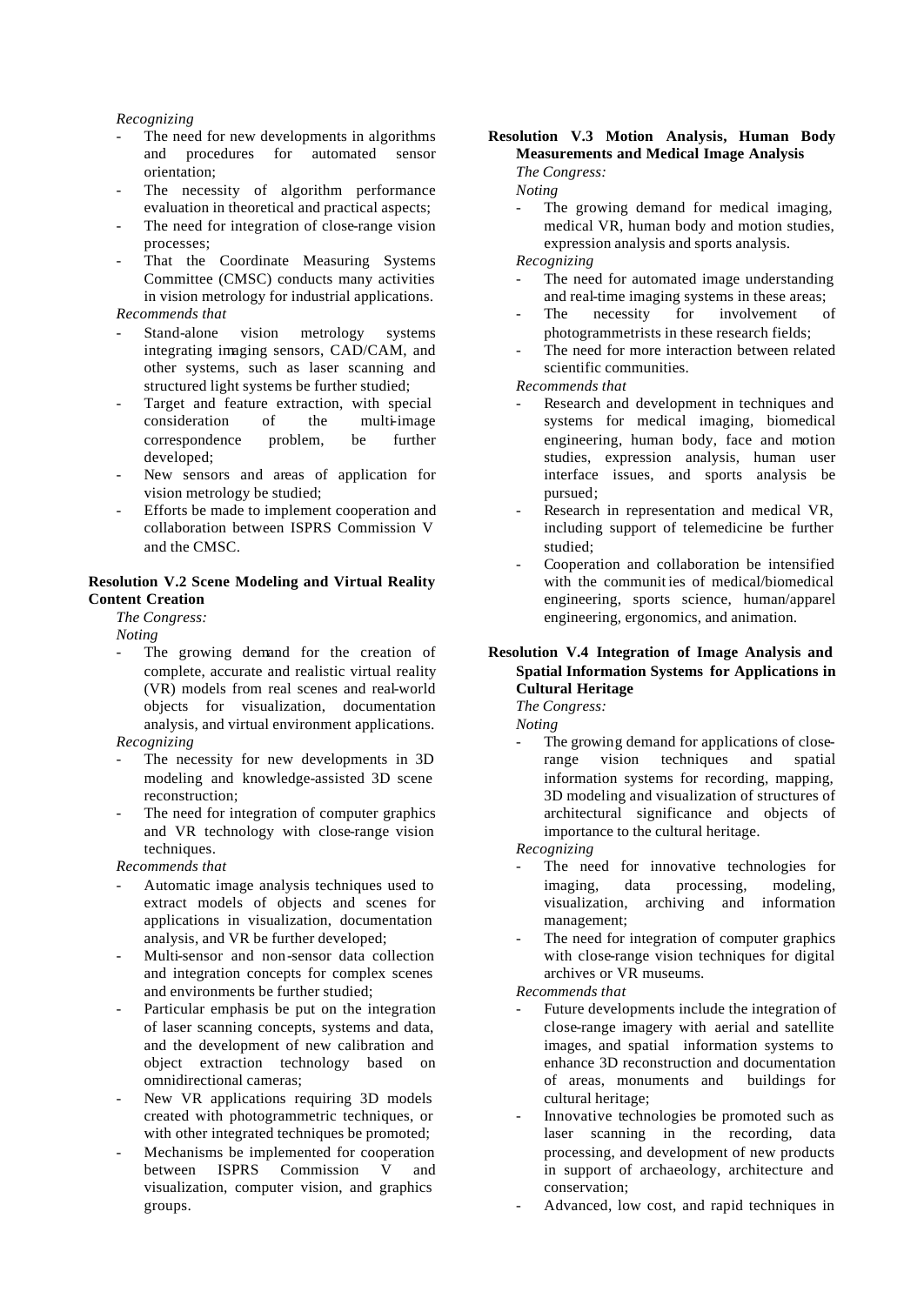documentation and monitoring of the cultural heritage be promoted;

- Cooperation with related disciplines, e.g. cultural heritage, urban planning, and facility management, be promoted;
- Cultural heritage be promoted through the use of 3D object modelling, VR, and animation techniques.

#### **Resolution V. 5 Quick Response & Distributed Computing**

#### *The Congress:*

*Noting*

That the importance of integration of officeto-field solutions for data collection, remote data access and mobile management of multimedia geospatial databases incorporating close range imagery will inevitably increase for many applications integrating close range and air-/space-borne imagery.

#### *Recognizing*

The need to develop integrated solutions.

*Recommends that*

- New models and techniques for close-range and aerial/space image integration be developed in cooperation with Commission III and IV, with a focus on aspects such as the combination of data from various sources, object extraction techniques, 3D modeling and texture mapping;
- Solutions be developed for the integration of office-to-field data collection systems, remote access capability and for the management of distributed multimedia spatial databases incorporating close range imagery;
- Wireless field computing applications be enhanced for geodata acquisition and processing.

#### **Resolution V.6 Visualization and Animation**

*The Congress:*

*Noting*

The increasing demand for image-based animation in many applications in sports, medicine, biomechanics, robotics, security, the movie and TV industry, videogames, human/machine interface and human apparel, and environmental simulation technology.

*Recognizing*

- The potential of close-range vision techniques to be utilized in visualization and animation;
- The need for involvement of photogrammetrists in this area.

*Recommends that*

- The development of image-based techniques for use in live figure and environment generation tasks;
- The study of methods and technologies to support the interaction of real and virtual objects and actors (augmented reality) be intensified;
- The study and critical comparison of the available visualization techniques and related software be intensified;
- Collaboration with the animation and other relevant communities be further developed.

#### **Resolution V. 7 Image Sequence Analysis for Mobile Mapping**

*The Congress:*

*Noting*

- The potential and growing importance of temporal analysis, time -constrained solutions and dynamic analysis and tracking;
- The variety of systems and applications including mobile mapping, robot vision, machine vision, medical imaging, autonomous navigation, motion analysis, deformation analysis and data capture for virtual reality.

*Recognizing*

- The need for real-time image processing involving sensor fusion in the integration of image data with navigation sensor data;
- That real-time mapping covers an increasingly important and expanding area that interacts with other societies such as IAG and FIG;
- The need for the development of algorithms and associated computational processes for image sequence analysis and mobile mapping.

*Recommends that*

- Investigations of these topics be promoted, in close cooperation with Commission III and researchers in engineering and computer vision;
- ISPRS continue to play a leading role in organizing and sponsoring the Conference Series on Mobile Mapping, in collaboration with IAG and FIG;
- Investigations on algorithmic aspects and the development of computational systems for applications with special emphasis on time constrained solutions be conducted.

#### **Resolution VI.1 Education and Training**

*The Congress: Noting* 

- The relevance of training and education for the ongoing development of the photogrammetry, remote sensing and spatial information sciences, especially in the developing world;
- The benefits of and the need for education networking and sharing of expertise and resources;
- The continuous introduction of new terminologies;
- That the UN Office of Outer Space Affairs (UN/OOSA) prepares an annual curriculum of workshops to be conducted on remote sensing topics.

*Recognizing*

The need to enhance communication between educational institutions and individual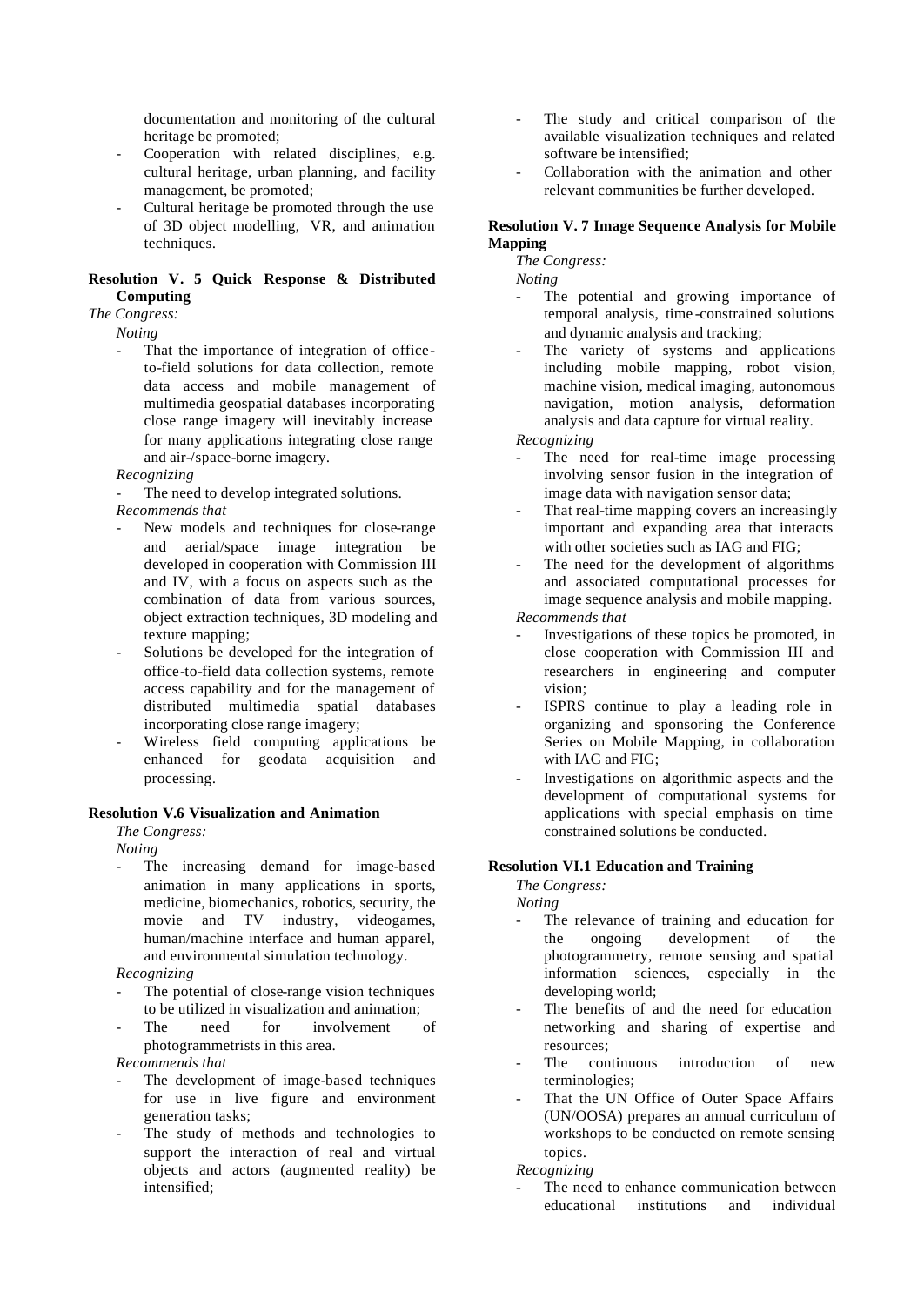educators in all regions of the world;

- That variations in understanding and interpretation of terms can create unnecessary confusion;
- That OOSA has proposed that ISPRS assist in the review of its plan for workshops.

#### *Recommends that*

- An active role be pursued in the development and maintenance of the CEOS Education Working Group web portal;
- Cooperation be expanded with regional members of ISPRS, sister societies, and nongovernmental organizations to organize educational activities and pursue the development and maintenance of educational web portals;
- The efforts of UN and other national and international organizations be supported for coordinating and delivering training opportunities in sustainable development and capacity building, in developing countries;
- Efforts be made to place and update common definitions of new terms through use of internet facilities, especially via the ISPRS website
- Commission VI be assigned to collaborate with UN/OOSA in review of its annual curriculum for remote sensing workshops.

#### **Resolution VI.2 Computer Assisted Teaching and Learning (CAT/L)**

*The Congress:* 

*Noting*

That CAT/L systems offer new opportunities and benefits for the education and training processes.

*Recognizing*

That information technology is an increasingly used tool for the support of education and training, both for on site and distance learning.

*Recommends that*

- An evaluation of existing and new concept developments of CAT/L and e-learning be addressed;
- The development and use of new and innovative techniques such as multimedia visualization and virtual reality be encouraged;
- Public domain educational software and web pages continue to be developed;
- The CAT Contest (CATCON) awards be continued.

#### **Resolution VI.3 Capacity Building and Technology Transfer within the Developing World**

*The Congress:* 

*Noting* 

- The shortage of qualified professional staff in the developing world against the background of rapidly developing technology;
- The limited resources in the developing world

to attract qualified professional staff. *Recognizing*

- The need to enhance the theoretical, practical and management skills of individuals from the developing world;
- That outreach programs are needed to achieve a Sustainable World;
- The relevance of quality of service with the increased globalization of professional activities.

*Recommends that*

- Opportunities for technology transfer to and within the developing world be further investigated and expanded;
- Such technology transfer be initiated, encouraged and/or supported in cooperation with sister societies and international/regional organizations;
- Efforts be made to create a general awareness among decision makers, industry, development funding agencies and the general public about the benefits of remote sensing and GIS information.

#### **Resolution VI.4 Promotion of the Profession to Students and Young Scientists**

*The Congress:*

*Noting*

- The developments in recent years at universities, with the closing and fusing of departments responsible for ISPRS subjects;
- A declining number of students which is signaling an alarm of concern for the viability of the profession and the existence of graduates who are the core of ISPRS.

*Recognizing*

The need to increase the relationship between professionals and finishing high school students in order to be able to recruit new professionals for the photogrammetry, remote sensing and spatial information sciences.

- An active promotion be initiated to attract and integrate young people into ISPRS activities, especially University students;
- Efforts be made to encourage the use of the photogrammetry, remote sensing and GIS techniques as educational resources and to incorporate them into curricula at grammar and high schools levels;
- The development of multilingual educational material in the photogrammetry, remote sensing and spatial information sciences, mainly for high school and university students;
- Efforts be made to promote and conduct an ISPRS Youth Forum in all regions of the world.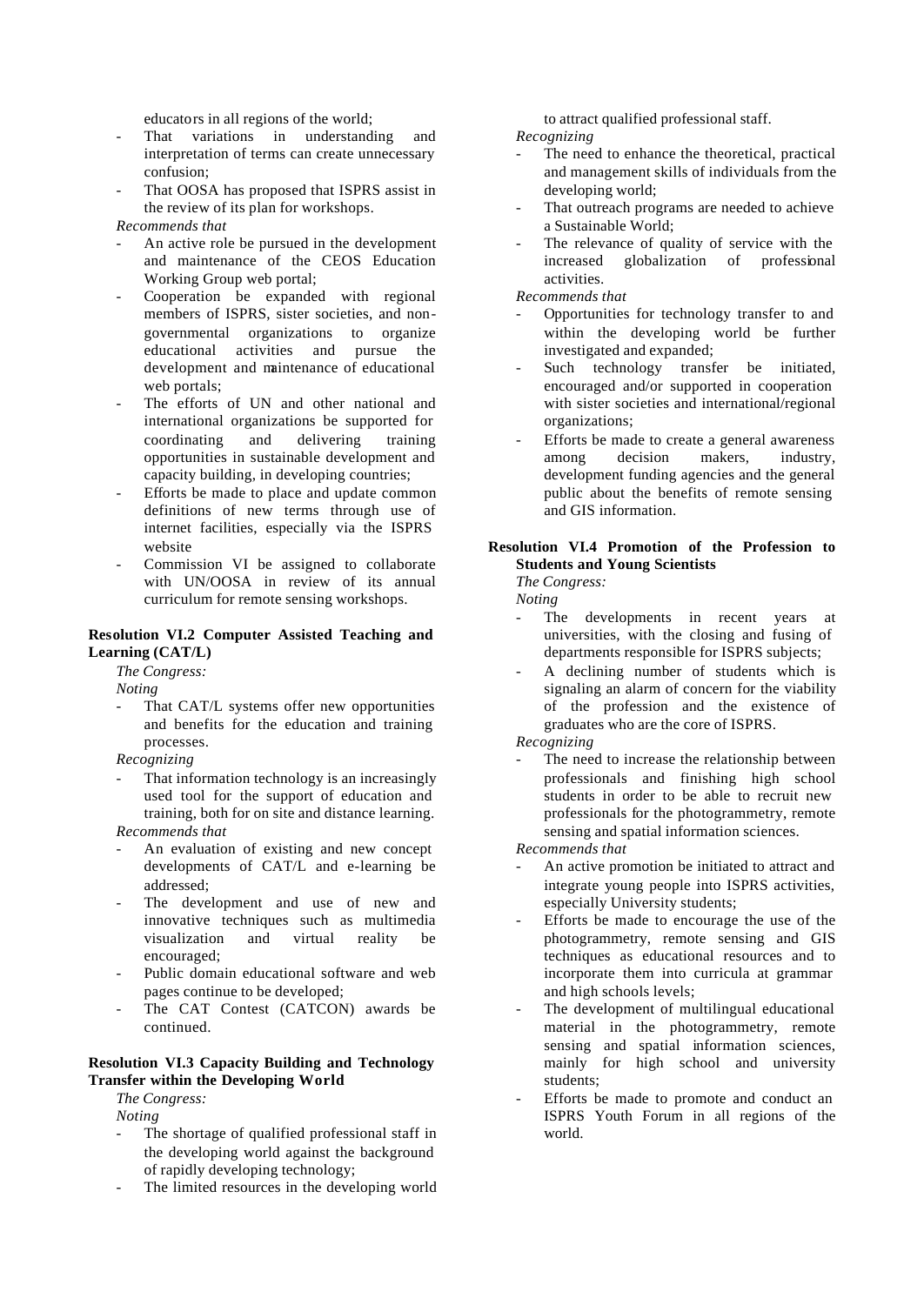#### **Resolution VII.1 Spectral Signature Research**

*The Congress:*

*Noting*

- Rapid developments in spatial and spectral sensing technology;
- The development and fielding of hyperspectral spaceborne sensors as well as a new series of SAR spaceborne sensors;
- These are still the "hot" areas in remote sensing, especially hyperspectral with the first tech demonstrators in space and the first operational sensors to be launched during 2004/08;
- The rapid development of applications technologies need to be continued in order to effectively use such data and achieve accurate information products.

*Recognizing*

- That spectral sensing research is essential for the use of remote sensing data;
- The rapid development of applications technologies in areas such as sustainability and security issues;
- That it is fundamental for the retrieval of accurate information from remotely sensed data.

*Recommends that*

- Research on spectral signatures, especially in the areas of hyper-spectral and microwave sensing, be continued;
- Cooperation be continued with institutions maintaining databases on spectral signatures;
- Collaboration with the International Symposium on Spectral Sensing Research (ISSSR) and other international conferences on Physical Measurements and Spectral Signatures in Remote Sensing be strengthened and coordinated with ISPRS Symposia and Workshops;
- Research be undertaken in modeling of physical processes, especially the use of spectral signatures as input.

#### **Resolution VII.2 Image Classification and Analysis Methodologies**

*The Congress:*

*Noting*

The increasing availability of high spatial, hyper-spectral and high temporal resolution remote sensing data from various earth observation sensors.

*Recognizing*

- Efforts made in developing classifiers using advanced processing techniques such as contextual, fuzzy, neural and genetic algorithms;
- The requirements for applying integration and fusion methods (at the feature and decision levels) for interpretation purposes;

- Limitations of single sensors for sufficient feature extraction and/or classification on one hand and the current limited availability of multi-sensor data on the other hand.

*Recommends that*

- Multi-sensor data acquisition techniques and fusion concepts at the feature and decision levels for landscape modelling tasks be studied and developed;
- Extraction tools and classifiers for high spatial and spectral resolution data be further developed;
- Expert systems for remote sensing data classification be developed;
- Classifiers for high spatial, spectral, and temporal resolution data which can be easily available to and comprehensible by common users be developed;
- Classification/analysis methodologies for microwave data with respect to multi-angle, multi-polarization and multi-frequency developments be addressed;
- data integration and fusion techniques be developed.

#### **Resolution VII.3 Analysis of Characteristics of Multi-Spectral, Hyperspectral, Multi-Sensor, Microwave and Multi-Temporal Image Data for Extraction of Attribute Information**

*The Congress:*

- *Noting*
- That numerous measurements of the atmosphere, land and ocean are made from a host of space-borne sensors operating in the optical and microwave regions with improved resolutions.

*Recognizing*

- Retrieval of geographical and biophysical parameters/attributes from these measurements is essential to understand the bio-geo-physical processes and interactions for modeling various phenomena:
- Those methods for sensor modelling (e.g. direct or indirect orientation determination, triangulation, and orbital constraints) are highly operational, whereas methods for thematic data extraction using advanced data sources are far from being operational.

- Improved physical and analytical algorithms/techniques for extraction of geophysical and biophysical parameters be developed;
- Enhanced methods for thematic data extraction using advanced data sources be developed;
- Standards for these procedures, assigning accuracy thresholds, be developed.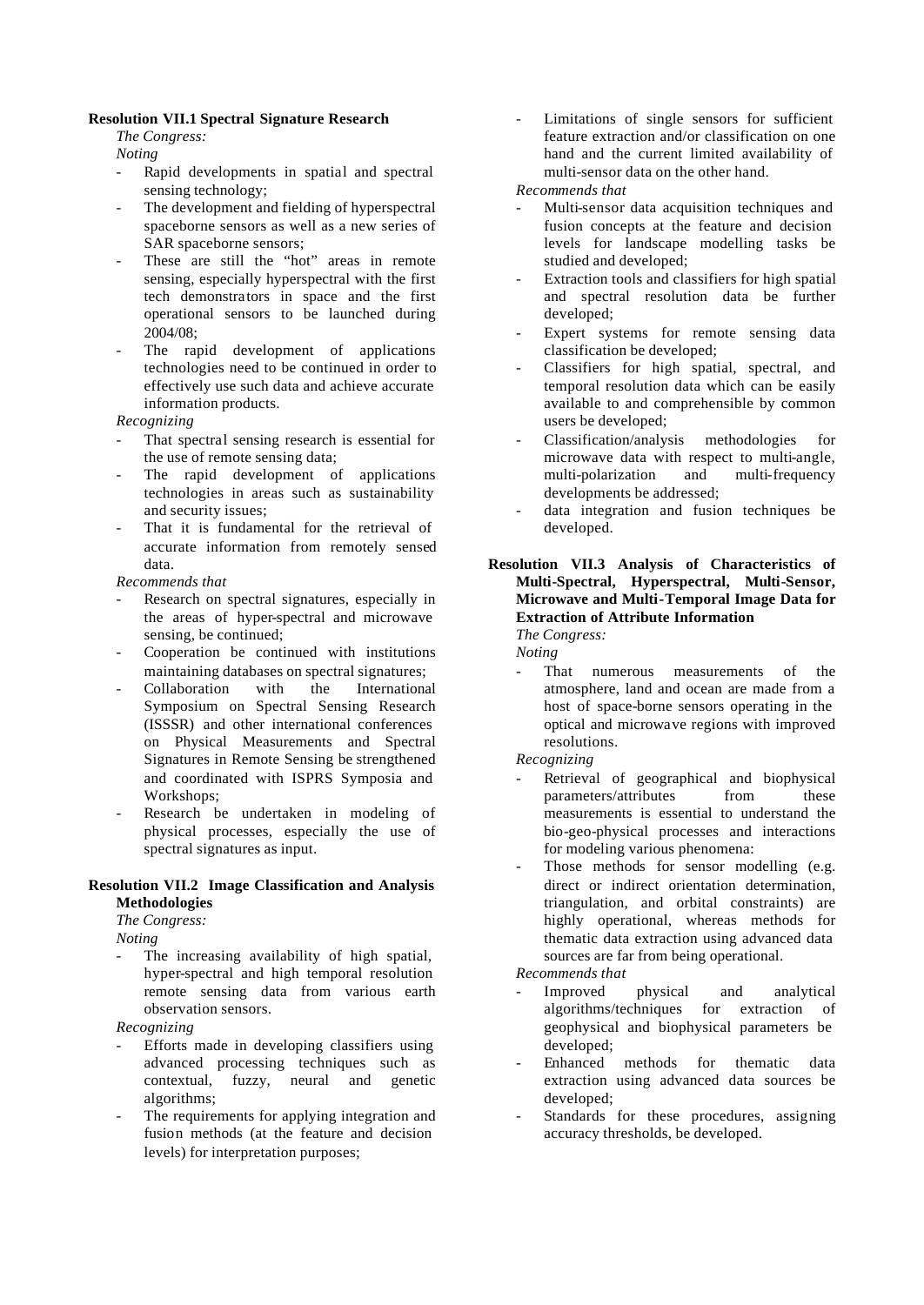#### **Resolution VII.4 Validation of Data and Information Using Laboratory and In -Situ Methodologies**

*The Congress:*

*Noting*

The significant efforts that are being made for generating bio-geo-physical products from space based remote sensing missions.

*Recognizing*

- Use of these products without proven accuracy is limited and detailed validation is necessary. *Recommends that*
- Standards be developed for validation procedures;
- Measurement networks and protocols be created;
- International cooperation be promoted for collection of validation data from various regions;
- Developments of methodologies be addressed for the upscaling of in-situ measurements and the downscaling of remote sensing measurements;
- cooperation with CEOS CalVal Working Group, the Global Monitoring for Environment and Security (GMES), and other similar groups be established.

#### **Resolution VII.5 Improving Atmosphere Modeling for Radiometric Correction**

*The Congress*

*Noting*

The availability of radiation transfer models for estimating atmospheric perturbations to signals reaching the space-borne sensors.

*Recognizing*

- The limitations in obtaining realistic measurements on aerosol properties and other parameters at the desired number of locations, required by these models;
- The complexity of atmospheric models makes it difficult for use by many common users.

*Recommends that*

- Software/models for image based atmospheric correction that meet required levels of accuracy be developed;
- ISPRS help promote the creation of aerosol measurement networks, their characterization and cooperation with institutions engaged in creating aerosol databases.

#### **Resolution VII.6 Generation and Use of Global Databases**

*The Congress:*

*Noting*

The increasing availability of global databases, data gathering methodology, the wide variety of remote sensing data sources, and worldwide emerging infrastructures.

*Recognizing*

- That future developments need close cooperation in the field of global monitoring and modeling;
- That UNISPACE III supports worldwide actions related to Agenda 21 at the local, regional and global level, in close cooperation with international scientific organizations and the appropriate institutions of the United Nations.

*Recommends that*

- The development of methodologies for generation and quality evaluation of global databases for global studies in cooperation with Commission IV and the International Geosphere Biosphere Program (IGBP) be continued;
- Algorithms for monitoring aspects of global change such as land use, land cover, and land change be developed;
- Evolving strategies be developed for assimilating remotely sensed data into global models.

#### **Resolution VII.7 Sustainable Development and Sustainability Indicators**

*The Congress:*

*Noting*

That considerable efforts are made to use remote sensing based inputs for sustainable use of natural resources and protection of environment.

*Recognizing*

- The depletion and degradation of natural resources caused by unplanned development driven by increasing demographic pressure;
- The increasing use of remote sensing to address human health and welfare issues.

*Recommends that*

- Remote sensing based information and systems be promoted for use in attaining food and water security;
- Algorithms, models, and sustainability indicators be developed for predicting changes in different eco-systems such as agroecosystems, forests, and coastal zones;
- Efforts be made to enhance international cooperation by identifying and generating common environmental sustainability indicators amenable to remote sensing.

#### **Resolution VII.8 Connections between Health and Water Bodies**

*The Congress:*

*Noting*

- The close relationship between ISPRS and ICSU;
- The report of the CSPR panel of ICSU '*Environment and its relation to sustainable development*;
- The fact that this report commits ISPRS and IUGG to develop a research program on 'Connections between water and health' in the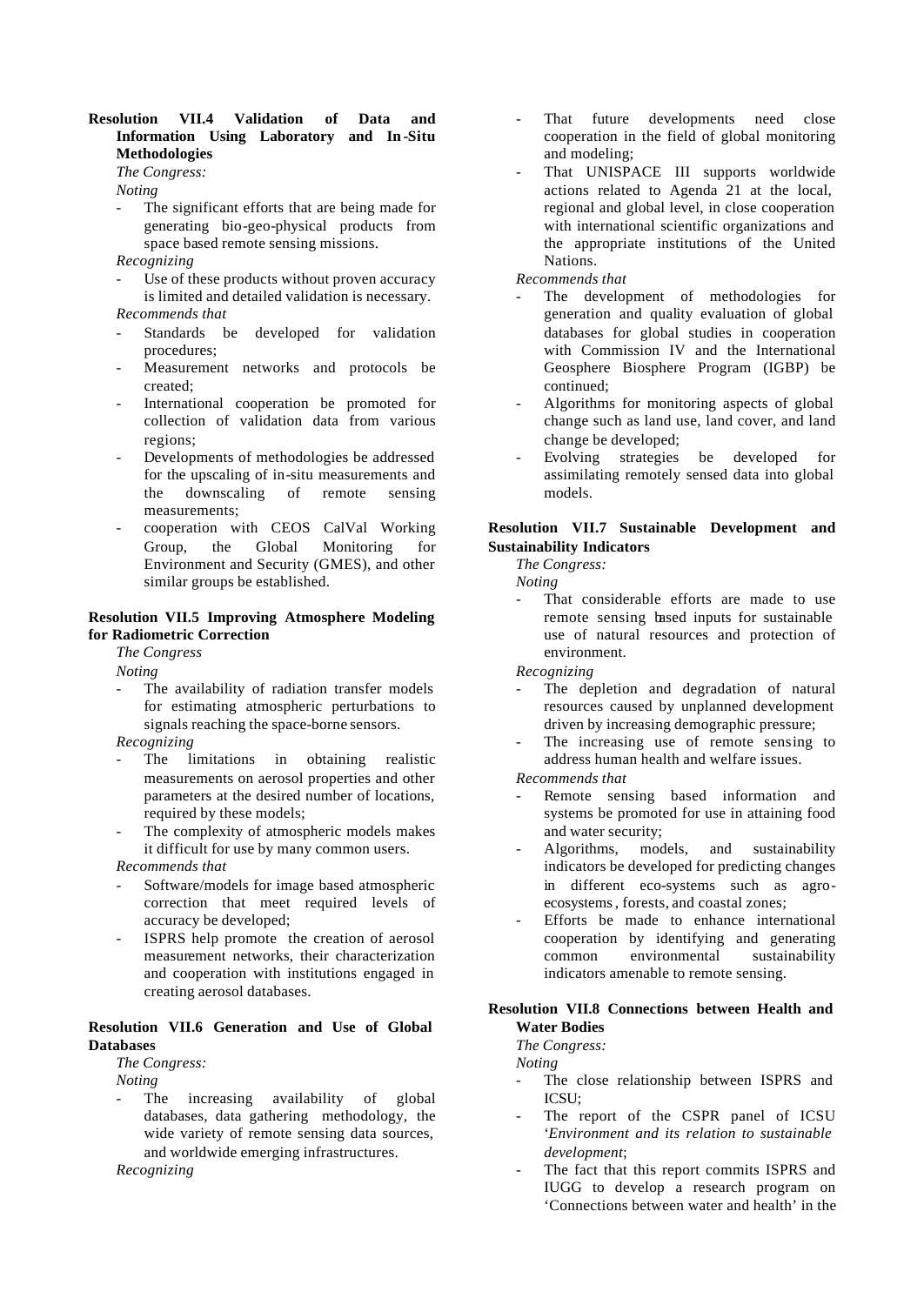ICSU research program on Science for Health and Well Being.

*Recognizing*

- That remote sensing and GIS techniques are a unique source of multiresolution and multitemporal information on the evolution, extent, and evolution of water bodies.
- *Recommends that*
- Cooperation with specialists developing relationships between parameters and information about health and water be strengthened;
- Actual information needs about water bodies be defined by these specialists;
- Techniques to derive this information from remote sensing sources and utilize it in GIS be developed, consolidated, and disseminated.

#### **Resolution VIII.1 Agricultural Systems Management**

*The Congress:*

*Noting*

That optical, thermal and microwave remote sensing data has facilitated crop inventory, soil mapping, land degradation studies, conjunctive use of water resources and many aspects of agricultural management.

#### *Recognizing*

- That agricultural remote sensing research is mostly limited to studies of different aspects in isolation;
- That to attain the dual goal of productivity and sustainability, agriculture has to be managed as an integrated system.

*Recommends that*

- Procedures and models needed to attain food and nutrient security be developed for remote sensing-enabled cropping systems;
- Efforts be made to provide space based inputs for precision farming;
- Models be developed for assessment of environmental impacts on modern agriculture;
- Crop growth monitoring systems be developed that consider all factors influencing the crop.

#### **Resolution VIII.2 Forest Biodiversity and Management**

#### *The Congress:*

*Noting*

The significant contributions made by aerospace remote sensing technologies for inventorying forest resources and for monitoring and characterizing biodiversity at the landscape level.

*Recognizing*

- The importance and vulnerability and rapidly depletion of forest resources, including their biological diversity;
- The improved spatial, spectral, and temporal capabilities of new sensor technologies for attending to these studies.

*Recommends that*

- Procedures and models for inventorying and monitoring of forest resources, timber stock, and biomass estimation be improved;
- Research efforts towards estimation and conservation of forest biological diversity and its sustainability using remote sensing and GIS techniques be enhanced;
- ISPRS cooperate and participate in international efforts, such as those conducted by the International Union of Forest Research Organizations (IUFRO), to improve forest management and biodiversity.

#### **Resolution VIII.3 Mineral Resources and Geological Mapping**

*The Congress:*

*Noting*

The extensive use of satellite data in geological and geomorphological mapping and mineral exploration.

*Recognizing*

The need for greater use of hyperspectral, thermal, microwave and interferometric data in geological mapping and mineral exploration.

*Recommends that*

- Techniques be developed for the integrated use of space and in-situ geophysical measurements in exploration of mineral resources;
- Cooperation in this area be promoted with relevant international organizations, such as with unions of the International Council of Science (ICSU).

#### **Resolution VIII.4 Human Settlements and Impact Analysis**

*The Congress:*

*Noting*

- That rapid, unplanned urbanization is a problem worldwide;
- That high spatial resolution data with stereo coverage is increasingly available for use in urban mapping and planning and for documentation of heritage sites.

*Recognizing*

- That growing urbanization, increasing density of population, transmigration from rural to urban areas and associated pollution are impacting the environment and global change;
- The benefits of remotely sensed data in monitoring the impacts of urbanization.

- Appropriate tools and models for perspective and development plans for urban areas and for providing urban amenities in rural areas be developed;
- Actions as recommended by the HABITAT II Conference be pursued;
- Appropriate methods for documentation, conservation, management and permanent control of Natural Heritage and Cultural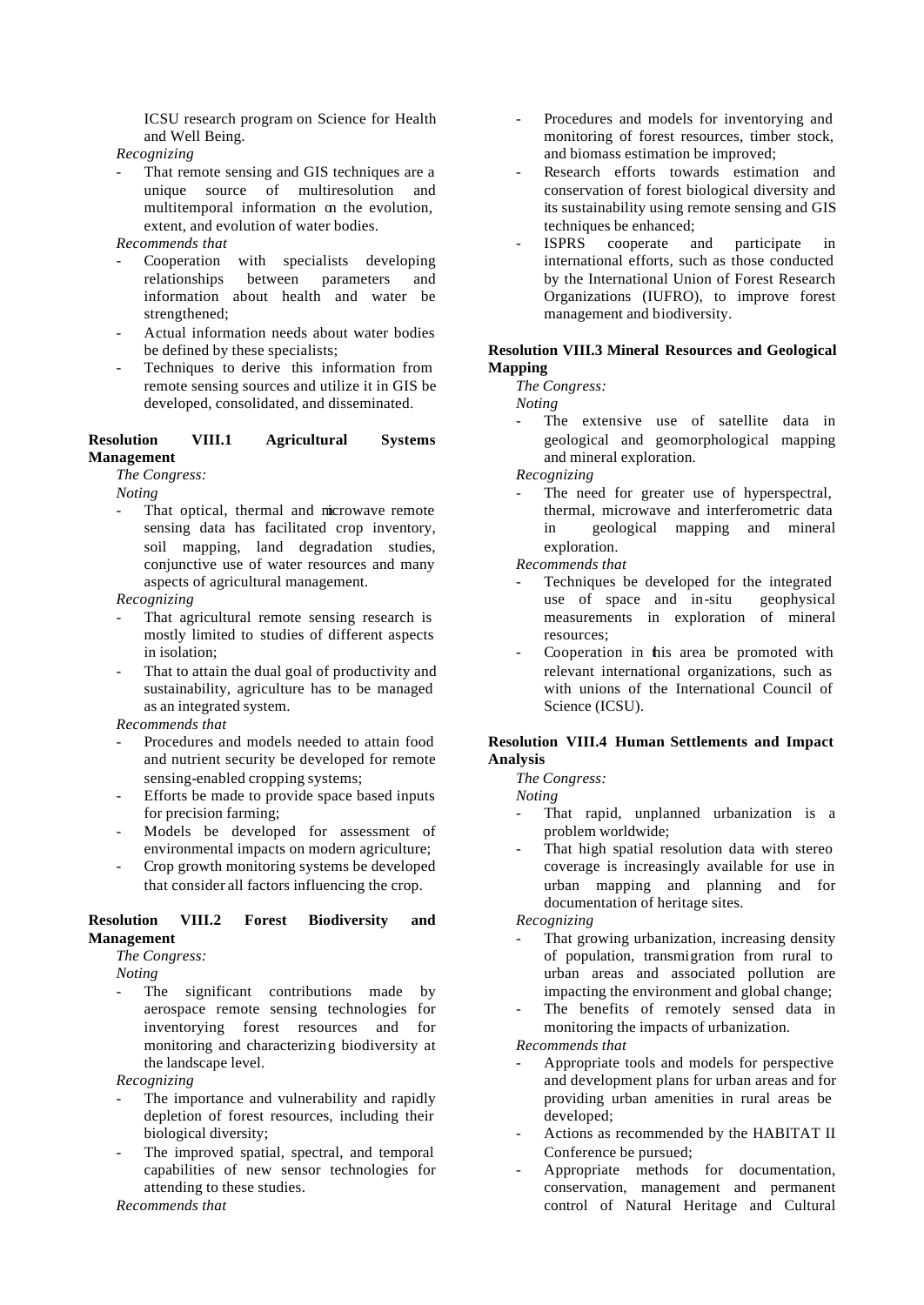Landscapes be developed in collaboration with CIPA for UNESCO;

- Actions be initiated to monitor land use and land cover transformation, with special emphasis on urban growth.

#### **Resolution VIII.5 Disaster Monitoring, Mitigation and Damage Assessment**

*The Congress:*

*Noting*

That remote sensing, GIS, satellite positioning, and space communication have become effective tools for disaster monitoring, mitigation and damage assessment.

*Recognizing*

- That disaster management has been recognized as an urgent issue in the recommendations of UNISPACE III;
- The increasing need of 4D landscape representations for several environmental or disaster monitoring tasks.

#### *Recommends that*

- The development of appropriate tools and methodologies for disaster management using remote sensing and GIS technologies be pursued;
- In collaboration with Commission I, efforts be initiated to help define an integrated system of observation comprising space, aerial, and insitu measurements for disaster early warning, monitoring, damage assessment, and mitigation;
- Cooperation with various partners such as CEOS, the International Global Observing Strategy (IGOS), and the International Charter on Space and Major Disasters be enhanced.

#### **Resolution VIII.6 Coastal Zone Management and Ocean Color Research**

*The Congress:*

*Noting*

- That coastal zone is an important ecosystem;
- The availability of ocean color data from a large number of space missions;
- Advances made in the retrieval of bio-geochemical parameters of relevance to coastal and open ocean waters.

#### *Recognizing*

- The role of ocean color data in the study of ocean carbon cycle;
- That the link between mixed layer and ocean ecosystem as well as coastal zone management and fishery management is understood.

#### *Recommends that*

Relevant activities be initiated for development of analytical algorithms for retrieval of bio-geo-chemical parameters, data merging, and for facilitation of operational use of ocean color data;

- Cooperation be established with other international agencies such as the International Ocean Color Coordinating Group (IOCCG);
- Procedures and protocols be developed for Integrated Coastal Zone Management using remote sensing and GIS techniques.

#### **Resolution VIII.7 Water Resources Security**

*The Congress:*

*Noting*

- That remote sensing data has been extensively used to identify and monitor surface water bodies and reservoirs and in ground water exploration;
- That snow cover monitoring and glacier inventory are assuming greater importance.

*Recognizing*

That efficient and sustainable use of water resources is a priority for the world.

*Recommends that*

- Procedures and analysis packages for integrated use of remote sensing and GIS databases for sustainable development of water resources be developed;
- Monitoring of glaciers and the possible effect of global change on their retreat be studied.

#### **Resolution VIII.8 Ocean State Forecasting**

*The Congress: Noting*

- Availability of space-borne measurements providing ocean state/parameters such as sea surface temperature, wind vectors, waves, sea surface height, heat fluxes, etc;
- Existence of networks of buoys for in-situ observations.

*Recognizing*

- The need for accurate ocean state forecasting for several applications such as ship routing and navigation, off-shore oil exploration, communication, etc;
- Importance of air-sea interaction in determining weather, cyclogenesis, etc;
- The need for more tide prediction sites throughout the world.

- Improved methods for retrieval of ocean parameters, their validation, merging algorithms and modeling efforts be developed;
- Collaboration be established with Intergovernmental Oceanic Commission and Global Ocean Observation Experiment group;
- Studies be conducted to demonstrate the value of remotely sensed imagery for accurately predicting site-specific tidal cycles in collaboration with the International Hydrographic Organization (IHO).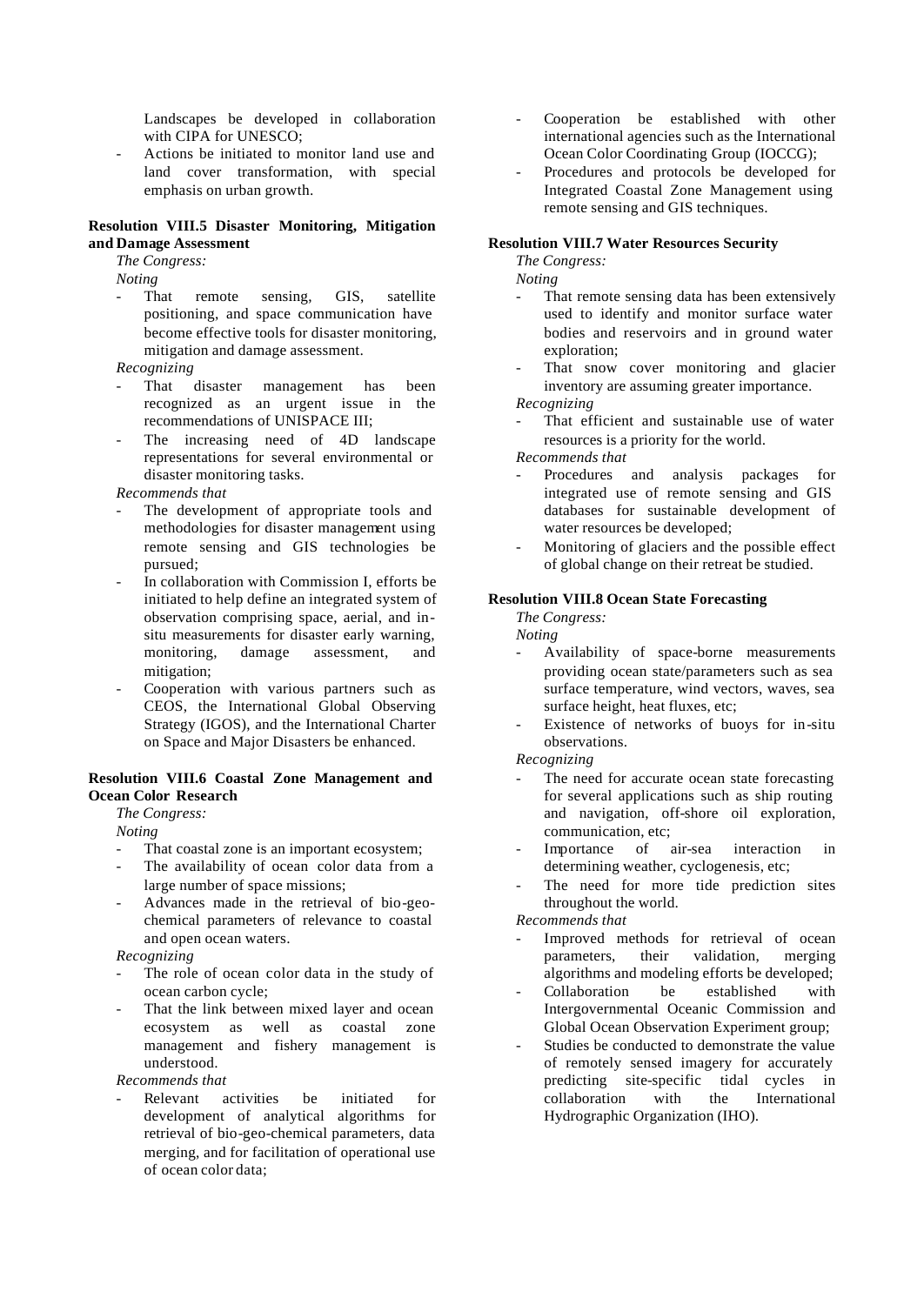#### **Resolution VIII.9 Atmospheric and Weather Studies**

*The Congress:*

*Noting*

- Many measurements pertaining to the atmospheric constituents and profiles are available from a network of space and in-situ systems.
- *Recognizing*
- The need for understanding various atmospheric processes;
- The need for both short term and long term weather predictions.

#### *Recommends that*

- A Working Group be formed to evaluate the efficacy of presently available models and their accuracies;
- It identify gaps in existing observational capacity;
- It define a system of space, air and in-situ observation systems, and refinement of models in collaboration with the World Meteorological Organization.

#### **Resolution VIII.10 Support of Implementation of International Policies and Treaties**

*The Congress:*

*Noting*

- The increased political and societal significance of international policies and treaties, such as the Kyoto Protocol;
- The wide use of imaging technologies for supporting international law enforcement and regulatory agreements.

*Recognizing*

- The need for objective, reliable, economic and timely implementation of the related international policies and treaties;
- Investigations and development of thematic mapping using remote sensing data at national and international levels;
- The economic value of imagery to monitor, detect, and assess human activities.

#### *Recommends that*

- investigations and development of vegetation (especially forest), soil and other thematic mapping techniques be pursued;
- the use of remote sensing data at national and international levels, with focus on carbon fixing and desertification, be studied;
- the use of remote sensing data for enhancing identification, detection, and rapid response techniques be promoted;
- ISPRS coordinate with the International Global change Atmospheric Chemistry (IGAC) Programme;
- an ad-hoc committee be established to coordinate ISPRS contributions to studies of applying remote sensing for international policies and treaties.

#### **Resolution VIII.11 Polar Research**

*The Congress*

*Noting*

- that the year 2007 will mark the  $125<sup>th</sup>$ anniversary of the 1<sup>st</sup> International Polar Year (IPY) (1882-83), 75<sup>th</sup> anniversary of the  $2<sup>nd</sup>$ IPY, and  $50<sup>th</sup>$  anniversary of the International Geophysical Year (IGY) (1957-58);
- that they were major initiatives leading to significant new insights into global processes and ultimately to decades of valuable polar research;
- That these historical milestones have the potential to stimulate the future of polar science, i.e. to spark exciting new research, engage the next generation of scientists, and publicly illustrate the benefits and challenges still inherent in polar exploration.

*Recognizing*

- The importance of the global environment, and the role of polar regions in preserving this invaluable resource;
- The capability of aerospace remote sensing technologies in providing valuable inputs to polar research in an unbiased manner; and in near-real time;
- The efforts initiated by ICSU to ignite future polar research by commemorating the 125th anniversary of the first IPY through its Planning Group activities.

*Recommends that*

- An ISPRS Working Group be assigned to develop dialog and collaboration on polar research;
- The WG support ICSU and the IPY 2007 by identifying and conducting relevant remote sensing initiatives.

#### **Resolution VIII.12 Continuity and Open Access to Moderate Resolution Earth Observation Data** *The Congress:*

*Noting*

- The success in using moderate resolution Earth Observation (EO) satellites for obtaining global data sets for resource inventory and monitoring, economic, and cultural applications;
- that access to moderate resolution EO data is encumbered by varying national policies and increasingly restrictive regimes for open distribution;
- that many space faring nations have plans to launch Earth observation satellites in the 2004-2008 quadrennium, and beyond.

*Recognizing*

- that international inputs are required to define specifications and requirements of these missions to meet widening applications in the social, as well as natural sciences;
- that the global remote sensing community has an obligation to ensure continued collection of moderate spatial resolution data and a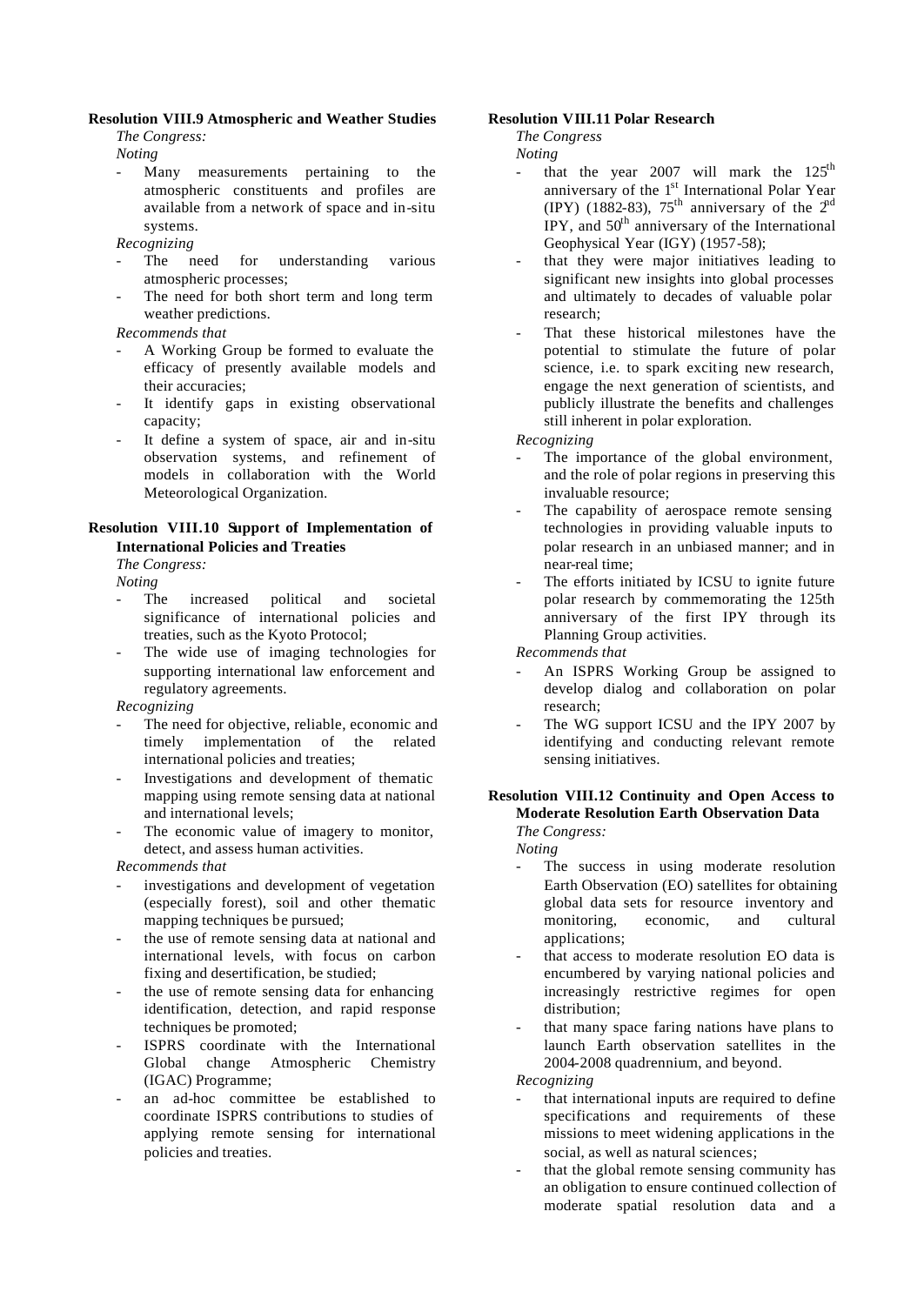responsibility to help unify the policies governing their availability;

that uniform data and imagery access policies are required to ensure that products from several individual satellites can be fused to generate products not producible from any single source.

*Recommends that* 

- a Working Group be assigned to help define an optimum constellation of complementary satellites to meet Earth observation requirements on a long term basis;
- the WG liaise with IPAC, the GEO Ad hoc Working Group, the UN-OOSA Action Teams, and other related national and international initiatives to promote and voice the technical and data policy needs of ISPRS Members;
- the WG work towards facilitating access to EO data to all those who need it for sustainable development activities at a reasonable cost.

#### **Resolution VIII.13 Tropical areas**

*The Congress:*

*Noting*

that the monitoring and management of tropical areas raises several multidisciplinary issues that are addressed by ISPRS;

that many developing countries are located in these areas.

*Recognizing*

- that remote sensing techniques provide a unique multiresolution and multitemporal source of information about these large areas;
- that it is often difficult to efficiently monitor or even to access these areas through other means;
- that many ISPRS scientists have already developed skills that should be made available to answer to the actual needs of managers.

- definitive statements and conclusions be prepared which identify remote sensing-based solutions that meet the needs of managers and policy makers in relation to national and regional sustainable development in tropical areas;
- a targeted outreach policy be developed, particularly targeting international donors to assist in such studies;
- workshops be held in these areas bringing together scientists, civil engineers, relevant managers and decision makers, preferably in each of the three large areas (Latin America, Sub-Saharan Africa, South East Asia);
- such activities be led in close cooperation with Commission VI.



General Assembly approving the Resolutions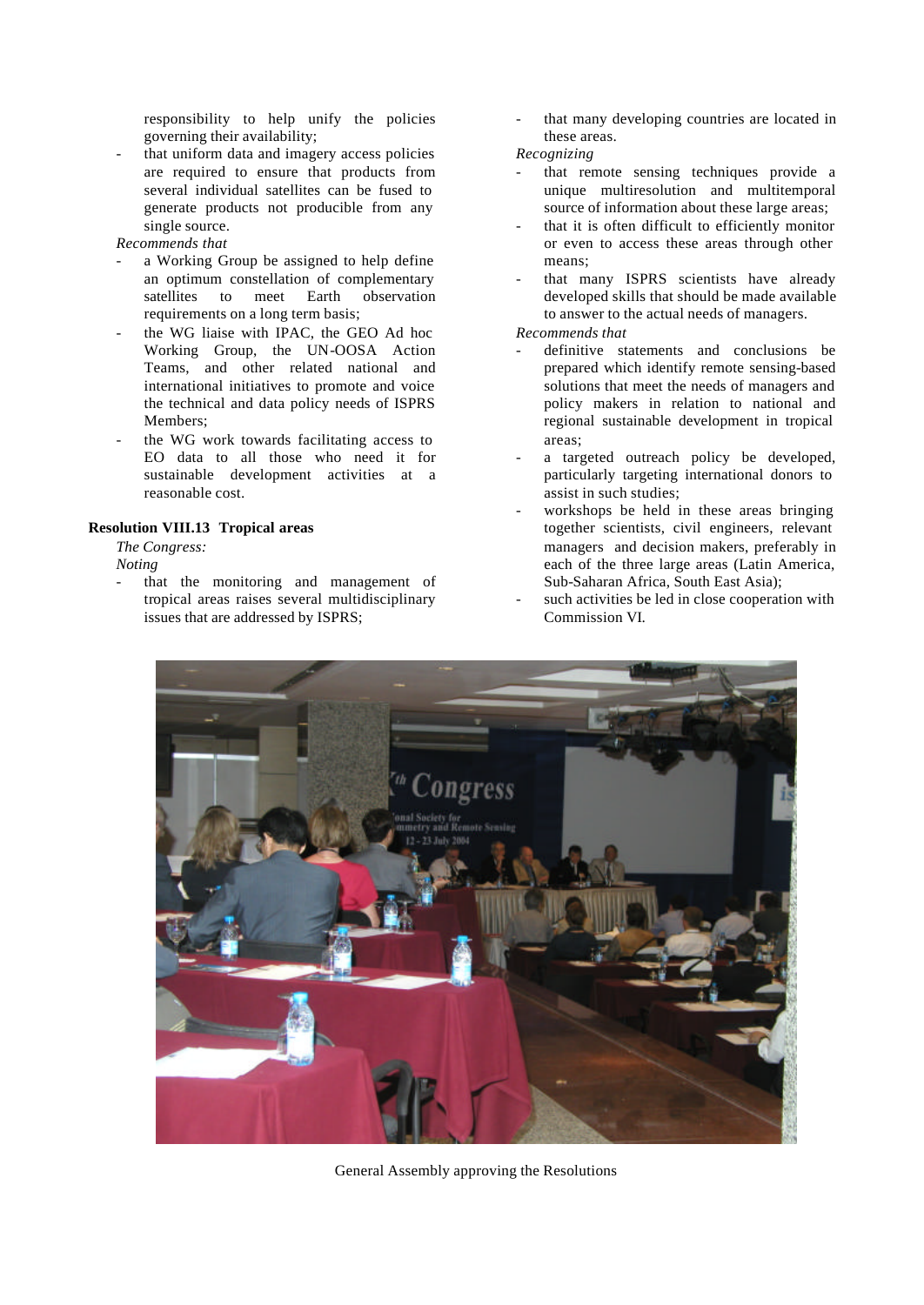#### **RESOLUTIONS APPROUVEES PAR LE XXème CONGRES DE LA SIPT – ISTANBUL 2004**

#### **Résolution Générale G.1 Remerciements**

*Le Congrès félicite :*

la Société Nationale Turque de Photogrammétrie et de Télédétection, son Président Ali Fuat Sarac, le Professeur Orhan Altan, Directeur du Congrès, ainsi que le Comité d'Organisation pour leur excellent travail qui a permis la pleine réussite de ce Congrès.

#### **Résolution Générale G.2 Liens avec le projet GLP (Global Land Project) du Partenariat pour les Sciences du Système Terre (ESS-P)**

*Le Congrès :*

*Constatant*

- que la SIPT a tissé des relations étroites avec le CIUS (Conseil International pour la Science), promoteur de programmes internationaux consacrés au changement global comme le Programme International Géosphère-Biosphère (PIGB), le Programme International Dimensions Humaines (PIDH), le Programme Mondial de Recherche sur le Climat (PMRC) et un programme scientifique intégré sur la biodiversité (DIVERSITAS) ;
- que ces quatre programmes concernant le changement global ont considérablement évolué pour finalement créer l'ESS-P, qui générera d'une part des projets régionaux, et d'autre part trois projets intégrés ;
- que les projets « Changement d'Utilisation et de Couvert des Sols » (acronyme anglo-saxon LUCC) et « Changement Global et Ecosystèmes Terrestres » (acronyme anglosaxon GCTE) prévoient de constituer un projet dénommé GLP (Global Land Project), actuellement dirigé par une équipe de transition ;

*Reconnaissant*

- la portée de cette évolution pour les sciences du changement global ;
- l'importance de l'obtention de conclusions probantes pour les négociations internationales, la planification nationale et le développement durable ;
- la contribution exceptionnelle que peut apporter la télédétection dans son ensemble à ces projets ;

*Recommande* 

- de développer des liens étroits entre l'ESS-P et la SIPT, au niveau des Conseils et des Commissions ;
- à la SIPT de considérer toutes les opportunités susceptibles de permettre de développer l'utilisation de la télédétection et des sciences de l'information spatiale au sein des projets créés par l'ESS-P ;
- et en particulier, de se rapprocher en 2004 du tout nouveau projet GLP.

#### **Résolution Générale G.3 Automatisation de la génération d'objets en 3D et de la mise à jour de bases de données**

*Le Congrès :*

*Constatant*

- les innovations en matière de vision artificielle ;
- les progrès réalisés dans le domaine de la détection numérique sans film, qu'elle soit aérienne, terrestre ou spatiale ;

*Reconnaissant*

- le besoin croissant d'informations en 3D pour les bases de données SIG mondiales, régionales et locales ;
- la nécessité de disposer de ces informations mises à jour ;

*Recommande*

- d'étudier et de développer des algorithmes totalement automatisés permettant de générer des objets en 3D à partir de l'imagerie ;
- d'étudier et de développer des méthodes totalement automatisées permettant la mise à jour des informations SIG actuelles en 2D et 3D en utilisant les images numériques acquises à partir de systèmes aériens, terrestres et spatiaux.

#### **Résolution I.1 Véhicules aériens non-pilotés**

*Le Congrès :*

*Constatant*

que les véhicules aériens non-pilotés (connus sous l'acronyme anglo-saxon UAV pour Unpiloted Aerial Vehicle) constituent un nouveau type de plate-forme contrôlable permettant l'acquisition de données à distance ;

que la maniabilité des UAV permet l'acquisition à distance de données dans des milieux dangereux pour l'homme et/ou impossibles à examiner directement (par exemple, les incendies de forêts, les volcans, les déversements de produits toxiques, les catastrophes liées aux transports, etc…) ;

> que les UAV permettent d'acquérir des données à distance plus rapidement et moins cher qu'à partir de véhicules aériens pilotés ;

#### *Reconnaissant*

- qu'un large éventail d'applications potentielles ne sont pas facilement réalisables en temps réel et à des coûts abordables par des véhicules pilotés, sur des zones géographiques restreintes ou des sites spécifiques (par exemple, l'analyse d'incidents);
- que de nouvelles technologies s'avèrent nécessaires pour concevoir et développer des plates-formes et des capteurs miniatures ;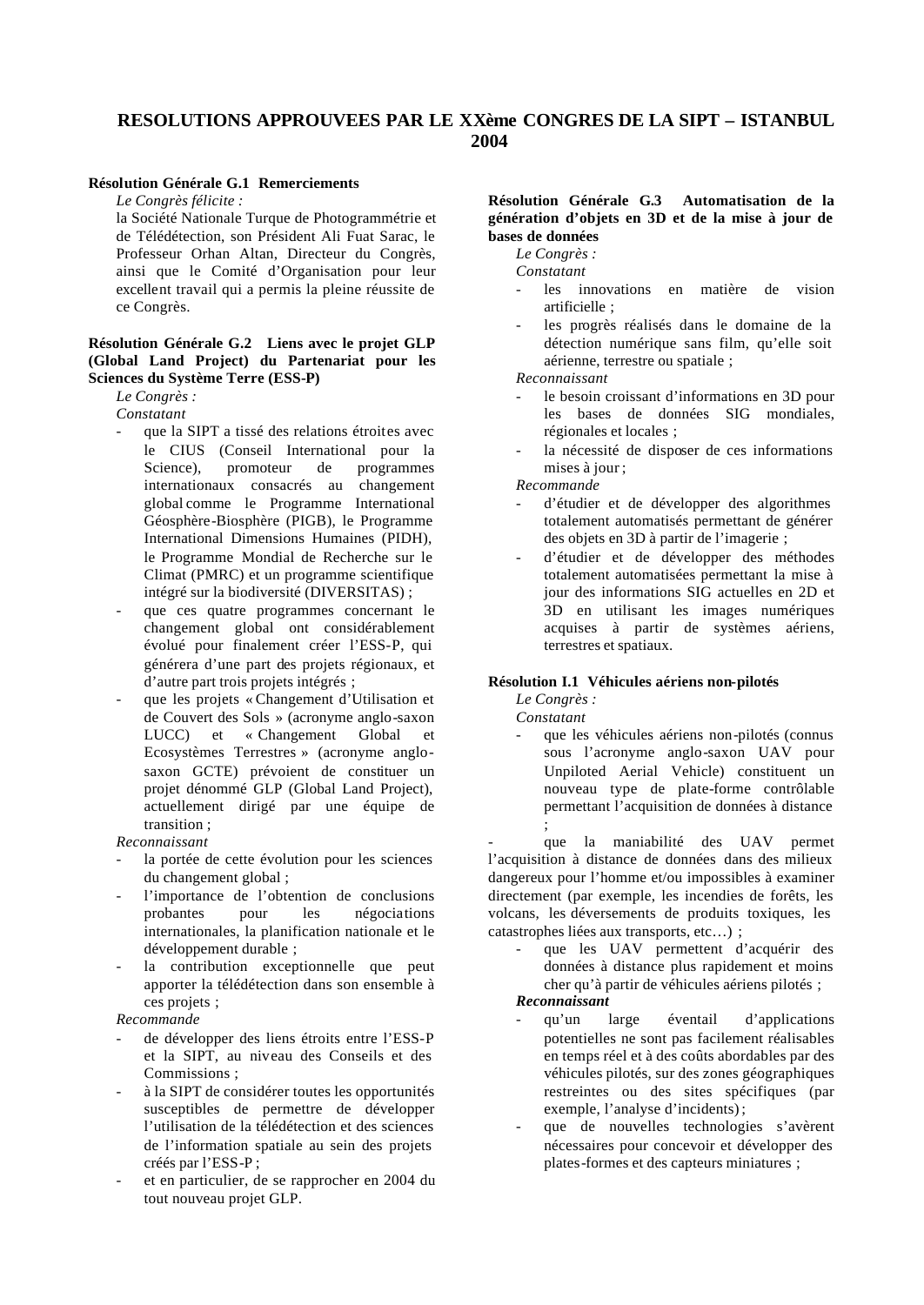#### *Recommande*

- de dresser un inventaire des capteurs miniatures existants et techniquement réalisables ;
- d'établir un catalogue des applications civiles actuelles et possibles dans le futur en indiquant leur opportunité, leur délai de disponibilité, et leurs coûts comparatifs ;
- d'examiner les performances des divers UAV et de leurs capteurs embarqués pour diverses applications ;
- à la SIPT d'établir un rapport sur les résultats des travaux ci-dessus à l'intention de la communauté mondiale.

#### **Résolution I.2 Méthodes de caractérisation des paramètres d'étalonnage radiométrique et géométrique des capteurs**

*Le Congrès : Constatant*

- qu'un Groupe de Travail commun SIPT/CEOS (Comité sur les satellites d'observation de la Terre) a été créé en vue d'inventorier les capteurs d'observation terrestre et de définir les paramètres utilisés pour les décrire, ainsi que de préconiser une liste de standards pour ces paramètres ;
- que les paramètres des capteurs d'observation terrestre sont actuellement spécifiés, définis et caractérisés de façon très disparate au niveau spectral et spatial, et qu'il existe une demande croissante de comparabilité entre capteurs ;
- que les caméras numériques commerciales et les scanneurs (commerciaux ou publics) observant la Terre respectivement depuis l'atmosphère et depuis l'espace sont en nombre croissant ;
- qu'il faut des sites dans le monde entier et dans divers milieux écologiques pour effectuer les essais de terrain nécessaires à la caractérisation des capteurs fonctionnant dans ces environnements ;

*Reconnaissant*

- que le cadre de référence de la Résolution du CEOS ne mentionne pas de procédure de mesure et de caractérisation des paramètres d'étalonnage ;
- qu'il y a peu d'intérêt à définir les paramètres décrivant les performances des capteurs s'il n'y a pas moyen de mesurer ces paramètres de façon cohérente ;

#### *Recommande*

- au Groupe de Travail commun SIPT/CEOS d'élargir le cadre de ses activités afin d'y inclure la description des méthodes utilisées pour caractériser les paramètres d'étalonnage post-lancement ;
- de faciliter l'accès de la communauté des développeurs scientifiques à l'applicabilité possible des paramètres des capteurs ;

de développer un modèle de métadonnées à l'intention des équipes scientifiques postlancement, qui permette aux utilisateurs de données de connaître les méthodes sousjacentes ayant servi à étalonner les paramètres géométriques et radiométriques des produits de capteurs spécifiques issus de l'imagerie aérienne et spatiale.

#### **Résolution I.3 Traitement géométrique des images spatiales**

*Le Congrès :* 

#### *Constatant*

- qu'il existe un nombre croissant de capteurs optiques spatiaux à haute résolution ayant des caractéristiques géométriques différentes ;
- que des solutions mathématiquement exactes sont nécessaires, indépendamment de la connaissance de l'ensemble des paramètres des capteurs ou des modèles de caméras ;

*Reconnaissant*

- que la fiabilité des algorithmes est fondamentale pour l'utilisation optimale des propriétés géométriques des capteurs spatiaux à haute résolution ;

*Recommande*

- de comparer les algorithmes existants ou en développement en conditions opérationnelles ;
- d'extrapoler les résultats de ces comparaisons (en dehors des zones de points d'appui), de les analyser et d'en faire état pour chacun des systèmes d'imagerie spatiale.

#### **Résolution I.4 Systèmes avancés d'imagerie satellite**

*Le Congrès : Constatant* 

- que les capteurs imageurs ont considérablement progressé et permettent désormais d'obtenir de plus hautes résolutions spatiales, spectrales, radiométriques et temporelles ;
- que l'avenir de l'observation opérationnelle de la Terre passe par l'intégration de l'intelligence aux systèmes satellitaires ;
- que des systèmes intelligents sont nécessaires pour obtenir des informations rapidement et en temps quasi-réel ;

#### *Reconnaissant*

- qu'il est impératif d'acquérir des informations en temps opportun pour connaître les processus du système terrestre et les activités humaines, ainsi que pour permettre l'alerte précoce en cas de catastrophes naturelles ou humaines ·
- qu'il est nécessaire de maîtriser les coûts et de savoir gérer des systèmes de plus en plus complexes ;

*Recommande*

- de perfectionner les stratégies d'acquisition de données multi-temporelles pour les futurs systèmes et d'améliorer les méthodes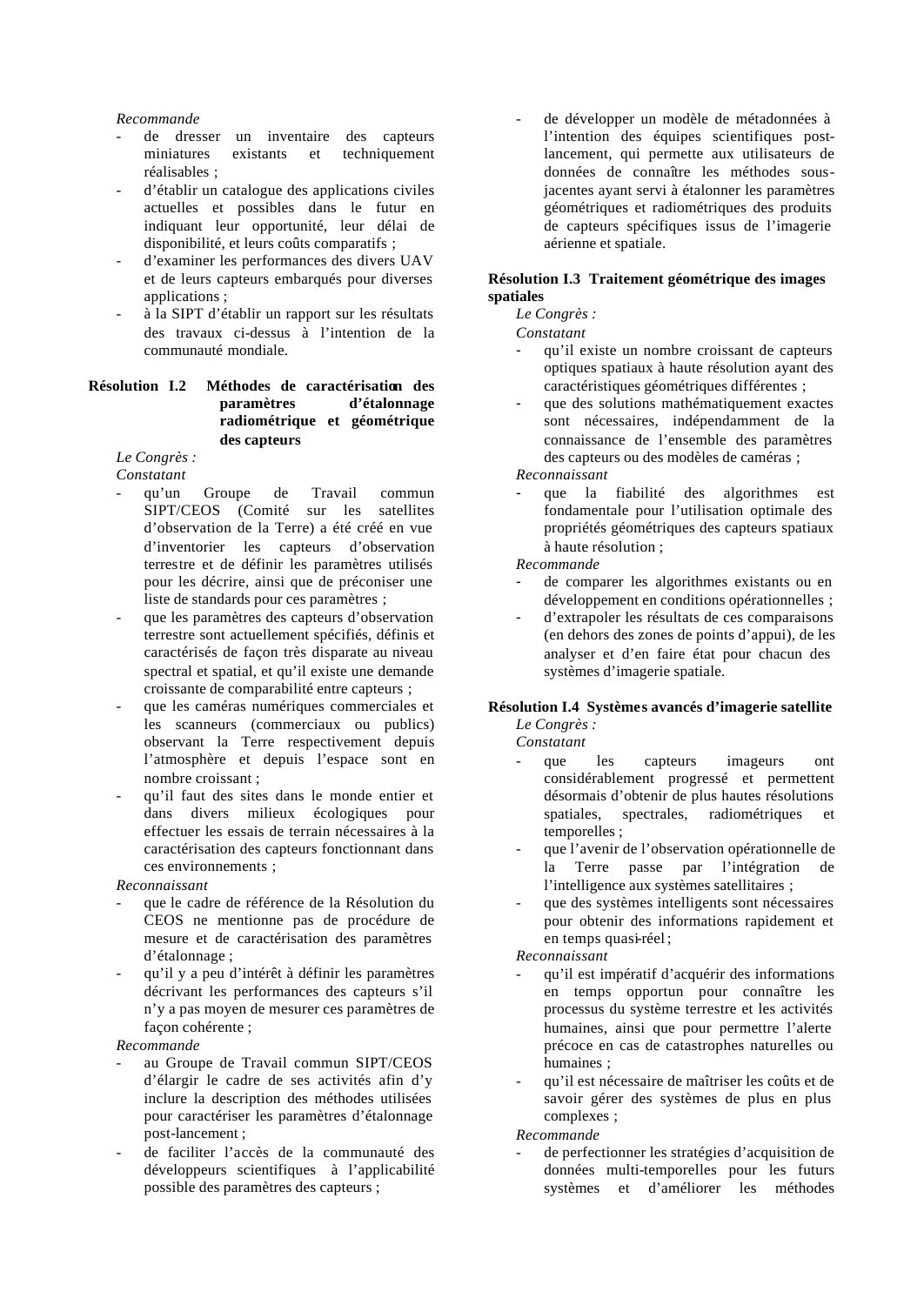d'intégration et d'interfaçage pour les nombreux systèmes existants ;

- de lancer une étude sur les besoins en ingénierie visant à évaluer l'état de l'art et les possibilités d'intégration de systèmes intelligents embarqués pour la gestion prévisionnelle de missions, le traitement de données, la télémétrie et la communication entre plate-formes.

#### **Résolution I.5 Qualité d'acquisition des données MNT**

*Le Congrès :* 

*Constatant*

- qu'il existe de nombreux systèmes optiques spécifiquement conçus pour générer des MNT ;
- que les RSO interférométriques ont prouvé leur capacité à générer des MNT ;
- que l'on dispose de systèmes laser aériens opérationnels ;
- que pour de vastes régions du globe, il n'existe pas encore de cartes topographiques ayant la précision et l'échelle souhaitées ;

#### *Reconnaissant*

que l'altitude et la pente du terrain constituent des paramètres importants pour de nombreuses applications ;

*Recommande*

- d'effectuer une étude approfondie et détaillée sur la précision et le rapport coût-efficacité de divers capteurs et techniques ;
- d'identifier et de dresser une liste de sites de tests à l'échelle mondiale pour la comparaison et l'évaluation de différentes méthodes ;
- de développer des normes de qualité pour les MNT issus de systèmes optiques et microondes actives avancés.

#### **Résolution I.6 Intégration d'informations concernant la plate-forme et son orientation**

*Le Congrès :* 

*Constatant*

- la capacité des systèmes actuels d'observation de la Terre à fournir des images à haute résolution ;
- que l'on dispose de technologies modernes comme le GPS différentiel et de systèmes de détection d'attitude et d'orientation de haute précision ;

*Reconnaissant*

- que les données d'imagerie à haute résolution sont susceptibles d'être utilisées pour des études de terrain détaillées ;
- qu'il est nécessaire d'établir une localisation de haute précision des données-terrain ;

#### *Recommande*

- d'améliorer les méthodes d'intégration d'attitude et de localisation aux algorithmes logiciels de traitement de données ;
- d'organiser des ateliers sur les « Systèmes de Capteurs Spatiaux Intégrés » pour traiter de

sujets comme le référencement en temps réel, les réseaux de capteurs, l'intégration et la fusion multi-capteurs, la gestion de capteurs, etc… ;

- à la SIPT d'adopter et de publier des normes utilisateurs pour les formats de données, les systèmes de référencement, et les systèmes d'extraction et d'archivage de données.

#### **Résolution I.7 Catalogue d'informations disponibles sur Internet concernant les capteurs et les plates-formes**

*Le Congrès :* 

*Constatant*

- qu'il existe de plus en plus de capteurs et de plates-formes d'observation de la Terre ;
- que l'on dispose d'un long historique de types de capteurs et de plates-formes, tant pour les systèmes aériens que spatiaux;

*Reconnaissant*

- que les informations électroniques (numériques) concernant les concepts d'ingénierie, les paramètres orbitaux, et les caractéristiques des capteurs sont disséminées dans de multiples bases de données et sites Internet ;
- que les sites Internet présentent une grande diversité quant à leur contenu, leur exhaustivité, leur précision, et leur mise à jour ;
- que les sites Internet sont trop nombreux pour permettre à un seul individu ou organisme de les compiler en une source fiable et actualisée ;
- que l'accès aux informations concernant les plates-formes et les capteurs n'est pas réparti de manière équitable ;

#### *Recommande*

- de créer et de maintenir à jour un catalogue des sites Internet contenant les bases de données électroniques consultables sur les capteurs et les plates-formes (anciens, actuels et programmés). Ce catalogue actualisable serait mis en ligne sur le site Internet de la SIPT ;
- d'inclure dans ce catalogue les robots, UAV et autres plates-formes évolutives ainsi que leurs groupes-capteurs.

#### **Résolution I.8 Robots équipés de capteurs**

*Le Congrès :* 

*Constatant*

- que des robots équipés de capteurs sont utilisés pour l'acquisition de vidéos et autres formes d'imagerie dans de nombreuses situations où l'environnement est hostile (comme les accidents industriels, les naufrages, les sites archéologiques et géophysiques au sol), ainsi que pour les applications extra-terrestres ;
- que de nombreux types d'observation rapprochée servent à compléter les données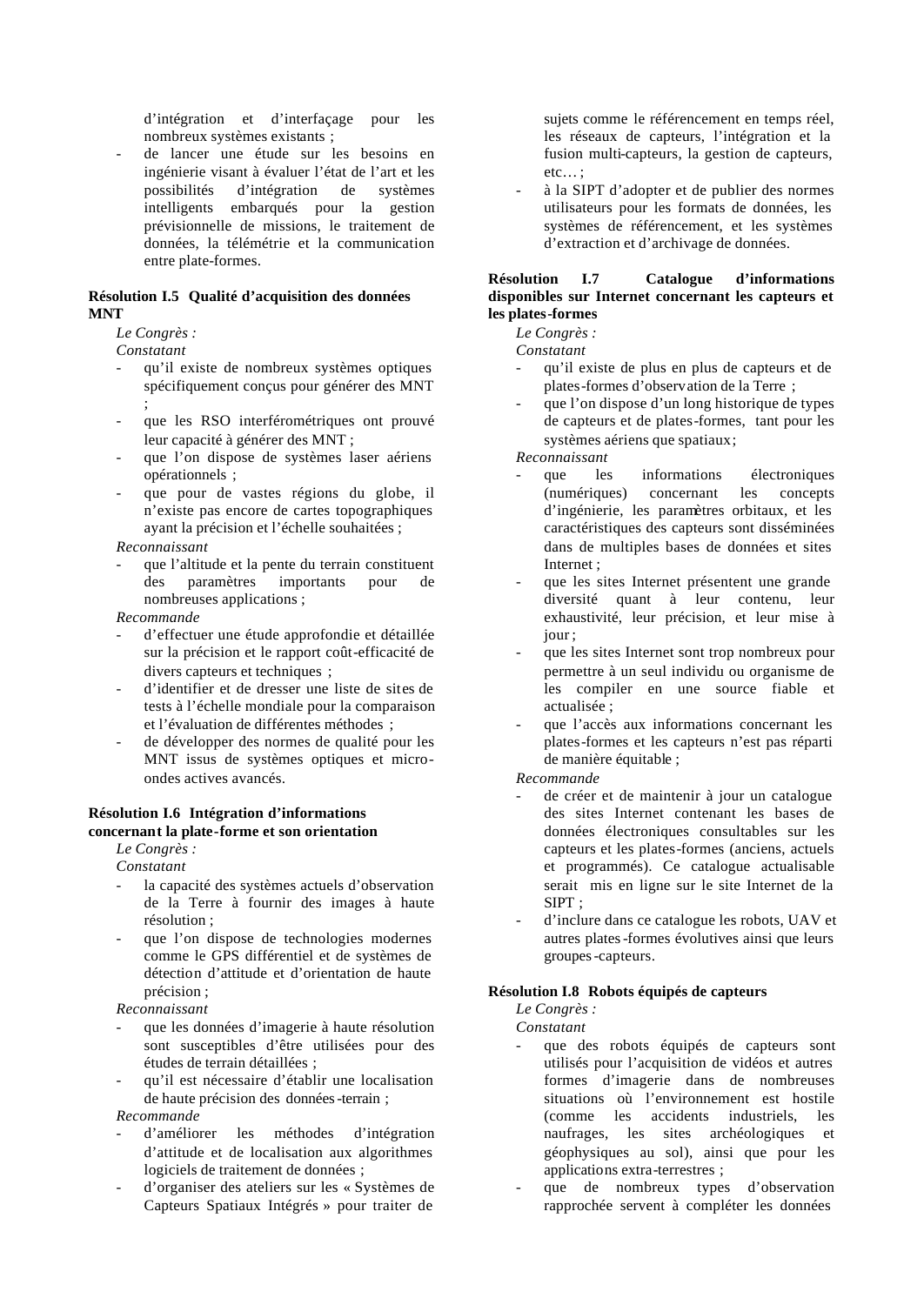aériennes traditionnelles et celles issues des capteurs d'observation de la Terre, en particulier dans le cadre d'opérations de recherche et de sauvetage et d'évaluation de sites de façon non-destructrice, ainsi que dans d'autres circonstances similaires où les hommes ne peuvent pas effectuer d'observations directes ;

#### *Reconnaissant*

- l'importance croissante des technologies utilisables en complément des systèmes de télédétection aériens et spatiaux;
- le besoin de fusionner les images et les données géospatiales provenant de nombreux types de capteurs offrant différents angles de visée et diverses échelles ;

#### *Recommande*

- de passer en revue, d'évaluer et de caractériser les robots équipés de capteurs pour leur valeur en tant que systèmes complémentaires aux plates-formes aériennes et spatiales ;
- d'évaluer les capteurs embarqués sur des robots pour leur utilisation dans la visualisation de l'environnement et dans les tâches de suivi nécessitant des données multicapteurs fournies par d'autres types de platesformes.

#### **Résolution I.9 Petits satellites d'observation de la Terre**

#### *Le Congrès :*

*Constatant*

l'utilisation croissante de petits satellites pour la télédétection de données uniques et/ou limitées destinées aux activités de recherche et de validation ;

#### *Reconnaissant*

l'intérêt économique qu'offrent les petits satellites aux pays en voie de développement pour l'essor de leurs propres programmes spatiaux ;

*Recommande*

- de mener des études visant à évaluer les avantages que présentent les petits satellites ;
- à la SIPT de constituer un forum où les pays en voie de développement puissent partager leurs résultats, leurs expériences et leurs recommandations.

#### **Résolution I.10 Systèmes intégrés de cartographie mobile multi-capteurs**

*Le Congrès :* 

*Constatant*

- que les systèmes de cartographie mobile basés au sol sont de plus en plus importants pour l'acquisition de données-terrain, en complément des SIG et des données issues de la télédétection ;
- que l'on dispose désormais de systèmes numériques aériens pouvant fournir rapidement des produits de cartographie

suffisamment précis pour permettre de créer et de mettre à jour des bases de données SIG ;

- que de nombreuses applications de cartographie mobile sont employées dans des régions éloignées et doivent être utilisables sous forme de systèmes portables et légers, pouvant être transportés par l'homme ;
- qu'il est nécessaire d'inclure de nombreux dispositifs électroniques dans ces systèmes légers et portables ;
- que les applications SIG nécessitent de plus en plus la fusion de données de cartographie mobile recueillies à partir de divers systèmes d'acquisition ;

#### *Reconnaissant*

- le rôle joué par la cartographie mobile en tant qu'élément permettant la mise à jour des cartes et la vérification et la validation sur le terrain des données issues de la télédétection ;
- la nécessité d'élaborer de nouveaux concepts permettant de créer des systèmes miniatures de cartographie de terrain intégrant des technologies sans fil pour le GPS, l'entrée et la mise à jour à distance de données ;

*Recommande*

- de mener des recherches et d'organiser des ateliers pour évaluer les concepts actuels techniquement réalisables susceptibles d'améliorer les systèmes de cartographie mobile et de mise à jour;
- à la SIPT d'établir un rapport sur les résultats des travaux ci-dessus à l'intention de la communauté mondiale.

#### **Résolution II.1 Concepts et bases de données spatio-temporelles**

*Le Congrès :* 

*Constatant*

- que les méthodes et solutions actuelles permettant de traiter les questions relatives aux bases de données spatio-temporelles sont encore très limitées ;
- que l'infrastructure spatio-temporelle est un nouveau domaine à étudier dans un proche avenir ;
- que le développement d'infrastructures et de bases de données spatio-temporelles représente un défi tant au niveau des concepts fondamentaux que de la faisabilité pratique ;

*Reconnaissant*

- qu'il existe une très forte demande de bases de données spatio-temporelles destinées aux applications SIG, en particulier dans les domaines relatifs aux caractéristiques temporelles et au suivi des changements dynamiques ;
- que les besoins en matière de bases de données et d'infrastructures spatiotemporelles sont en augmentation croissante pour faire face à l'évolution soutenue de nouvelles techniques plus rapides d'acquisition de données spatiales, comme le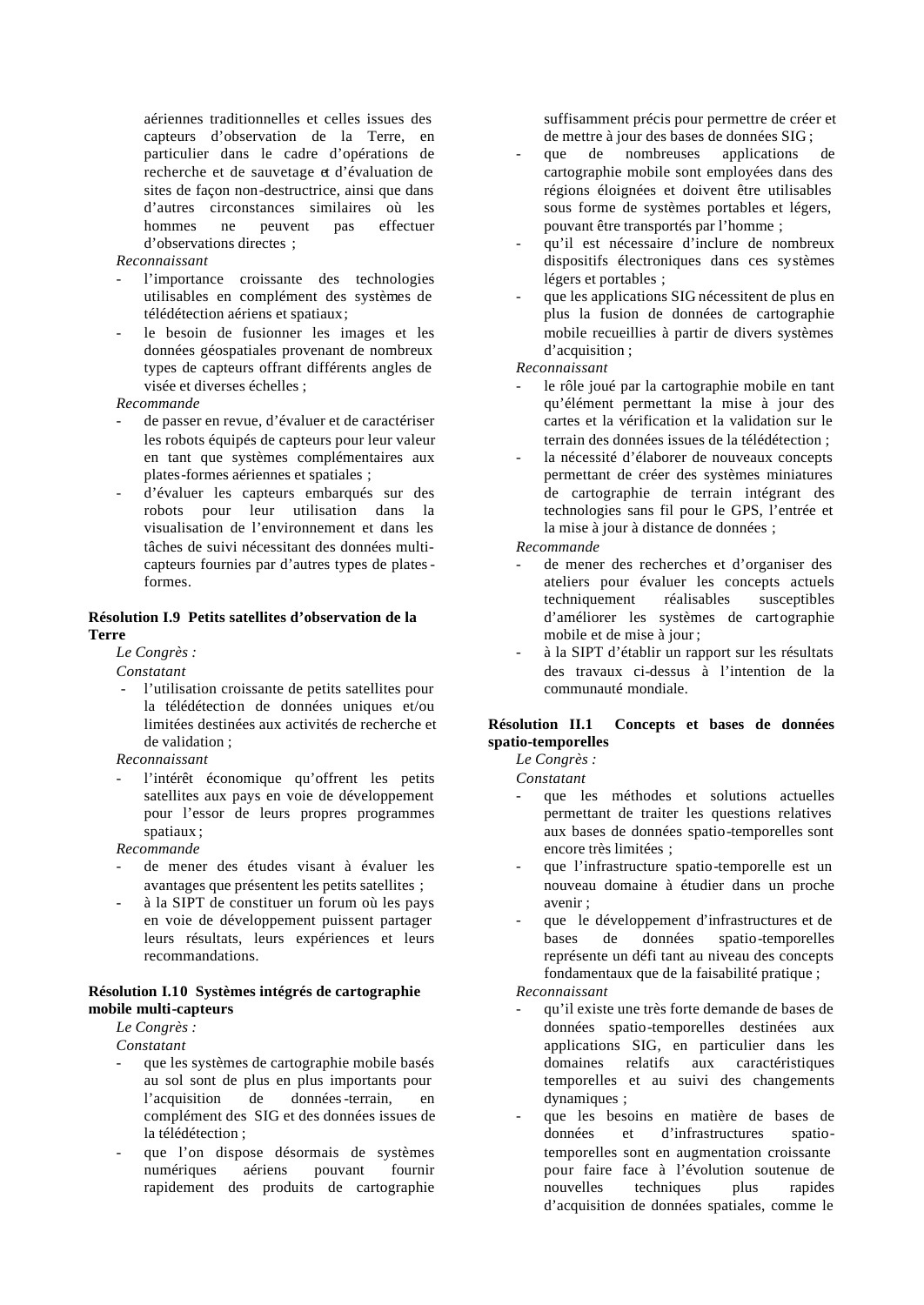LIDAR et les images-satellite haute résolution ;

*Recommande*

- de poursuivre les recherches sur le développement, l'accessibilité et la gestion de bases de données spatio-temporelles ainsi que sur la mise en correspondance d'une base de données à l'autre pour résoudre les problèmes d'interopérabilité sémantique et d'hétérogénéité schématique et sémantique ;
- de poursuivre les recherches dans le domaine de la géostatistique et de l'analyse spatiotemporelle ;
- de poursuivre les recherches sur la modélisation de la qualité et de l'incertitude des données, y compris sur la détermination d'indicateurs de risques ;
- de développer des applications SIG spatiotemporelles et dynamiques.

#### **Résolution II.2 Informations spatiales multidimensionnelles et multi-résolutions**

*Le Congrès :* 

*Constatant*

- que l'on dispose d'un nombre croissant de données à haute résolution (tant spatiales que temporelles) issues de différentes sources ;
- que l'offre et la demande de données en 3D ne cessent d'augmenter ;
- que l'on a besoin de données de diverses résolutions ;
- que les sources de données sont hétérogènes dans leur structure, leur sémantique et leur géométrie ;

*Reconnaissant*

que les méthodes actuelles de modélisation et d'analyse de données de différentes dimensions, échelles, et résolutions temporelles ne permettent pas d'améliorer l'utilisation et la dissémination des informations spatiales ;

*Recommande*

- d'approfondir les recherches destinées à développer des structures de gestion de données multi-échelles et multireprésentations ;
- de développer des méthodes permettant de générer des résolutions multiples de données par généralisation et abstraction ;
- de mener des études en vue de l'intégration et de l'harmonisation des données au plan sémantique et géométrique ;
- de développer les ontologies spatiales et leurs concepts ;
- de poursuivre les recherches sur les structures de données en 3D (y compris sur leur topologie et leur niveau de détail) et sur les outils d'analyse en 3D.

#### **Résolution II.3 Conception et fonctionnement de systèmes spatiaux d'aide à la décision**

*Le Congrès :* 

*Constatant*

les besoins croissants des décideurs en matière d'informations géospatiales actualisées et d'outils d'aide à la décision, au plan local, régional, national et international ;

*Reconnaissant*

que le succès d'une telle aide à la décision passe notamment par l'intégration de donnéesimages et de données vectorielles aux systèmes spatiaux d'aide à la décision ;

*Recommande*

- de s'efforcer de développer et de perfectionner les méthodologies nécessaires à l'amélioration de l'intégration de données-terrain et de données-objet aux systèmes spatiaux d'aide à la décision ;
- de mener des études afin d'évaluer et de prévoir la justesse statistique de l'utilisation combinée des données-images, des données vectorielles et des données collatérales servant aux processus de prise de décision.

#### **Résolution II.4 Analyse spatiale en mode 'raster' (maillé) sur Internet**

*Le Congrès :* 

*Constatant*

- la demande croissante d'outils d'analyse spatiale pour un large éventail d'applications ; *Reconnaissant*
- que la méthodologie de l'analyse spatiale en mode 'raster' sera la clé du futur développement des SIG ;
- qu'il est nécessaire de créer des systèmes d'analyse spatiale plus intégrateurs ;

*Recommande*

- de développer l'analyse spatiale en mode 'raster' intégrant des systèmes de visualisation basés sur Internet ;
- d'étudier le rôle que joue l'échelle dans l'analyse spatiale.

#### **Résolution II.5 SIG dynamiques et multi-**

**dimensionnels** 

*Le Congrès :* 

*Constatant*

- la demande croissante d'étendre en 3D les systèmes traditionnels de traitement des SIG en 2D ;
- le besoin d'intégrer aux SIG des données dynamiques et/ou des modifications de données temporelles ;

*Reconnaissant*

- l'importance majeure des SIG dynamiques et multi-dimensionnels pour le mouvement vers la 'Terre numérique' ;
- les efforts menés par les groupes de travail de la SIPT pour promouvoir la recherche universitaire et le développement industriel concernant les SIG dynamiques et multi-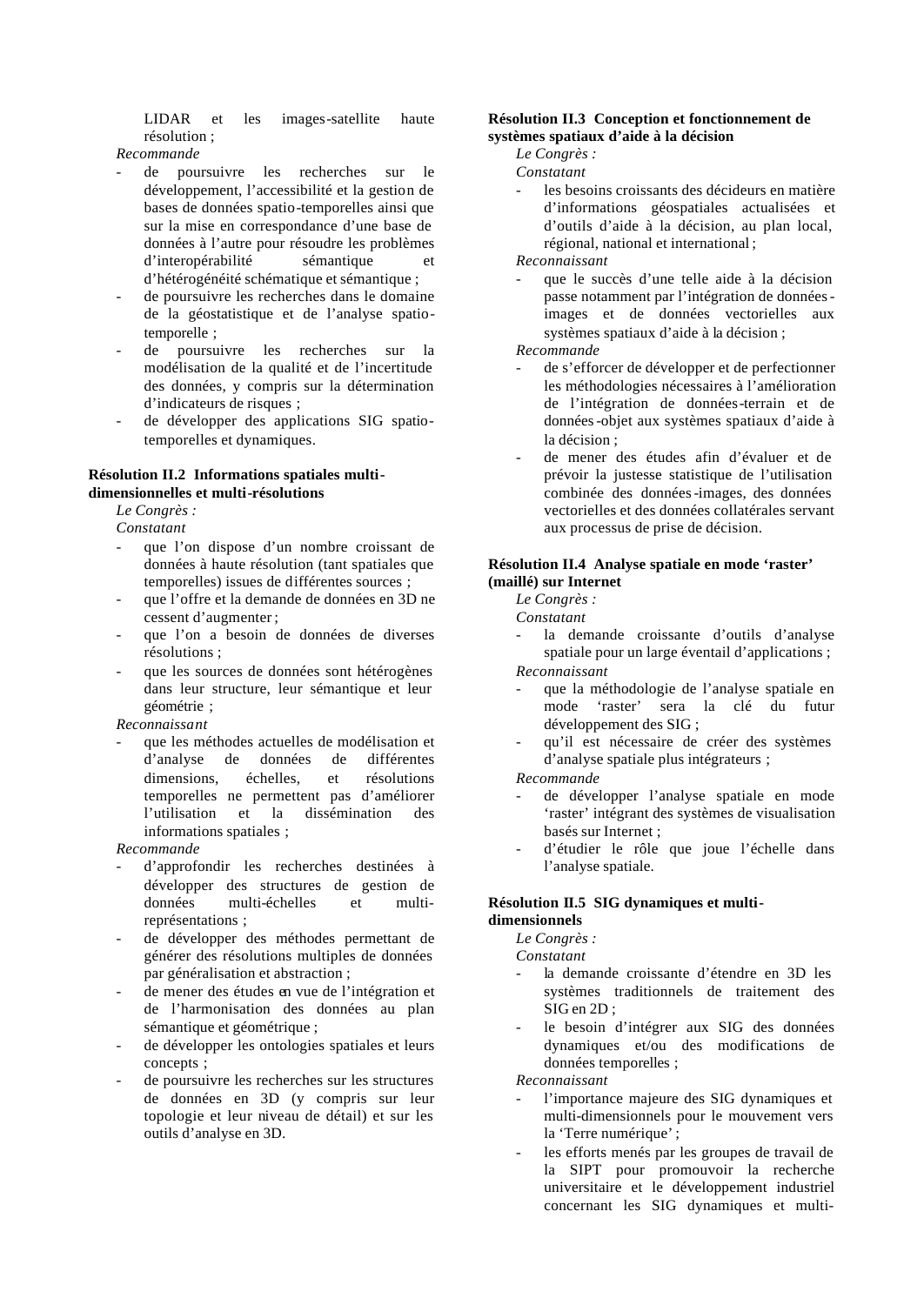dimensionnels au cours de la période 2000-  $2004 \cdot$ 

*Recommande*

- de poursuivre la série d'ateliers internationaux consacrés aux SIG dynamiques et multidimensionnels ;
- de continuer les études sur les SIG dynamiques et multi-dimensionnels.

#### **Résolution III.1 Positions de capteurs observées directement, triangulées et sans points d'appui**

*Le Congrès :* 

*Constatant*

- que les systèmes de géopositionnement direct sont désormais largement acceptés dans la pratique courante ;
- que l'on dispose de nouvelles caméras numériques aériennes ;
- que de nouvelles applications apparaissent dans le domaine de l' «égomotion» (mouvement autonome) ;

#### *Reconnaissant*

- le besoin de mieux comprendre les substitutions possibles entre le géopositionnement direct et l'estimation de la position par imagerie ;
- les possibilités qu'offre la détection sans film comme base de nouvelles approches de triangulation ;
- les opportunités d'automatiser complètement la détermination de positions ;
- la nécessité de suivre un capteur en mouvement, que ce soit en mode dit 'insideout' (capteur interne détectant des sources externes) ou 'outside-in' (capteur externe détectant des sources internes) ;

#### *Recommande*

- de mener des études afin de comparer les performances du géopositionnement direct par rapport aux estimations triangulées de détermination de positions utilisant des séquences d'images sans film très redondantes, à partir de caméras numériques aériennes ;
- de poursuivre les développements obtenus dans les technologies de la localisation de positions entièrement automatisée ;
- d'effectuer des recherches sur l'égomotion du pistage (par exemple, de l'utilisateur d'une base de données en 3D).

#### **Résolution III.2 Formes détectées directement par rapport à celles extraites d'images (pour les objets non-terrain)**

*Le Congrès :* 

*Constatant*

l'intérêt croissant porté aux applications de capteurs déterminant directement les formes d'objets, comme celles dérivées des scanneurs laser ou des technologies tactiles ;

l'émergence de méthodes alternatives pour reconstituer les formes d'objets à partir d'images dans des scénarios non-terrain comme la fabrication industrielle, la médecine, l'architecture, l'archéologie etc…;

*Reconnaissant*

- que l'apport des images va au-delà de la simple forme d'objets ;
- que l'utilisation de séquences d'images très redondantes offre de nouvelles possibilités d'analyse d'images automatisée, que ces séquences proviennent ou non de caméras étalonnées ;

*Recommande*

- d'étudier et de développer des algorithmes automatisant entièrement la reconstitution de formes d'objets industriels à partir de trains d'images étalonnés et non-étalonnés ;
- d'étudier les substitutions possibles entre l'observation directe des formes et l'extraction de formes à partir d'images utilisant des informations collatérales sur les objets.

#### **Résolution III.3 Des modèles de surfaces en 2.5D aux modèles d'objets en 3D**

*Le Congrès :* 

*Constatant*

- les progrès réalisés en matière de concepts et d'algorithmes de vision artificielle pour la création automatisée de modèles d'objets en  $3D<sup>2</sup>$
- l'évolution de l'infographie permettant d'interagir de façon fusionnelle avec des objets en 3D dans des scénarios de réalité mixte ;
- les avancées constantes en matière de scanneurs laser permettant l'acquisition de nuages de points denses et précis par scanneurs aériens et terrestres ;
- l'intérêt croissant porté au passage des Systèmes d'Information Géographiques en 2D à des SIG en 3D ;

*Reconnaissant*

- que l'on peut désormais extraire des caractéristiques à partir de nuages de points de manière fiable et automatique ;
- que les toutes nouvelles approches de détection entièrement numérique entraînent l'obsolescence du film (avec ses coûts variables) ;
- que l'on dispose de détections très redondantes grâce aux systèmes aériens et terrestres sans film ainsi qu'aux scanneurs laser ;

*Recommande*

de coopérer avec la communauté de la vision artificielle afin d'étudier et de développer des algorithmes susceptibles de produire des modèles de surfaces de façon entièrement automatisée et sans aucune intervention manuelle ou post-édition ;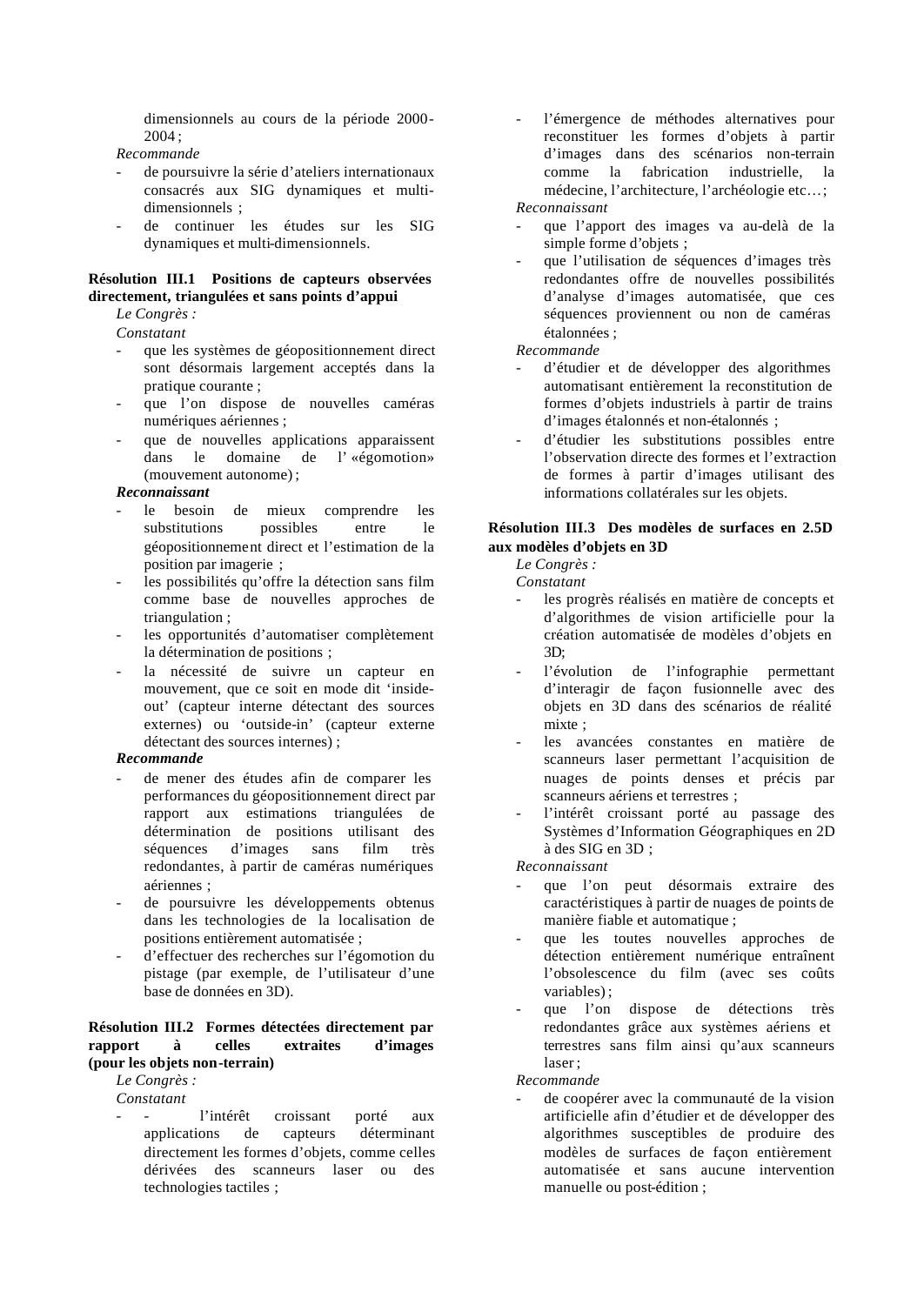- d'effectuer des recherches sur les technologies permettant de reconstituer un objet complet en 3D à partir de mesures en 2.5D ;
- de développer des modèles de terrains complets en 3D, composés de la Terre nue et de modèles des objets naturels ou fabriqués par l'homme qui existent à sa surface.

#### **Résolution III.4 Surfaces de terrains issues d'une combinaison du laser et de l'image**

*Le Congrès :* 

*Constatant*

- l'intérêt et l'acceptation croissants de la technologie du scanneur laser aérienne et terrestre ;
- la diminution de l'importance des systèmes stéréoscopiques basés sur le film pour les modèles de terrains classiques ;
- l'avènement de nouveaux systèmes d'imagerie numérique sans film;
- la possibilité offerte par la plupart des fournisseurs de services de scanneurs laser d'acquérir simultanément des images numériques ;

*Reconnaissant*

- la faculté d'utiliser des images en blocs très redondantes à partir de systèmes sans film ;
- la nature complémentaire des nuages de points et de l'imagerie ;

*Recommande*

- d'étudier et de développer de nouveaux algorithmes afin de bénéficier de jeux de données combinés permettant d'automatiser entièrement la modélisation de surfaces ;
- d'évaluer et de comparer les modèles de surfaces basés sur le laser ainsi que les systèmes permettant de les créer, par rapport aux nouveaux systèmes et/ou modèles de surfaces basés sur l'imagerie obtenus à partir de jeux de données combinés, pour la création de piles d'images très redondantes ;
- d'établir des directives de choix de capteurs pour la modélisation de surfaces de divers types de terrains.

#### **Résolution III.5 Algorithmes d'interférométrie radar**

Le Congrès :

**Constatant** 

- que les satellites d'observation de la Terre ainsi que les systèmes aériens commerciaux et publics d'interférométrie radar se multiplient et sont de plus en plus fréquemment utilisés ;
- que les changements affectant la surface du globe sont un sujet d'inquiétude croissante ;
- que l'on dispose désormais de données globales de Modèles Numériques de Terrain ;
- que le traitement des signaux radar s'élargit et prend dorénavant en considération la phase, la polarisation, la cohérence et les effets de diffusion ;

#### *Reconnaissant*

- la capacité intrinsèque de l'interférométrie radar à observer des changements tels que les déplacements ;
- les améliorations apportées au traitement automatique des données-sources d'interférométrie par radar ;

#### *Recommande*

- de développer et d'évaluer des algorithmes d'interférométrie par radar polarimétrique / différentielle et de les appliquer aux donnéessources radar disponibles ;
- de mener des études afin de comparer les modèles de surfaces obtenus à partir de données-sources interférométriques aux modèles de surfaces issus de lasers et d'images ;
- d'étudier la capacité et la précision d'observation et de quantification des déplacements et des changements à la surface de la Terre.

#### **Résolution III.6 Modélisation urbaine**

*Le Congrès :* 

*Constatant*

- que les caméras vidéo, les lasers, les caméras non étalonnées et la détection mobile intéressent de plus en plus la vision artificielle ;
- que le résultat en termes d'applications offre un intérêt croissant ;
- qu'il est nécessaire de décrire à la fois la forme extérieure, la structure intérieure et l'utilisation des objets urbains comme les bâtiments, les toits et les structures souterraines ;

*Reconnaissant*

- que les systèmes de ce que l'on appelle la « réalité mixte » sous forme de réalité virtuelle ou augmentée posent de nouveaux défis ;
- qu'il est nécessaire de réduire les coûts de création de contenus de bases de données, et que dans le même temps il est impératif d'augmenter la précision des données urbaines en 3D ;
- que le suivi de l'utilisateur d'un contenu de base de données est en train de devenir un sujet d'actualité important ;
- qu'Internet et la communication sans fil à large bande offrent de nouvelles perspectives pour le contenu des SIG;

- d'effectuer des études sur l'utilisation de l'analyse automatique de trains de données issues de capteurs pour la modélisation urbaine ;
- d'évaluer la réalité mixte, Internet, et le transfert de données sans fil à large bande dans l'optique du développement de nouvelles approches pour l'application des contenus de SIG urbains en 3D.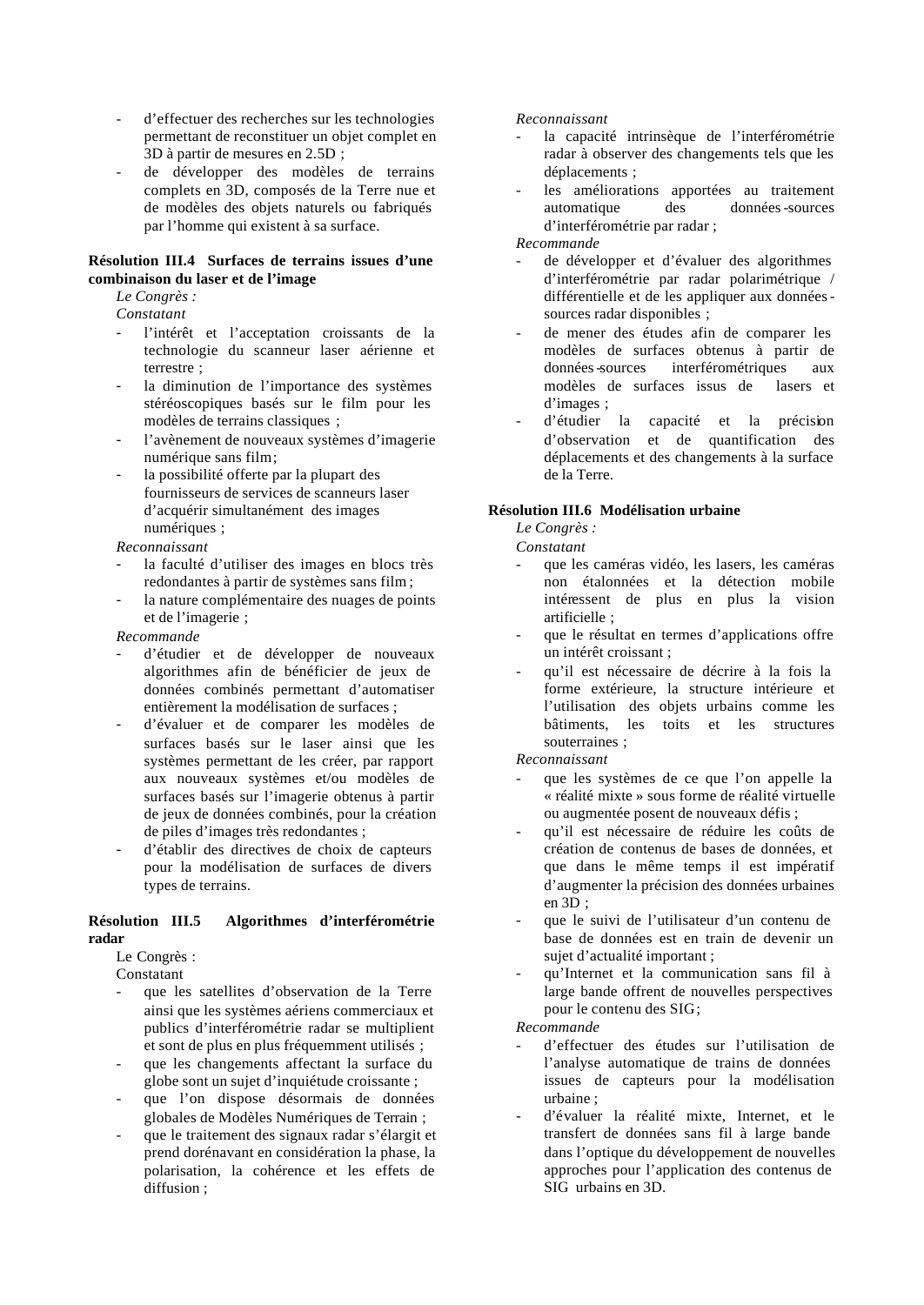#### **Résolution III.7 Tests de jeux de données et d'algorithmes**

#### *Le Congrès :*

*Constatant*

- que les quatre années s'écoulant entre chaque Congrès voient se succéder nombre d'innovations dans les domaines de la technologie de la détection, de la résolution géométrique, du développement d'algorithmes, du calcul informatisé et des applications ;
- qu'il est difficile de comprendre et d'évaluer ces innovations dans un contexte global ;
- qu'en fait un individu seul ne peut mener à bien la comparaison de divers algorithmes, systèmes et approches ;

#### *Reconnaissant*

que l'on est en train d'étudier les performances des algorithmes, mais avec des données privées et grâce à des efforts individuels ;

#### *Recommande*

- de créer des jeux de données-sources standards reflétant les scénarios les plus innovants d'application des données issues de capteurs ;
- de diffuser ces jeux de données-sources standards auprès de la communauté mondiale de la science et de la technologie ;
- de créer et de maintenir à jour une base d'algorithmes d'accès public, qui servirait à des applications spécifiques d'analyse d'images relevant du domaine de la SIPT ;
- de définir, de décrire et de mettre à disposition publique des approches destinées à évaluer les performances d'algorithmes ;
- de mener et de coordonner des essais comparatifs d'algorithmes à l'échelle internationale, puis de publier les résultats obtenus.

#### **Résolution IV.1 Manipulation de données spatiales et de services de géo-information basés sur Internet**

*Le Congrès :* 

*Constatant*

- que l'industrie s'intéresse de plus en plus à la technologie de l'information géospatiale ;
- que les diverses technologies qui la soustendent - comme Internet, les informations spatiales, le calcul informatisé mobile, le stockage réseau, et le calcul géodistribué vont atteindre leur plein développement ;
- que le grand public a des besoins croissants en matière de services d'informations spatiales rapides et efficaces ;

*Reconnaissant*

que les clients basés sur Internet pourront non seulement utiliser des données spatiales et des procédés stockés localement, mais encore découvrir et utiliser de nombreux serveurs SIG;

que les services de géo-information basés sur Internet permettront de développer des applications SIG puissantes et de fournir diverses opportunités à un large éventail de clients ;

#### *Recommande*

- de poursuivre le développement des services de données géospatiales sur Internet, comme les serveurs de cartes (WMS), d'entités géographiques (WFS), de couverture (WCS) et de répertoires (WRS) ;
- de mener des recherches sur les services d'analyse et de traitement parallèle des géoinformations sur Internet et d'en appliquer les résultats ;
- d'étudier et de développer les applications de services de stockage réseau distribué de géoinformations sur Internet ;
- d'étudier et de développer les applications utilisant la technologie des géo-grilles pour les services de géo-information ;
- d'étudier et de mesurer la qualité des données des procédés et applications basés sur Internet ;
- de poursuivre la coopération avec les organismes travaillant sur les systèmes et services d'information, l'interopérabilité, les normes et les spécifications, comme par exemple le Groupe de Travail sur les Systèmes et Services d'Information du CEOS, le Consortium pour les Systèmes d'Informations Géographiques (OGC), et l'Organisation Internationale des Standards (ISO) pour la norme TC211.

#### **Résolution IV.2 Services basés sur la localisation**

*Le Congrès :* 

#### *Constatant*

- l'augmentation du nombre de dispositifs mobiles pourvus de fonctions de stockage et de visualisation ;
- la demande croissante de liens entre la localisation et les services ;
- l'utilisation de plus en plus soutenue d'Internet et des réseaux mobiles pour la dissémination de données géospatiales ;
- la plus grande vitesse et le moindre coût de transmission des données ;

*Reconnaissant*

- que les données spatiales constituent l'élément-clé des services basés sur la localisation ;
- que la demande de données géospatiales fiables et à jour ne cesse d'augmenter ;

- d'améliorer l'intégration des données spatiales aux services d'informations mobiles ;
- de développer des méthodes d'intégration, de généralisation, de mise à jour et de visualisation adaptative des informations spatiales en temps réel.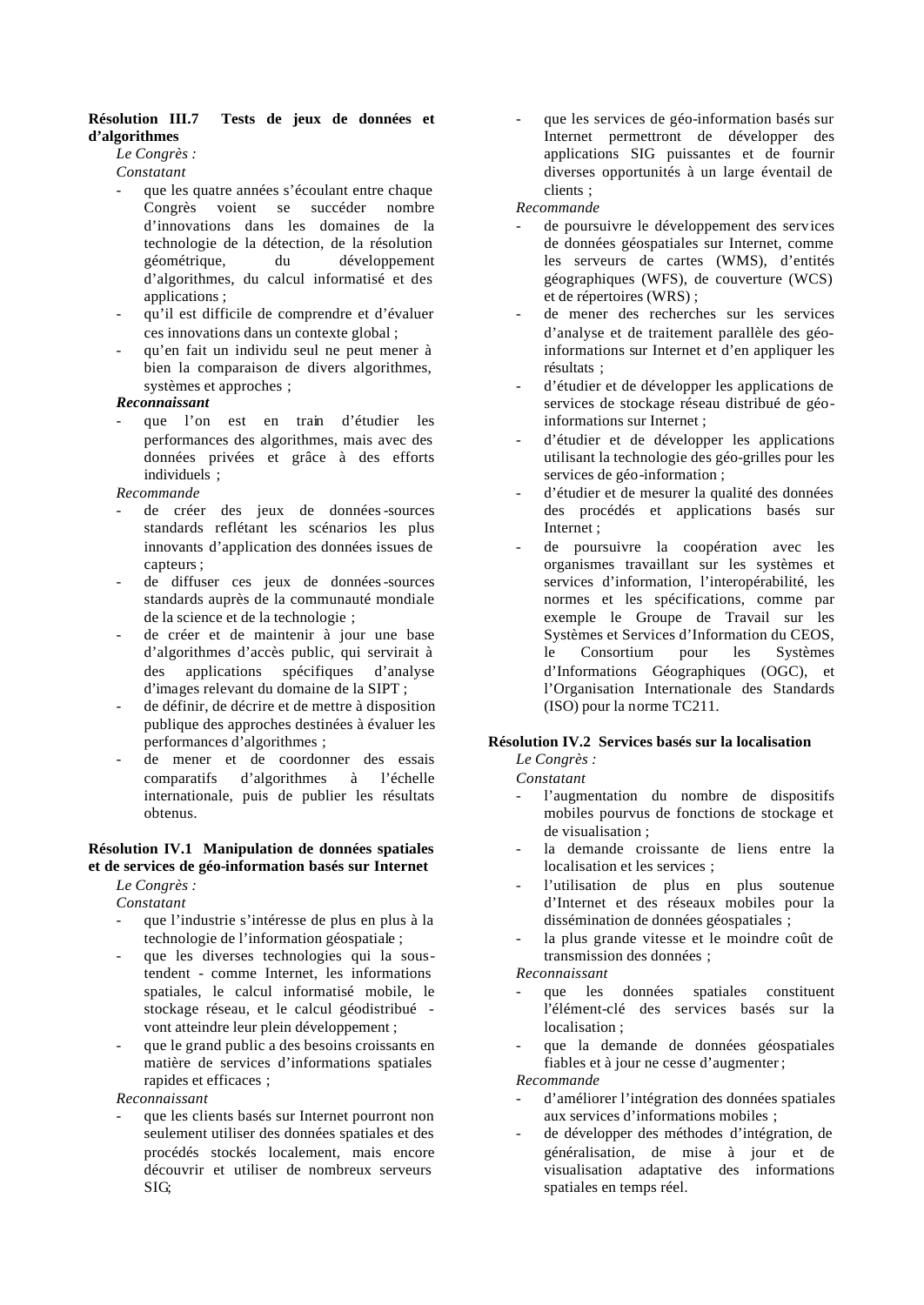#### **Résolution IV.3 Paysage et visualisation**

*Le Congrès :* 

*Constatant*

- que les technologies de visualisation ont progressé ;
- que l'on dispose de plus en plus de moyens de communication et de transfert de données sans  $fi1$ :
- que les moyens de communication commencent à utiliser la technologie de la téléprésence ;

*Reconnaissant*

- l'importance de la modélisation du paysage pour caractériser la situation du moment de l'environnement, évaluer les tendances et prévoir les situations à venir ;
- la dépendance des décideurs à l'égard de la communication, de l'accès aux données spatiales et de leur visualisation en temps réel ou quasi-réel ;
- les besoins en matière de visualisation scientifique par téléprésence pour la simulation, la formation et le divertissement ; *Recommande*

- de poursuivre les recherches sur le développement de données sur le paysage et d'améliorer la représentation d'informations et son efficacité, afin de faciliter l'aide à la décision ;
- de s'efforcer sans relâche de modéliser le paysage de façon précise et exhaustive grâce à la visualisation et au calcul métrique du paysage ;
- d'intégrer à la télédétection les progrès réalisés en matière de téléprésence, de réalité virtuelle et de réalité augmentée afin de développer une expérience entièrement sensorielle des environnements virtuels ;
- d'effectuer des recherches sur l'utilisation du rendu photo-réaliste par rapport au rendu non photo-réaliste.

#### **Résolution IV.4 Bases de données-images**

*Le Congrès : Constatant*

- l'augmentation de la fréquence temporelle du recueil d'images à partir de diverses sources et procédés ;
- l'amélioration de la résolution spectrale et spatiale des images recueillies ;
- le rôle de plus en plus important joué par les bases de données pour l'accès, la gestion et l'extraction d'informations géospatiales ;

la disponibilité croissante de données historiques, photographiques et d'imagerie ; *Reconnaissant*

- que l'imagerie est une source de données géospatiales de premier ordre ;
- que la précision de l'extraction d'informations géospatiales spatio-temporelles dépend dans une large mesure des modes d'acquisition et d'enregistrement ;
- que les bases de données constituent un environnement optimal pour la manipulation de grands volumes de données géospatiales ;
- que l'on a besoin de données photographiques et d'imagerie interrogeables ;

#### *Recommande*

- de développer des méthodes prenant en considération les caractéristiques propres aux bases de données-images, notamment celles de données historiques, photographiques et d'imagerie, et tenant compte des particularités des données-images ;
- de mener des recherches afin de créer des procédés fiables et intuitifs permettant de gérer de grands volumes d'images dans des bases de données spatio-temporelles ;
- de développer des procédés novateurs et efficaces pour l'indexation, l'organisation, l'accès et la recherche d'images appartenant à de grandes bases de données ;
- de concevoir des procédés automatisés d'utilisation de bases de données-images afin de faciliter l'extraction, la gestion, et l'analyse spatio-temporelle d'informations géospatiales ;
- de développer des méthodes d'interprétation de données permettant d'obtenir des connaissances explicites à partir de données implicites ;
- de continuer à développer et à promouvoir les techniques de recherche automatique (le « data mining ») de données spatiales.

#### **Résolution IV.5 Automatisation de la création et de la mise à jour des bases de données**

*Le Congrès :* 

*Constatant*

- que les méthodes d'analyse spatiale des SIG et le traitement d'images ont considérablement progressé et mûri, et qu'il existe également une grande offre d'outils dans ces domaines ;
- que l'on dispose de technologies d'acquisition et de traitement rapides de données ;
- que les technologies de la communication se sont notablement améliorées ;

*Reconnaissant*

- que les fonctions de cartographie rapide sont de plus en plus demandées ;
- que les besoins en matière d'enrichissement et de maintien à jour de bases de données géographiques ne cessent de croître ;
- que les bases de données spatiales peuvent être homogènes ou hétérogènes ;

- de poursuivre la recherche et le développement concernant les nouvelles techniques automatisées d'extraction de données et de détection des changements, y compris les approches basées sur les SIG ;
- d'effectuer des recherches sur les techniques avancées de réalisation de cartographie en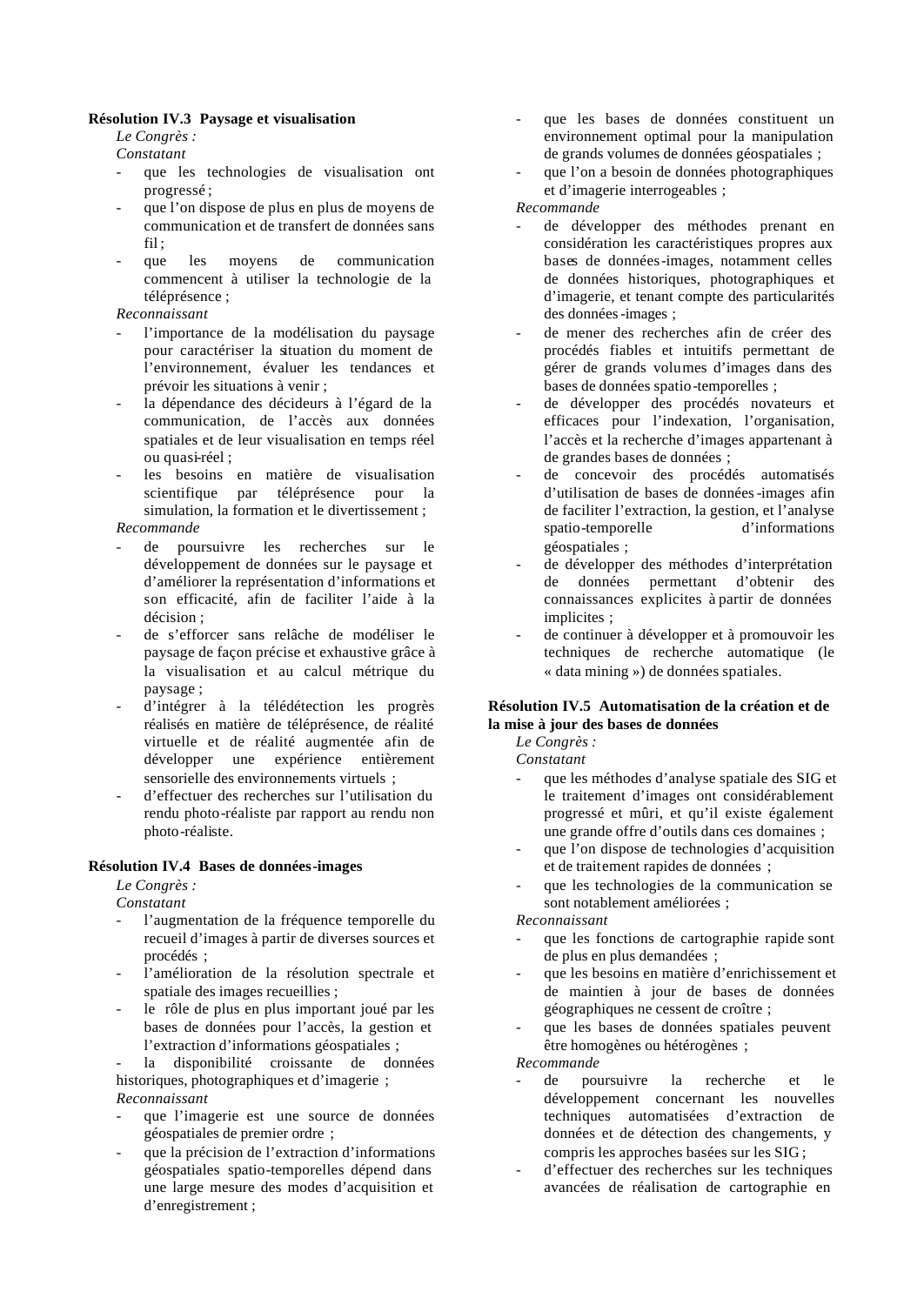temps quasi-réel, et de développer ces techniques ;

- de continuer les travaux sur l'automatisation de la production de données géospatiales et sur leur mise à jour à partir d'imagerie et de sources collatérales, en mode automatique et semi-automatique ;
- de s'efforcer d'intégrer les algorithmes développés aux postes de travail photogrammétriques numériques et aux systèmes d'informations géospatiales.

#### **Résolution IV.6 Bases de données spatiales nationales et régionales**

#### *Le Congrès :*

*Constatant*

- que le fonctionnement des organismes nationaux de cartographie est en train de changer ;
- que les organismes nationaux de cartographie demandent de nouveaux produits ;
- que l'on a créé des infrastructures de données géospatiales au plan national et régional ;
- que la demande transfrontalière de données spatiales haute résolution est en augmentation ;
- que l'imagerie représente une part incontournable des informations géospatiales ;

#### *Reconnaissant*

- l'importance des données géospatiales de base, et en particulier des jeux de données topographiques de pays individuels ;
- les besoins croissants en matière de création d'infrastructures d'informations géospatiales interopérables au niveau national, régional et mondial, ainsi que l'augmentation des activités menées actuellement dans ce domaine ;
- l'utilisation croissante des bases de données géospatiales au-delà des traditionnelles applications de cartographie ;

#### *Recommande*

- de mener des études, des tests et des évaluations sur le développement, l'accessibilité et la gestion de bases de données nationales dans des bases de données fédérées ;
- d'effectuer des recherches sur les procédés de partage et de dissémination des données via Internet, y compris sur les modèles de coût ;
- d'étudier des approches d'harmonisation et d'intégration des données, et notamment de mener des recherches sur la traduction sémantique et géométrique entre schémas, afin de permettre une utilisation plus large des bases de données géographiques pour les applications de cartographie et autres ;
- de poursuivre et d'améliorer la synergie dans le secteur de l'imagerie et l'intégration de ce segment aux SIG, à la localisation et aux communications, dans le cadre d'infrastructures de données spatiales

nationales, régionales et mondiales et pour d'autres applications ;

d'encourager la coopération avec les initiatives spatiales globales, comme par exemple l'Association pour l'Infrastructure Mondiale des Données Spatiales (GSDI), le Projet Mondial de Cartographie (GMP) et le Groupe de Travail sur les Systèmes et Services d'Information du CEOS.

#### **Résolution IV.7 Bases de données globales et infrastructures environnementales**

*Le Congrès :* 

*Constatant*

- que l'on a conçu et mis en place d'importantes bases de données environnementales au niveau national, régional et global ;
- que l'amélioration de l'accès des utilisateurs à une vaste gamme de bases de données repose sur le développement des technologies de l'information ;
- que l'on a besoin de structures fiables et complètes pour les données et les modèles spatiaux globaux en 3D ;

*Reconnaissant*

- le besoin croissant d'indicateurs environnementaux et de ressources d'informations environnementales standardisées et acceptées communément ;
- le besoin de bases de données multitemporelles et multi-échelles ;
- le besoin d'un modèle de référence global en mosaïque et en 3D qui soit universel et cohérent ;

- de développer des infrastructures environnementales facilement accessibles et utilisables par des spécialistes et des nonspécialistes ;
- de s'efforcer d'acquérir, d'intégrer et d'harmoniser les bases de données environnementales au niveau national, régional et global ;
- de développer des infrastructures de données géospatiales globales comprenant des catalogues de métadonnées ;
- d'effectuer des recherches sur la modélisation spatiale globale en 3D appropriée aux bases de données mondiales ;
- de poursuivre la collaboration avec les initiatives spatiales globales menées dans ce domaine, par exemple avec le Comité Directeur International pour la Cartographie Mondiale (ISCGM), le Groupe de Travail sur les Systèmes et Services d'Information du CEOS, la Commission de l'ACI sur les Normes de Données Spatiales, etc…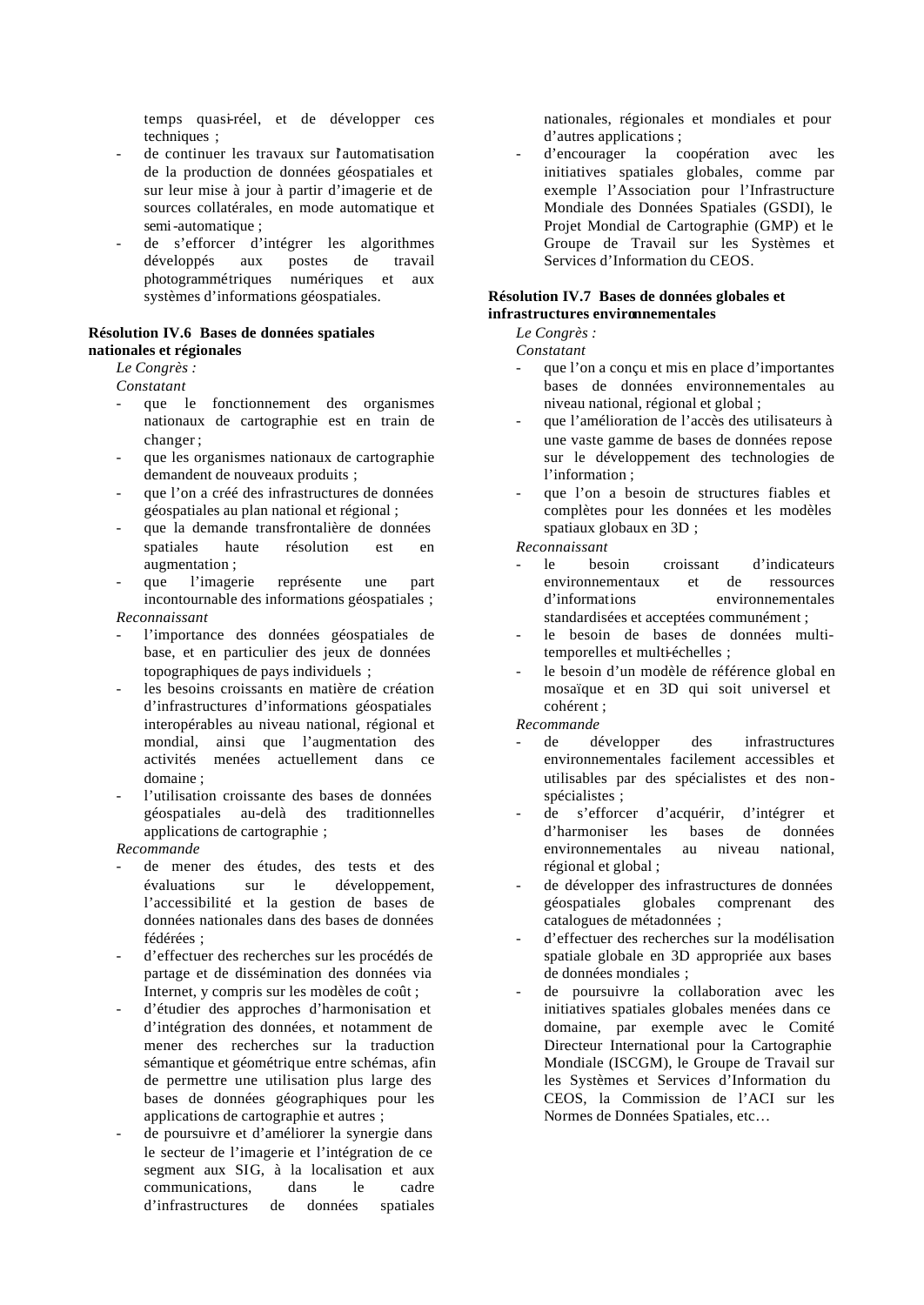#### **Résolution IV.8 Systèmes d'information extraterrestres**

#### *Le Congrès :*

*Constatant*

- le regain d'intérêt pour les initiatives proposant d'intensifier l'exploration de la Lune et des planètes ;
- les missions récentes et à venir à destination de Mars et de la Lune ;

#### *Reconnaissant*

que de nouveaux besoins apparaissent en matière de méthodes, de techniques et de systèmes spatiaux avancés destinés à contribuer à l'exploration spatiale à l'aide de données cartographiques de haute résolution et de haute précision ;

#### *Recommande*

- aux professionnels de la cartographie de continuer à participer activement à la préparation des futures missions lunaires et planétaires afin d'optimiser l'utilité des données obtenues pour les explorations spatiales à venir ;
- de poursuivre les recherches afin de développer et d'améliorer de nouvelles techniques d'acquisition de données et de cartographie des corps célestes ;
- de développer des systèmes d'information spatiale afin de soutenir l'exploration et les sciences extra-terrestres ;
- de mener ces activités en concertation avec la Commission de l'ACI sur la Cartographie des Planètes.

#### **Résolution IV.9 Données-images haute résolution destinées à la cartographie**

*Le Congrès :* 

*Constatant*

- que le nombre de capteurs destinés à l'acquisition de données d'observation de la Terre, y compris ceux des prochaines constellations de petits satellites, ne cesse d'augmenter ;
- que l'on dispose de caméras numériques aériennes et qu'on les emploie de plus en plus ;

*Reconnaissant*

- que la quantité de données d'observation de la Terre acquises à partir de systèmes monocapteurs et multi-capteurs est en constante augmentation ;
- que l'on utilise de plus en plus de données numériques d'imagerie haute résolution pour la création et le maintien à jour de bases de données géographiques ainsi que pour la cartographie ;

#### *Recommande*

- d'étudier et d'évaluer le contenu et la précision des informations issues des nouveaux capteurs numériques haute résolution ;

de mener des recherches sur la synergie des divers capteurs haute résolution au bénéfice de la cartographie topographique et thématique.

#### **Résolution V.1 Automatisation de la métrologie de la vision et ses applications industrielles**

#### *Le Congrès :*

*Constatant*

l'importance de l'automatisation à tous les stades du processus de vision rapprochée, et en particulier pour la mesure en trois dimensions par vision artificielle ;

#### *Reconnaissant*

- le besoin de nouveaux développements en ce qui concerne les algorithmes et les procédures d'orientation automatique des capteurs ;
- la nécessité d'une évaluation des performances des algorithmes au niveau théorique et pratique ;
- le besoin d'intégrer les processus de vision rapprochée ;
- les nombreuses activités menées par le Comité de Systèmes de Mesures Coordonnés (CMSC) dans le domaine de la métrologie de la vision appliquée à l'industrie ;

#### *Recommande*

- d'approfondir l'étude de systèmes autonomes de métrologie de la vision intégrant des capteurs imageurs, CAD/CAM et autres technologies comme le scanneur laser et les systèmes de lumière structurée ;
- de développer davantage l'extraction de cibles et de caractéristiques, en tenant compte tout particulièrement du problème de la correspondance multi-images ;
- d'étudier de nouveaux capteurs et domaines d'applications pour la métrologie de la vision ;
- de s'efforcer d'instaurer des mécanismes de coopération et de collaboration entre la Commission V de la SIPT et le CMSC.

#### **Résolution V.2 Modélisation de scènes et création de contenus de réalité virtuelle**

*Le Congrès :* 

*Constatant*

la demande croissante de création de modèles complets, précis et réalistes de réalité virtuelle (RV) à partir de scènes réelles et d'objets du monde réel pour des applications de visualisation, d'analyse de documents et d'environnement virtuel ;

*Reconnaissant*

- la nécessité de nouveaux développements en matière de modélisation en 3D et de reconstitution de scènes en 3D assistée par système expert ;
- le besoin d'intégrer les technologies de l'infographie et de la réalité virtuelle aux techniques de vision rapprochée ;

#### *Recommande*

de continuer à développer les techniques d'analyse automatique d'images utilisées pour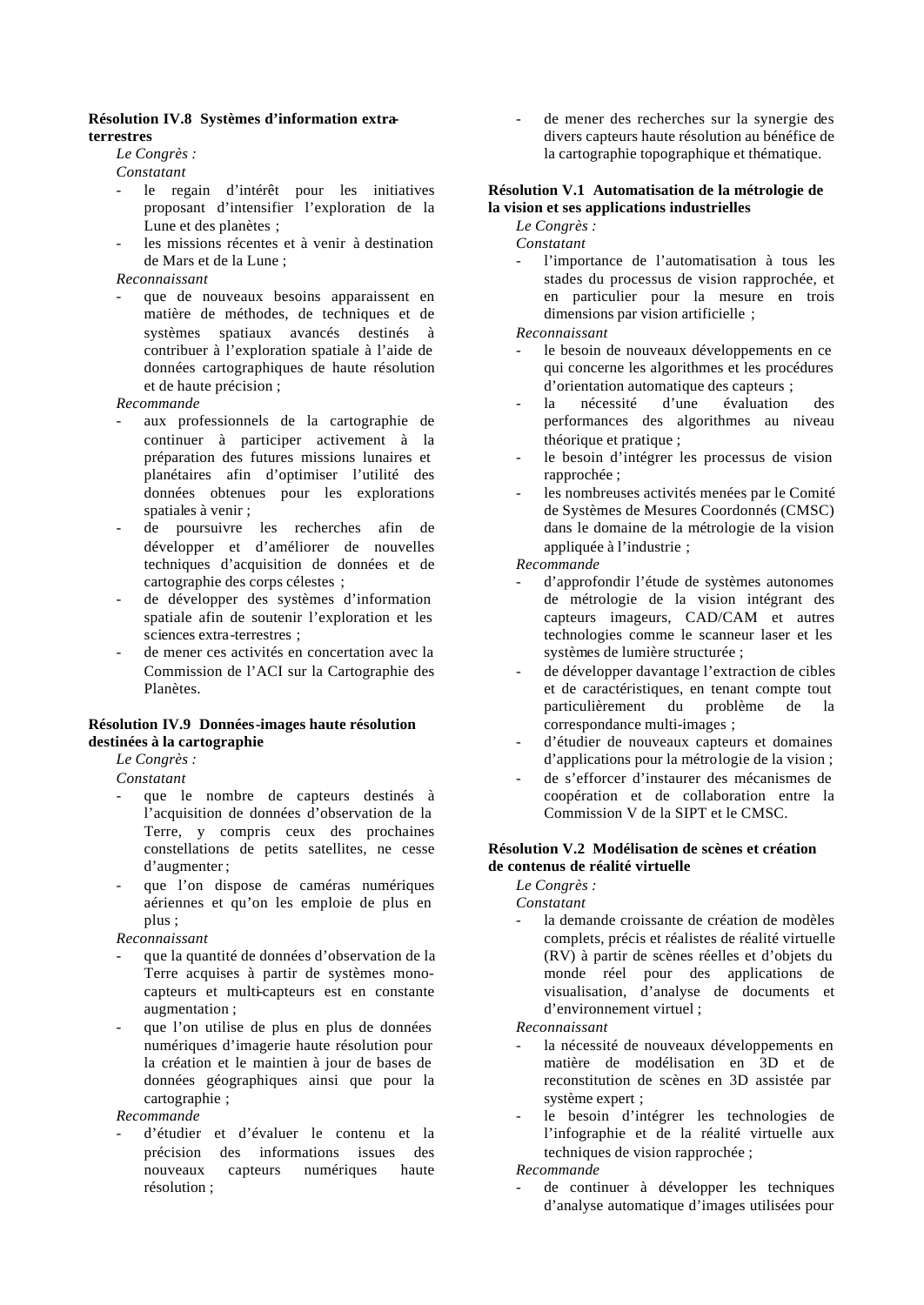l'extraction de modèles d'objets et de scènes, afin de réaliser des applications de visualisation, d'analyse de documents, et de réalité virtuelle ;

- d'approfondir l'étude des concepts de recueil et d'intégration de données multi-capteurs et de données non issues de capteurs permettant de créer des scènes et des environnements complexes ;
- de s'attacher tout particulièrement à l'intégration des concepts, des systèmes et des données de scanneurs laser, ainsi qu'au développement d'une nouvelle technologie d'étalonnage et d'extraction d'objets basée sur les caméras omnidirectionnelles ;
- de promouvoir de nouvelles applications de réalité virtuelle exigeant des modèles en 3D créés à partir de techniques photogrammétriques ou d'autres techniques intégrées ;
- de mettre en œuvre des mécanismes de coopération entre la Commission V et les groupes « Visualisation », « Vision artificielle » et « Infographie » de la SIPT.

#### **Résolution V.3 Analyse du mouvement, mesure du corps humain et analyse d'imagerie médicale**

*Le Congrès : Constatant*

- la demande croissante d'imagerie médicale, de réalité virtuelle médicale, d'étude des mouvements et du corps humain, d'analyse d'expressions et d'analyse du sport ; *Reconnaissant*
- les besoins en matière de systèmes de compréhension automatique d'images et d'imagerie en temps réel dans ces domaines ;
- la nécessité d'impliquer les spécialistes en photogrammétrie dans ces secteurs de recherche ;
- le besoin d'une plus grande interaction entre les communautés scientifiques concernées ;

#### *Recommande*

- de poursuivre l'étude et le développement de techniques et de systèmes d'imagerie médicale, d'ingénierie biomédicale, d'étude du corps, de la face et des mouvements humains, d'analyse d'expressions, d'interface avec l'utilisateur humain, et d'analyse du sport ;
- d'approfondir les recherches sur la représentation de la réalité virtuelle et sur la réalité virtuelle médicale, et en particulier de soutenir la télémédecine ;
- de renforcer la coopération et la collaboration avec les communautés de l'ingénierie médicale et biomédicale, des sciences du sport, de l'ingénierie de l'habillement, de l'ergonomie et de l'animation.

#### **Résolution V.4 Intégration de l'analyse d'images et des systèmes d'information spatiale pour la réalisation d'applications dans le domaine culturel**

*Le Congrès :* 

- *Constatant*
	- la demande croissante d'applications de techniques de vision rapprochée et de systèmes d'information spatiale permettant d'enregistrer, de cartographier, de modéliser et de visualiser en 3D des structures ayant une importance architecturale significative et des objets de grande valeur culturelle ;

#### *Reconnaissant*

- le besoin de technologies innovantes pour l'imagerie, le traitement de données, la modélisation, la visualisation, l'archivage et la gestion d'informations ;
- la nécessité d'intégrer l'infographie aux techniques de vision rapprochée pour la création d'archives numériques ou de musées virtuels ;

*Recommande*

- d'intégrer dans les futurs développements l'imagerie rapprochée aux images aériennes et spatiales et aux systèmes d'information spatiale afin d'améliorer la reconstitution en 3D et la documentation concernant des lieux, des monuments et des constructions présentant un intérêt culturel ;
- de promouvoir des technologies innovantes comme celle du scanneur laser pour l'enregistrement, le traitement de données et le développement de nouveaux produits destinés à soutenir l'archéologie, l'architecture et la protection du patrimoine ;
- de promouvoir de nouvelles techniques, rapides et peu coûteuses, de documentation et de surveillance du patrimoine culturel ;
- d'encourager la coopération avec des domaines connexes, comme le patrimoine culturel, l'urbanisme et l'infogérance ;
- de promouvoir le patrimoine culturel grâce à l'utilisation de techniques d'animation, de réalité virtuelle et de modélisation d'objets en 3D.

#### **Résolution V. 5 Réponse rapide et calcul distribué**

*Le Congrès : Constatant*

que l'intégration de solutions bureau-terrain pour le recueil de données, l'accès aux données à distance et la gestion mobile de bases de données géospatiales multimédia comportant des images rapprochées prendra inéluctablement de l'importance, notamment pour de nombreuses applications intégrant l'imagerie rapprochée et l'imagerie aérienne et spatiale ;

*Reconnaissant*

le besoin de développer des solutions intégrées ;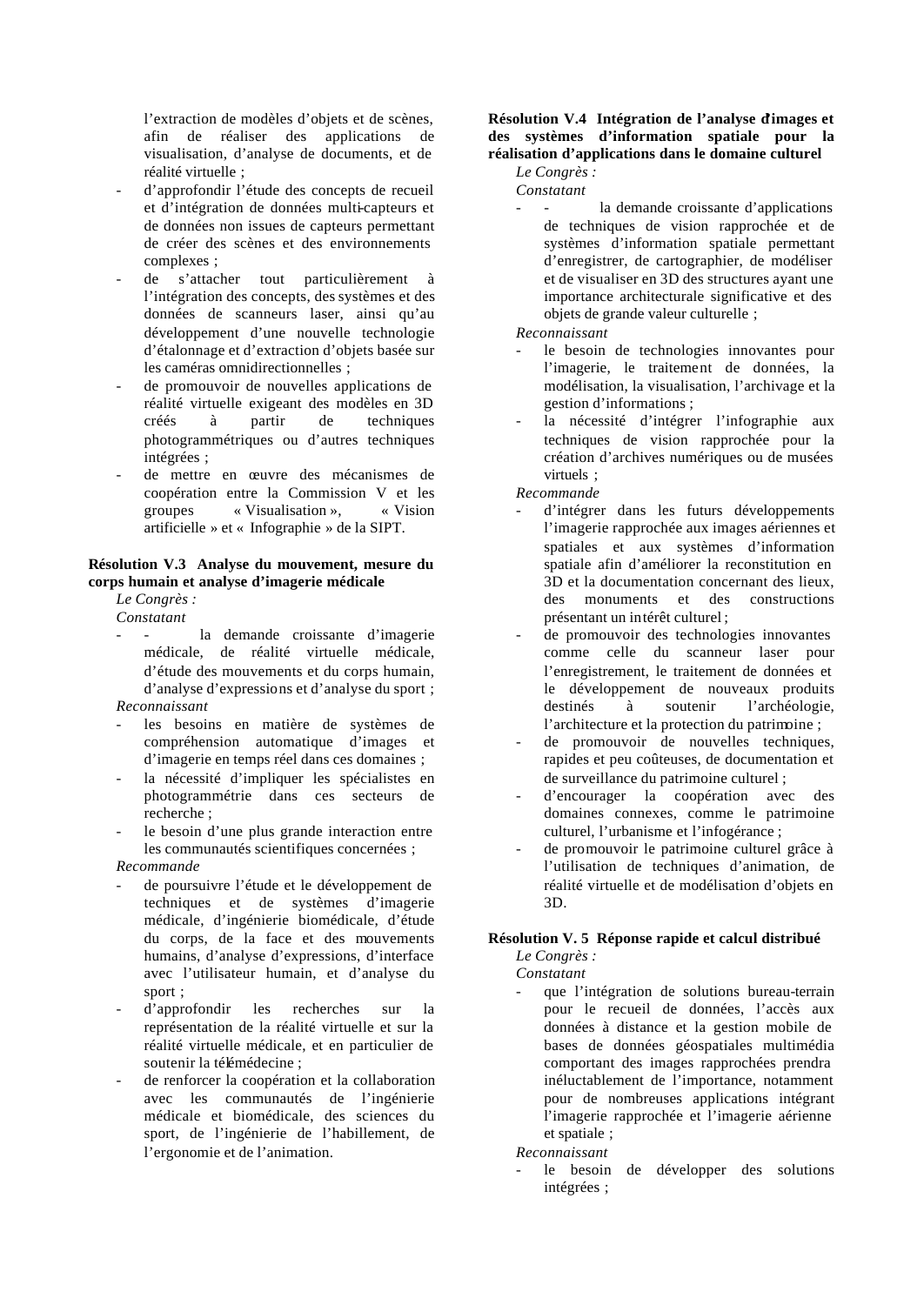- *Recommande*<br>- d'élaborer, en coopération avec les Commissions III et IV, de nouveaux modèles et de nouvelles techniques d'intégration d'images rapprochées et d'images aériennes et spatiales, en s'attachant particulièrement aux aspects tels que la combinaison de données issues de diverses sources, les techniques d'extraction d'objets, la modélisation en 3D et le placage de texture ;
- de concevoir des solutions permettant d'intégrer l'accès à distance à des systèmes de recueil de données bureau-terrain et de gérer des bases de données spatiales multimédia distribuées comportant des images rapprochées ;
- d'améliorer les applications informatiques de terrain sans fil pour l'acquisition et le traitement de données géographiques.

#### **Résolution V.6 Visualisation et Animation**

*Le Congrès :* 

*Constatant*

la demande croissante d'animations basées sur l'image pour nombre d'applications dans le sport, la médecine, la biomécanique, la robotique, la sécurité, l'industrie du cinéma et de la télévision, les jeux vidéo, l'interface homme/machine, l'industrie de l'habillement, et la technologie de simulation de l'environnement ;

*Reconnaissant*

- le potentiel que représentent les techniques de vision rapprochée pour la visualisation et l'animation ;
- le besoin d'impliquer les spécialistes en photogrammétrie dans ce domaine ;

#### *Recommande*

- de développer des techniques basées sur l'imagerie permettant de mettre en œuvre des images animées et de réaliser des tâches de création d'environnements ;
- d'approfondir l'étude des méthodes et des technologies permettant l'interaction entre les objets réels et virtuels d'une part, et les acteurs d'autre part (la réalité augmentée) ;
- d'intensifier l'étude et la comparaison critique des techniques de visualisation disponibles et des logiciels y afférents ;
- de resserrer les liens de collaboration avec les spécialistes de l'animation et les autres communautés concernées.

#### **Résolution V. 7 Anal yse de séquences d'images appliquée à la cartographie mobile**

*Le Congrès :* 

*Constatant*

- le potentiel et l'importance croissante de l'analyse temporelle, des solutions satisfaisant des contraintes temporelles et de l'analyse et du pistage dynamiques ;
- la diversité des systèmes et des applications de

réalité virtuelle comprenant entre autres la cartographie mobile, la vision robotique, la vision artificielle, l'imagerie médicale, la navigation autonome, l'analyse des mouvements, l'analyse des déformations et l'acquisition de données ;

#### *Reconnaissant*

- le besoin de traitements d'images en temps réel exigeant la fusion de capteurs pour intégrer les données-images aux données des capteurs de navigation ;
- l'importance et l'expansion croissantes de la cartographie en temps réel, domaine qui concerne également d'autres sociétés comme<br>l'AIG (Association Internationale de l'AIG (Association Internationale de Géodésie) et la FIG (Fédération Internationale des Géomètres) ;
- le besoin de développer des algorithmes et leurs traitements informatiques associés pour l'analyse de séquences d'images et la cartographie mobile ;

*Recommande*

- de promouvoir la recherche dans ces domaines, en étroite collaboration avec la Commission III et les chercheurs en ingénierie et en vision artificielle ;
- à la SIPT de continuer à être l'un des principaux organisateurs et promoteurs de la série de conférences sur la cartographie mobile, en collaboration avec l'AIG et la FIG ;
- de mener des recherches sur les aspects algorithmiques et le développement de systèmes informatiques en vue de la réalisation d'applications, en s'attachant tout particulièrement aux solutions sous contraintes temporelles.

#### **Résolution VI.1 Enseignement et formation**

*Le Congrès :* 

- *Constatant*
- que la formation et l'enseignement sont indispensables à la poursuite de l'essor de la photogrammétrie, de la télédétection et des sciences de l'information spatiale, en particulier pour les pays en voie de développement ;
- qu'il est nécessaire et bénéfique de partager l'expertise et les ressources existantes et de créer des réseaux d'enseignement ;
- que de nouvelles terminologies apparaissent en permanence ;
- que le Bureau des Affaires Spatiales des Nations Unies élabore tous les ans un programme d'ateliers consacrés à des sujets de télédétection ;

*Reconnaissant*

- qu'il convient d'améliorer la communication entre les établissements d'enseignement et les enseignants eux-mêmes dans toutes les régions du monde ;
- que des différences de compréhension et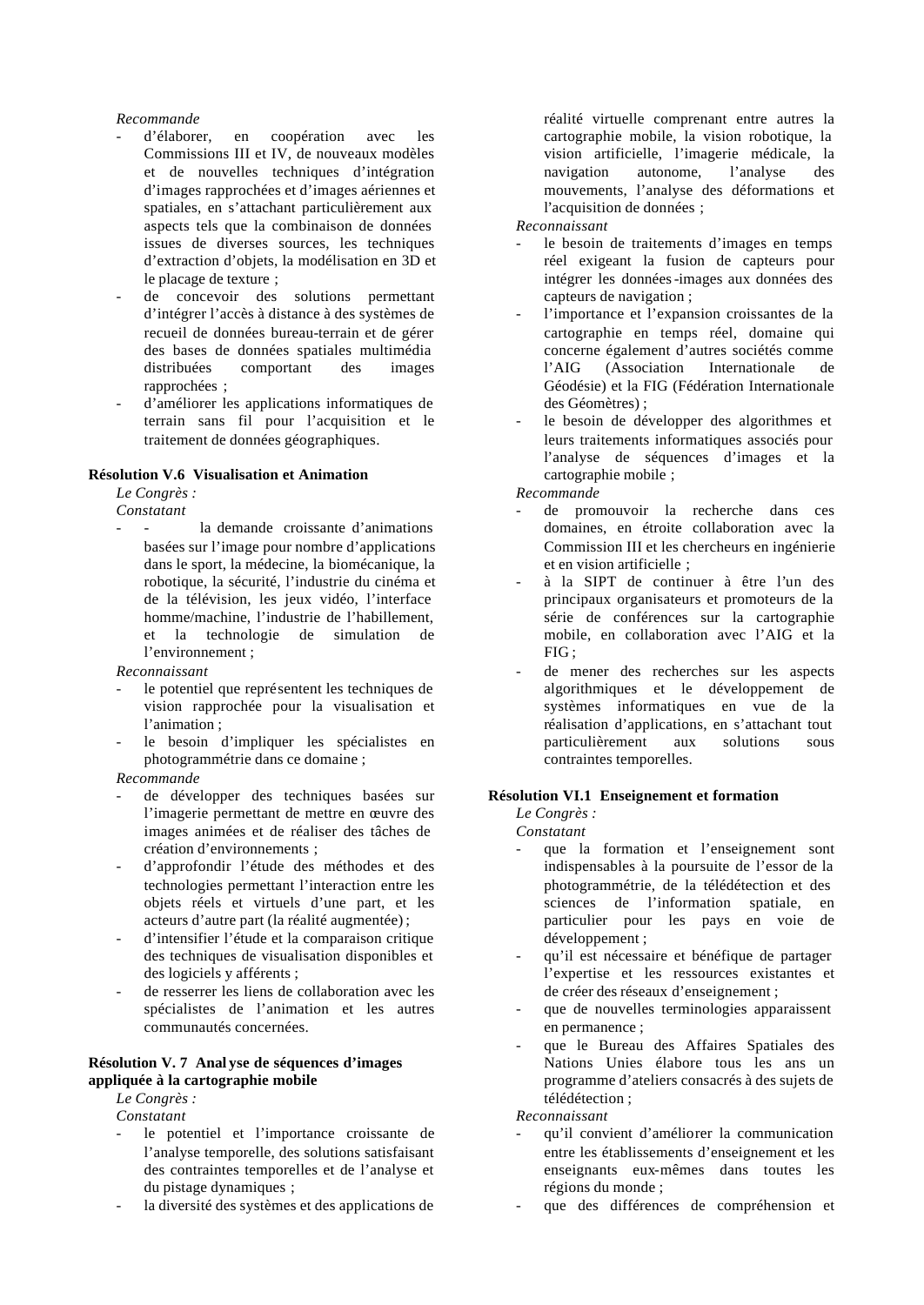d'interprétation de termes sont susceptibles d'entraîner des confusions inutiles ;

- que le Bureau des Affaires Spatiales des Nations Unies a proposé à la SIPT qu'elle participe à la révision de son programme d'ateliers ;
- *Recommande*
- de continuer à contribuer activement au développement et au maintien à jour du portail Internet du Groupe de Travail sur l'Enseignement du CEOS ;
- d'élargir la coopération avec les membres régionaux de la SIPT, les sociétés sœurs et les organisations non-gouvernementales afin d'organiser des activités d'enseignement et de continuer à développer et à mettre à jour des portails d'enseignement sur Internet ;
- de soutenir les efforts des Nations Unies et d'autres organisations nationales et internationales visant à coordonner et à offrir des opportunités de formation sur le développement durable et le renforcement de capacités dans les pays en voie de développement ;
- de s'efforcer d'entrer et de mettre à jour des définitions communes de nouveaux termes sur Internet, notamment via le site Internet de la  $SIPT$ .
- de désigner la Commission VI pour collaborer avec le Bureau des Affaires Spatiales des Nations Unies à la révision de son programme annuel d'ateliers consacrés à la télédétection.

#### **Résolution VI.2 Enseignement assisté par ordinateur (EAO)**

*Le Congrès :* 

*Constatant*

que les systèmes d'EAO offrent de nouvelles opportunités et de nouveaux avantages pour les processus d'enseignement et de formation ;

*Reconnaissant* 

que les technologies de l'information sont de plus en en plus utilisées pour faciliter l'enseignement et la formation, que l'apprentissage s'effectue sur site ou à distance ;

*Recommande*

- d'évaluer les concepts d'EAO et d'enseignement à distance existants ainsi que les nouvelles évolutions ;
- d'encourager le développement et l'utilisation des dernières techniques de pointe comme la visualisation multimédia et la réalité virtuelle ;
- de continuer à développer des logiciels d'enseignement et des pages web destinés au domaine public ;
- de poursuivre le Concours de l'EAO (CATCON).

#### **Résolution VI.3 Développement de capacités et transferts de technologie au sein des pays en voie de développement**

*Le Congrès :* 

*Constatant*

- la pénurie de personnel professionnel qualifié dans les pays en voie de développement, et ce, dans un contexte d'évolution rapide des technologies ;
- les ressources trop limitées de ces pays pour leur permettre d'attirer du personnel professionnellement qualifié ;

*Reconnaissant*

- le besoin de renforcer les compétences des personnes issues des pays en voie de développement au niveau théorique, pratique et dans le domaine de la gestion ;
- la nécessité de programmes d'information et de sensibilisation à la construction d'un monde durable ;
- la pertinence de la qualité du service dans le cadre de la mondialisation croissante des activités professionnelles ;

*Recommande*

- de continuer à étudier les opportunités de transferts de technologie vers les pays en voie de développement et au sein de ces pays, et de multiplier ces transferts ;
- d'entreprendre, d'encourager et/ou d'aider ces transferts de technologie en coopération avec les sociétés sœurs et les organisations nationales ou internationales ;
- de s'efforcer de sensibiliser l'ensemble des décideurs, des industriels, des agences de financement du développement ainsi que le grand public aux avantages offerts par la télédétection et les SIG.

#### **Résolution VI.4 Promotion de la profession auprès des étudiants et des jeunes scientifiques**

*Le Congrès : Constatant*

- les évolutions récentes touchant les universités. où des départements chargés des thèmes d'intérêt pour la SIPT ont fermé ou fusionné ;
- la baisse du nombre d'étudiants, signe inquiétant pour la viabilité de la profession et le renouvellement des diplômés, qui constituent le noyau de la SIPT ;

*Reconnaissant*

le besoin de resserrer les liens entre les professionnels et les étudiants terminant leur cursus afin de pouvoir recruter de futurs professionnels de la photogrammétrie, de la télédétection et des sciences de l'information spatiale ;

*Recommande*

de commencer à promouvoir activement ces domaines, afin d'attirer et d'impliquer des jeunes, en particulier des étudiants universitaires, dans les activités de la SIPT ;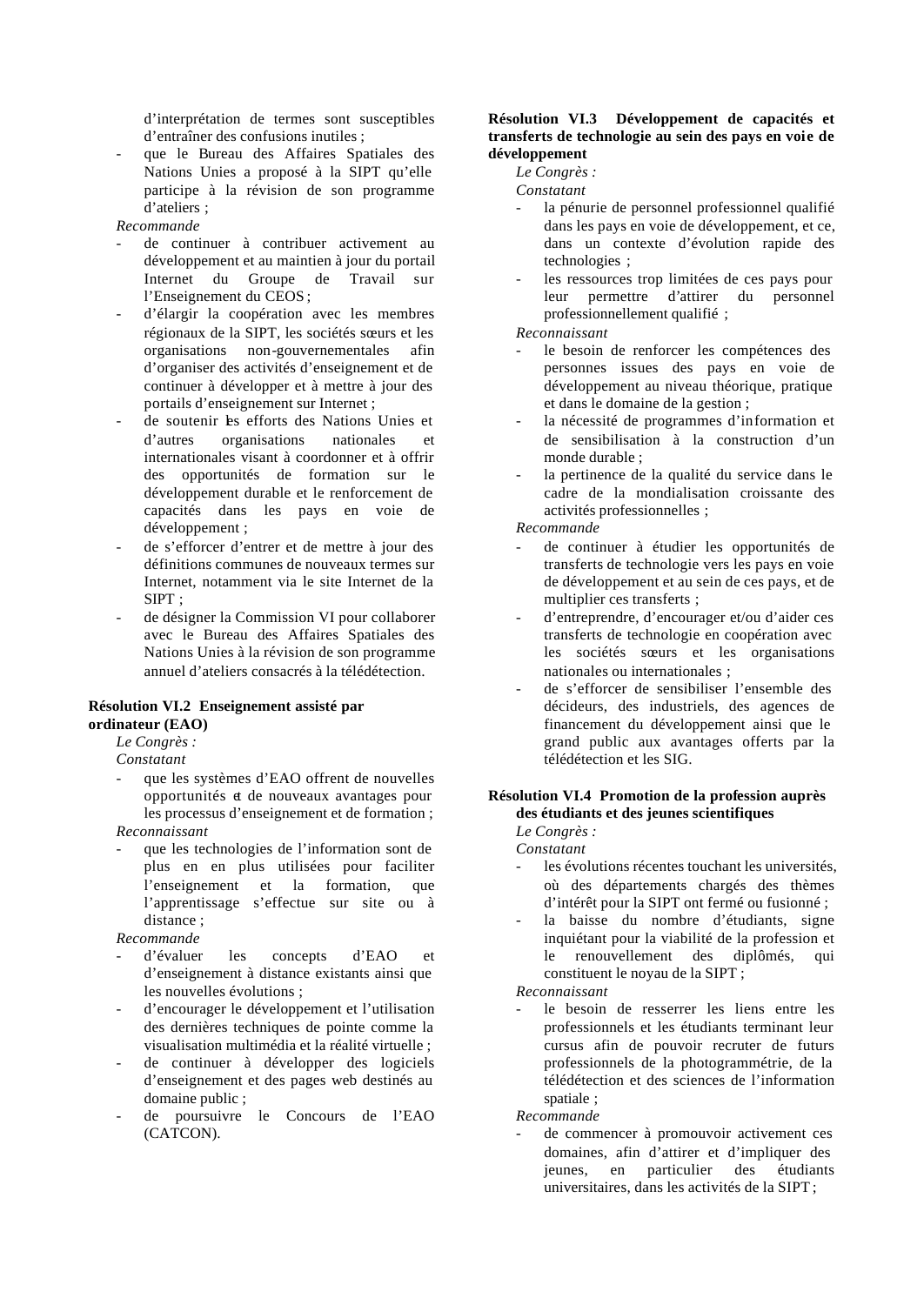- d'encourager l'utilisation des techniques de photogrammétrie, de télédétection et des SIG dans le cadre de l'enseignement et d'intégrer celles-ci aux cursus de l'enseignement secondaire ;
- de développer des supports de formation multilingues dans le domaine de la photogrammétrie, de la télédétection et des sciences de l'information spatiale, principalement destinés aux lycéens et aux étudiants universitaires ;
- de créer un Forum SIPT de la Jeunesse dans toutes les régions du globe et d'en assurer la promotion.

#### **Résolution VII.1 Recherche sur les signatures spectrales**

#### *Le Congrès :*

*Constatant*

- que les technologies de détection spatiale et spectrale évoluent rapidement ;
- que l'on a développé et mis en service des capteurs spatiaux hyperspectraux ainsi qu'une nouvelle série de capteurs spatiaux RSO ;
- que ces domaines sont les plus « brûlants » de la télédétection - en particulier l'hyperspectral, dont les premiers dispositifs de démonstration fonctionnent dans l'espace et dont le lancement des premiers capteurs opérationnels est prévu au cours de la période 2004-2008 ;
- qu'il est nécessaire de poursuivre le développement rapide d'applications afin de pouvoir utiliser efficacement ces données et d'obtenir des produits d'information précis ;

#### *Reconnaissant*

- que la recherche sur la détection spectrale est essentielle à l'utilisation des données de télédétection ;
- que les applications dans des domaines tels que la sécurité et la durabilité se développent rapidement ;
- que ces études sont fondamentales pour l'acquisition d'informations précises à partir de données de télédétection ;

#### *Recommande*

- de poursuivre les recherches sur les signatures spectrales, en particulier dans les domaines de la détection hyperspectrale et hyperfréquence ;
- de continuer à coopérer avec les organismes gérant les bases de données sur les signatures spectrales ;
- de renforcer la collaboration avec le Symposium International de Recherche sur la Détection Spectrale (ISSSR) ainsi qu'avec d'autres conférences internationales sur les mesures physiques et les signatures spectrales dans le domaine de la télédétection, et également de coordonner ces programmes avec les symposiums et ateliers de la SIPT ;
- d'entreprendre des recherches sur la modélisation des processus physiques,

notamment sur l'utilisation des signatures spectrales en tant que données d'entrée.

#### **Résolution VII.2 Méthodologies de classification et d'analyse d'images**

#### *Le Congrès :*

*Constatant*

- que l'on dispose d'un nombre croissant de données de télédétection de haute résolution spatiale, hyper-spectrale et temporelle issues de divers capteurs d'observation de la Terre ; *Reconnaissant*

- que l'on s'efforce de développer des classificateurs utilisant des techniques de traitement avancées comme les algorithmes contextuels, flous, neuronaux et génétiques ;
- qu'il est nécessaire d'appliquer des méthodes d'intégration et de fusion (au niveau caractéristique et décisionnel) à des fins d'interprétation ;
- que les données provenant de capteurs uniques n'offrent que des possibilités limitées d'extraction et/ou de classification de caractéristiques, alors que d'autre part, le nombre de données multi-capteurs est actuellement insuffisant ;

#### *Recommande*

d'étudier et de développer les techniques d'acquisition de données mu lti-capteurs et les concepts de fusion au niveau caractéristique et décisionnel dans l'optique de la modélisation du paysage ;

- de continuer à développer des outils d'extraction et des classificateurs de données de haute résolution spatiale et spectrale ;
- de développer des systèmes experts pour la classification de données de télédétection ;
- de développer des classificateurs de données de haute résolution spatiale, spectrale et temporelle facilement accessibles et compréhensibles pour l'utilisateur moyen ;
- de s'intéresser aux méthodologies de classification et d'analyse des données hyperfréquences dans l'optique de développements multi-angles, multipolarisations et multi-fréquences ;
- de développer les techniques d'intégration et de fusion de données.

#### **Résolution VII.3 Analyse des caractéristiques des données-images multi-spectrales, hyperspectrales, multi-capteurs, hyperfréquences et multitemporelles pour l'extraction d'attributs**

*Le Congrès :* 

*Constatant*

que de nombreuses mesures de l'atmosphère, des terres et des océans sont effectuées à partir d'un grand nombre de capteurs spatiaux optiques et hyperfréquences offrant une résolution améliorée ;

*Reconnaissant*

- que l'extraction de paramètres et d'attributs géographiques et biophysiques à partir de ces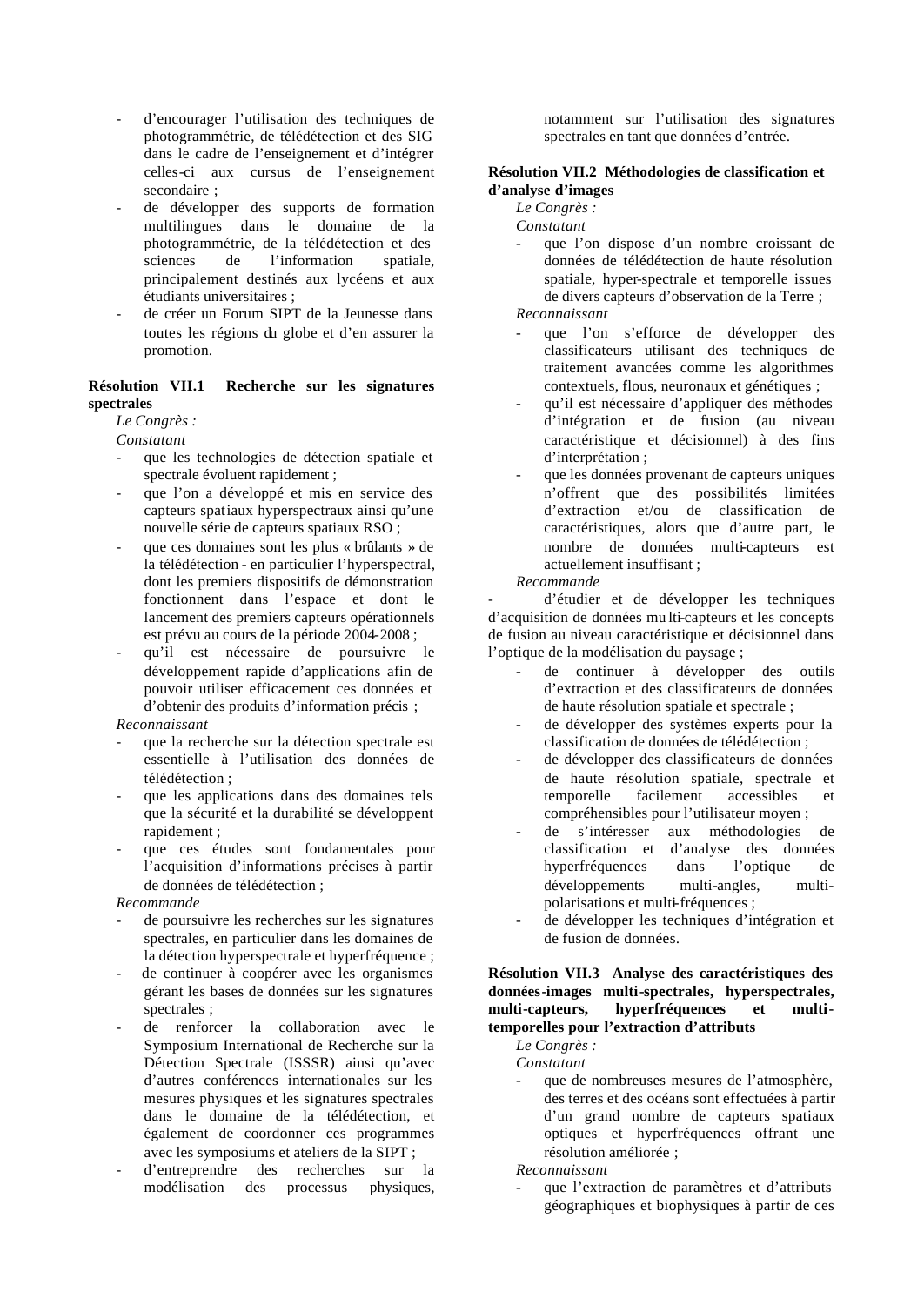mesures est essentielle à la compréhension des processus et des interactions bio-géophysiques pour la modélisation de nombreux phénomènes ;

que les méthodes de modélisation de capteurs (comme la détermination d'orientation directe ou indirecte, la triangulation, ou les contraintes orbitales) sont pleinement opérationnelles, alors que les méthodes d'extraction de données thématiques utilisant des sources de données améliorées sont loin d'être opérationnelles ;

#### *Recommande*

- de développer et de perfectionner des algorithmes et des techniques physiques et analytiques d'extraction de paramètres géophysiques et biophysiques ;
- de développer et de perfectionner des méthodes d'extraction de données thématiques utilisant des sources de données améliorées ;
- d'établir des normes définissant des seuils de précision pour ces procédures.

#### **Résolution VII.4 Validation de données et d'informations utilisant des méthodologies de laboratoire et de terrain**

*Le Congrès :* 

*Constatant*

les efforts considérables entrepris pour générer des produits bio-géophysiques issus de missions de télédétection spatiale ;

*Reconnaissant*

que l'utilisation de ces produits est limitée lorsque leur précision n'est pas établie, et qu'une validation détaillée est nécessaire ;

#### *Recommande*

- de développer des normes de validation de procédures ;
- de créer des réseaux et des protocoles de mesure :
- de promouvoir la coopération internationale pour le recueil de données de validation sur différentes régions ;
- de s'attacher à développer des méthodologies de passage à l'échelle supérieure pour les mesures in-situ et de réduction d'échelle pour les mesures issues de la télédétection ;
- de collaborer avec le Groupe de Travail « Validation et Etalonnage » du CEOS, le programme de Surveillance Globale pour l'Environnement et la Sécurité (GMES), et d'autres groupes similaires.

#### **Résolution VII.5 Amélioration de la modélisation de l'atmosphère pour la correction radiométrique**

*Le Congrès :* 

- *Constatant*
- que l'on dispose de modèles de transfert radiatif permettant d'estimer les perturbations atmosphériques sur les signaux parvenant aux capteurs spatiaux ;

#### *Reconnaissant*

- les limitations à l'obtention de mesures réalistes sur les propriétés des aérosols et autres paramètres sur nombre de points de mesures requis par ces modèles ;
- que la complexité des modèles atmosphériques rend leur utilisation difficile pour le commun des utilisateurs ;

*Recommande*

- de développer des logiciels et des modèles permettant une correction atmosphérique des images qui réponde aux niveaux de précision nécessaires ;
- à la SIPT de continuer à promouvoir la création de réseaux de mesures d'aérosols, de participer à leur caractérisation et de coopérer avec les organismes impliqués dans la création de bases de données sur les aérosols.

#### **Résolution VII.6 Création et utilisation de bases de données globales**

*Le Congrès :* 

*Constatant*

la disponibilité croissante de bases de données globales et de méthodologies de collecte de données, ainsi que la grande diversité des sources de données de télédétection et des nouvelles infrastructures à l'échelle mondiale ;

*Reconnaissant*

- que les développements à venir dépendent d'une coopération étroite dans le domaine du suivi et de la mo délisation à l'échelle globale;
- qu'UNISPACE III soutient partout dans le monde des actions relatives à l'Agenda 21 au niveau local, régional et mondial, en étroite collaboration avec les organisations scientifiques internationales et les institutions des Nations Unies concernées ;

*Recommande*

- de continuer à développer des méthodologies destinées à créer et à évaluer la qualité de bases de données globales pour des études globales, en coopération avec la Commission IV et le Programme International Géosphère-Biosphère (PIGB) ;
- de développer des algorithmes de suivi pour certains aspects du changement global comme l'utilisation et le couvert des sols et les changements affectant les terres ;
- d'élaborer des stratégies évolutives permettant d'assimiler des données de télédétection dans des modèles globaux.

#### **Résolution VII.7 Développement durable et indicateurs de durabilité**

*Le Congrès :* 

*Constatant*

que l'on s'efforce véritablement de se servir des informations issues de la télédétection en vue de l'utilisation durable des ressources naturelles et de la protection de l'environnement ;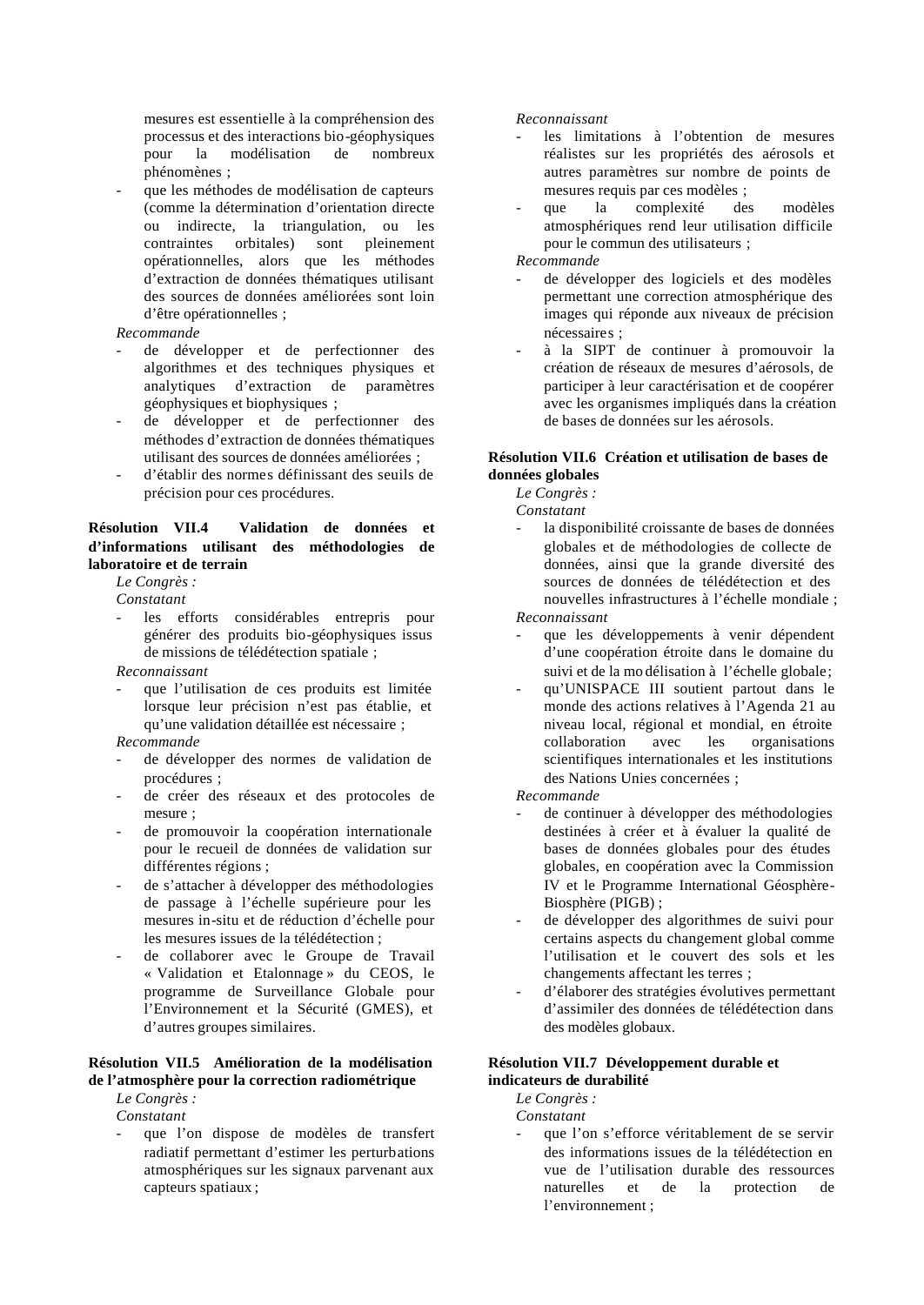#### *Reconnaissant*

- la diminution et la dégradation des ressources naturelles dues au développement non planifié, lui-même conséquence de l'augmentation de la pression démographique ;
- l'utilisation croissante de la télédétection dans le cadre de la santé et du bien-être humains ;

#### *Recommande*

- de promouvoir l'utilisation des informations et des systèmes basés sur la télédétection dans le cadre de la sécurité alimentaire et hydrique ;
- de développer des algorithmes, des modèles et des indicateurs de durabilité destinés à prévoir les changements affectant différents écosystèmes comme les écosystèmes agricoles, les forêts et les zones côtières ;
- de s'efforcer d'améliorer la coopération internationale en déterminant et en créant des indicateurs communs de durabilité environnementale issus de la télédétection.

#### **Résolution VII.8 Liens entre la santé et les masses d'eau**

#### *Le Congrès :*

*Constatant*

que la SIPT et le CIUS ont noué des relations étroites ;

que le groupe d'évaluation du CSPR du CIUS a produit un rapport intitulé « L'environnement et ses liens avec le développement durable » ;

- que ce rapport engage la SIPT et l'UGGI à développer un programme de recherche sur les « Liens entre l'eau et la santé » dans le cadre du programme de recherche du CIUS sur les Sciences pour la Santé et le Bien-être ;

#### *Reconnaissant*

que les techniques de télédétection et les SIG constituent une source précieuse d'informations multi-résolutions et multitemporelles sur l'évolution et l'étendue des masses d'eau ;

*Recommande* 

- de renforcer la coopération avec des experts en vue d'établir des liens entre les paramètres et les informations sur la santé et l'eau ;
- de faire définir par ces spécialistes leurs besoins réels en matière d'informations sur les masses d'eau ;
- de développer, de consolider et de diffuser des techniques permettant d'obtenir ces données à partir de la télédétection et d'utiliser ces informations dans des SIG.

#### **Résolution VIII.1 Gestion des systèmes agricoles**

*Le Congrès :* 

*Constatant*

que les données de télédétection optiques, thermiques et hyperfréquences facilitent l'inventaire des récoltes, la cartographie des sols, les études sur la dégradation des terres,

l'utilisation commune des ressources en eau et de nombreux aspects de gestion agricole ;

#### *Reconnaissant*

- que la recherche sur la télédétection appliquée à l'agriculture se limite principalement à des études sur différents aspects pris isolément ;
- que pour atteindre le double objectif de productivité et de durabilité, l'agriculture doit être gérée comme un système intégré ;

#### *Recommande*

- de développer des procédures et des modèles destinés aux systèmes de cultures assistés par la télédétection, qui permettent de parvenir à une sécurité alimentaire et nutritive ;
- de s'efforcer de fournir des informations spatiales permettant une agriculture de précision ;
- d'élaborer des modèles d'évaluation des impacts environnementaux sur l'agriculture moderne ;
- de développer des systèmes de suivi de croissance des cultures tenant compte de tous les facteurs influant sur celles-ci.

#### **Résolution VIII.2 Biodiversité et gestion des forêts**

*Le Congrès : Constatant*

que les technologies de télédétection aérienne et spatiale ont considérablement contribué à l'inventaire des ressources forestières et au suivi et à la caractérisation de la biodiversité au niveau du paysage ;

*Reconnaissant*

- l'importance, la vulnérabilité et la diminution rapide des ressources forestières, y compris de leur diversité biologique ;
- l'amélioration des capacités spatiales, spectrales et temporelles des nouveaux capteurs qui permet d'approfondir les études dans les domaines précités ;

*Recommande*

- d'améliorer les procédures et les modèles d'inventaire et de suivi des ressources forestières, des réserves de bois, et d'estimation de la biomasse ;
- d'encourager les efforts de recherche pour l'évaluation et la protection de la diversité biologique des forêts et de sa durabilité grâce aux techniques de télédétection et aux SIG ;
- à la SIPT de coopérer et de participer à des initiatives internationales comme celles dirigées par l'Union Internationale des Instituts de Recherche Forestière (IUFRO), afin d'améliorer la biodiversité et la gestion des forêts.

#### **Résolution VIII.3 Ressources minérales et cartographie géologique**

*Le Congrès :* 

*Constatant*

l'utilisation considérable des données satellitaires en cartographie géologique et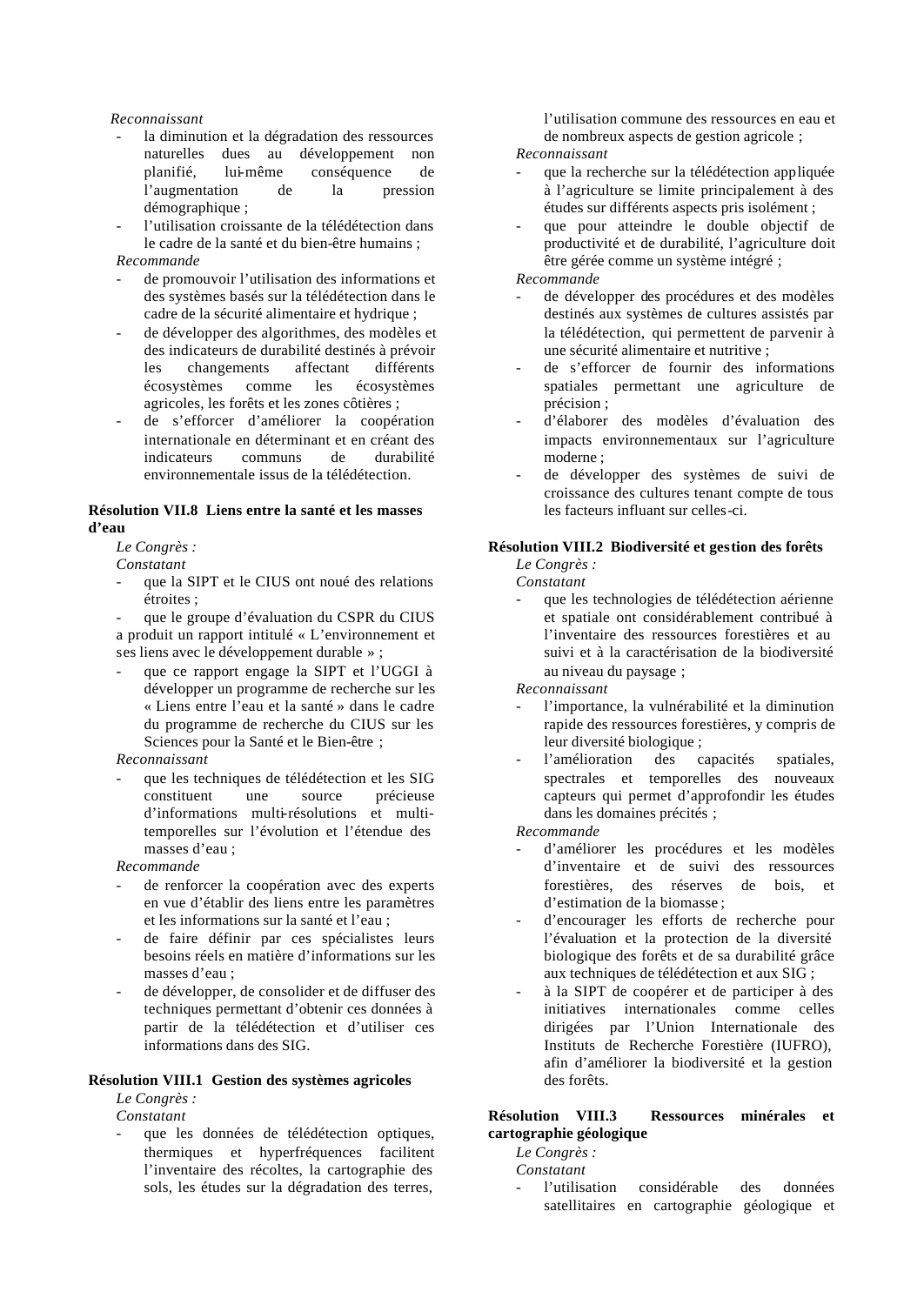géomorphologique et dans la prospection des minéraux;

*Reconnaissant*

- le besoin croissant d'utiliser les données hyperspectrales, thermiques, hyperfréquences et interférométriques pour la cartographie géologique et la prospection des minéraux ;
- *Recommande*
- de développer des techniques permettant l'utilisation intégrée de mesures géophysiques spatiales et in-situ dans la prospection des ressources minérales ;
- de promouvoir la coopération dans ce domaine avec les organisations internationales pertinentes, comme certaines Unions du Conseil International pour la Science (CIUS).

#### **Résolution VIII.4 Etablissements humains et analyse de leurs impacts**

*Le Congrès :* 

*Constatant*

- que l'urbanisation rapide et sauvage est un problème d'envergure mondiale ;
- que l'on dispose d'un nombre croissant de données de haute résolution spatiale et de couverture stéréoscopique, destinées à être utilisées pour la cartographie urbaine, l'urbanisme et la documentation de sites du patrimoine ;

*Reconnaissant*

- que l'urbanisation continuelle, la densité croissante de population, l'exode rural et la pollution associée ont des répercussions sur l'environnement et le changement global ;
- que les données de télédétection sont très utiles au suivi des impacts de l'urbanisation ;

#### *Recommande*

- de développer des outils et des modèles adéquats pour les plans de perspective et de développement des zones urbaines et les projets d'équipement des zones rurales ;
- de poursuivre des actions du type de celles recommandées par la conférence HABITAT II ;
- de développer des méthodes appropriées de documentation, de conservation, de gestion et de surveillance permanente des sites du patrimoine naturel et culturel, en collaboration avec le Comité International de Photogrammétrie Architecturale (CIPA) pour l'UNESCO ;
- de se consacrer au suivi des changements d'utilisation et de couvert des sols, et tout particulièrement au suivi de la croissance urbaine.

#### **Résolution VIII.5 Suivi et limitation des catastrophes ; évaluation des dommages**

*Le Congrès : Constatant*

que la télédétection, les SIG, la localisation par satellite et la communication spatiale sont

devenus des outils efficaces de suivi et de limitation des catastrophes ainsi que d'évaluation des dommages ;

#### *Reconnaissant*

- que la gestion des catastrophes a été déclarée question urgente dans le cadre des recommandations d'UNISPACE III ;
- qu'il existe un besoin croissant de représentation du paysage en 4D pour diverses tâches de suivi de l'environnement ou des catastrophes ;

#### *Recommande*

- de continuer à développer des outils et des méthodologies appropriés à la gestion des catastrophes, qui utilisent les technologies de la télédétection et les SIG ;
- de lancer des initiatives permettant de définir un système d'observation intégré comprenant des mesures spatiales, aériennes et in-situ pour l'alerte précoce, le suivi et la limitation des catastrophes ainsi que l'évaluation des dommages, en collaboration avec la Commission I ;
- de resserrer les liens de coopération avec divers partenaires comme le CEOS, la Stratégie Internationale d'Observation Mondiale (IGOS) et la Charte Internationale « Espace et Catastrophes Majeures ».

#### **Résolution VIII.6 Gestion des zones côtières et étude de la couleur de l'océan**

*Le Congrès :* 

*Constatant*

- l'importance des zones côtières en tant qu'écosystèmes ;
- la disponibilité de données de couleur de l'océan issues d'un grand nombre de missions spatiales ;
- les progrès effectués pour l'extraction de paramètres bio-géochimiques concernant les eaux des zones côtières et de la haute mer ;

*Reconnaissant*

- que les données de couleur de l'océan jouent un rôle important dans l'étude du cycle du carbone ;
- que l'on comprend désormais le lien entre la couche de mélange et l'écosystème de l'océan ainsi qu'entre la gestion des zones côtières et la gestion de la pêche ;

- de lancer les actions pertinentes pour développer des algorithmes analytiques d'extraction de paramètres bio-géochimiques et de fusion de données, ainsi que pour faciliter l'utilisation opérationnelle des données de couleur de l'océan ;
- d'instaurer une collaboration avec d'autres agences internationales comme le Groupe International de Coordination sur la Couleur de l'Océan (IOCCG) ;
- de développer des procédures et des protocoles de Gestion Intégrée des Zones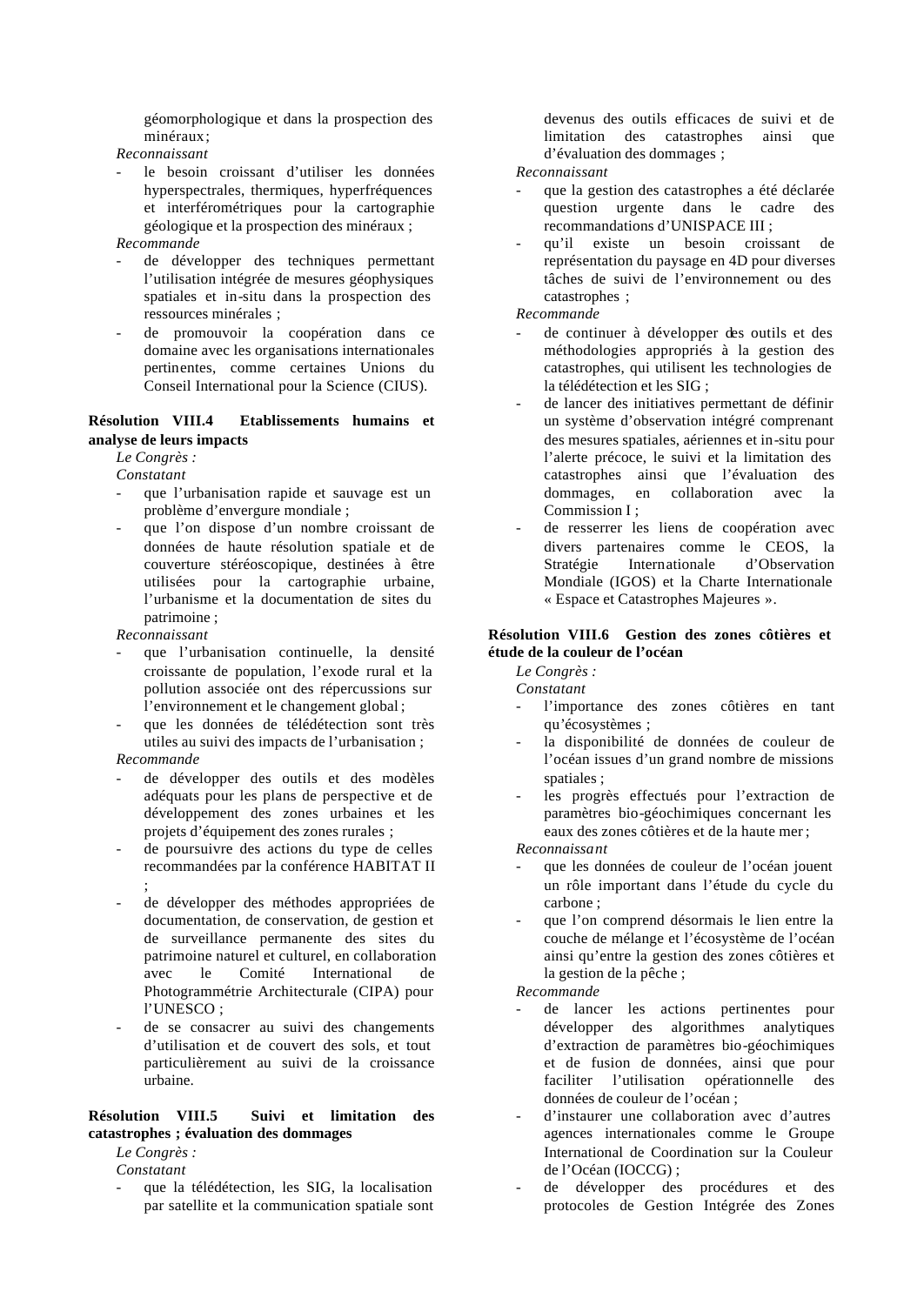Côtières utilisant les techniques de télédétection et les SIG.

#### **Résolution VIII.7 Sécurité des ressources en eau**

*Le Congrès :* 

*Constatant*

- que les données de télédétection sont largement utilisées pour identifier et surveiller les masses et les réservoirs d'eau de surface et pour explorer les nappes phréatiques ;
- que le suivi du manteau neigeux et l'inventaire des glaciers sont des domaines qui prennent de l'importance ;

#### *Reconnaissant*

- que l'utilisation efficace et durable des ressources en eau est une priorité pour notre planète ;

*Recommande*

- de développer des ensembles de procédures et d'analyses permettant l'utilisation intégrée de la télédétection et des bases de données SIG pour le développement durable des ressources en eau ;
- d'effectuer un suivi des glaciers et d'étudier les éventuels impacts du changement global sur leur recul.

#### **Résolution VIII.8 Prévision de l'état de l'océan**

#### *Le Congrès :*

*Constatant*

- la disponibilité de mesures spatiales fournissant des paramètres d'état de l'océan comme la température de surface de l'eau, les vecteurs de vent, les vagues, la hauteur de surface de l'eau, les flux de chaleur, etc…;
- l'existence de réseaux de bouées d'observation in-situ ;

#### *Reconnaissant*

- le besoin de prévoir avec précision l'état de l'océan pour diverses applications comme la navigation et les routes maritimes, l'exploration pétrolière en mer, les communications, etc… ;
- l'importance des interactions air-mer pour la détermination de la météorologie, de la cyclogénèse, etc… ;
- le besoin d'augmenter le nombre de sites de prévision des marées dans le monde entier ;

#### *Recommande*

- de développer et d'améliorer des méthodes d'extraction et de validation des paramètres océaniques, de fusion d'algorithmes et de modélisation ;
- d'instaurer une collaboration avec la Commission Océanographique Intergouvernementale et le Groupe de l'Expérience Mondiale d'Observation de l'Océan ;
- de mener des études visant à démontrer la valeur de l'imagerie issue de la télédétection pour la précision des prévisions des cycles de marées spécifiques à certains sites en

collaboration avec l'Organisation Hydrographique Internationale (OHI).

#### **Résolution VIII.9 Etudes sur l'atmosphère et la météorologie**

#### *Le Congrès :*

*Constatant*

- que l'on dispose de nombreuses mesures des composants et des profils de l'atmosphère, issues d'un réseau de systèmes spatiaux et insitu ;

*Reconnaissant*

- la nécessité de comprendre les divers processus atmosphériques ;
- les besoins en matière de prévisions météorologiques à court et à long terme ;

*Recommande*

- de créer un Groupe de Travail chargé :
	- o d'évaluer l'efficacité et la précision des modèles actuellement disponibles,
	- o d'identifier les lacunes des moyens d'observation existants,
	- o de définir, en collaboration avec l'Organisation Mondiale de la Météorologie, un système d'observation spatiale, aérienne et insitu ainsi que d'affinement de modèles.

#### **Résolution VIII.10 Soutien à la mise en œuvre de politiques et de traités internationaux**

*Le Congrès :* 

*Constatant*

- que les politiques et les traités internationaux comme le Protocole de Kyoto revêtent une importance croissante au niveau politique et sociétal ;
- que les technologies de l'imagerie sont largement utilisées pour contribuer à l'application des lois internationales et des accords de réglementation ;

*Reconnaissant*

- que les politiques et les traités internationaux concernés doivent être mis en œuvre de manière objective, fiable, économique, et en temps utile ;
- que les données de télédétection sont utilisées au niveau national et international dans le cadre d'études sur la cartographie thématique et de son développement ;
- que la valeur économique de l'imagerie pour le suivi, la détection et l'évaluation des activités humaines est indéniable ;

- de poursuivre les études et le développement des techniques de cartographie de la végétation (en particulier des forêts), du sol et d'autres thématiques ;
- d'étudier l'utilisation des données de télédétection au plan national et international,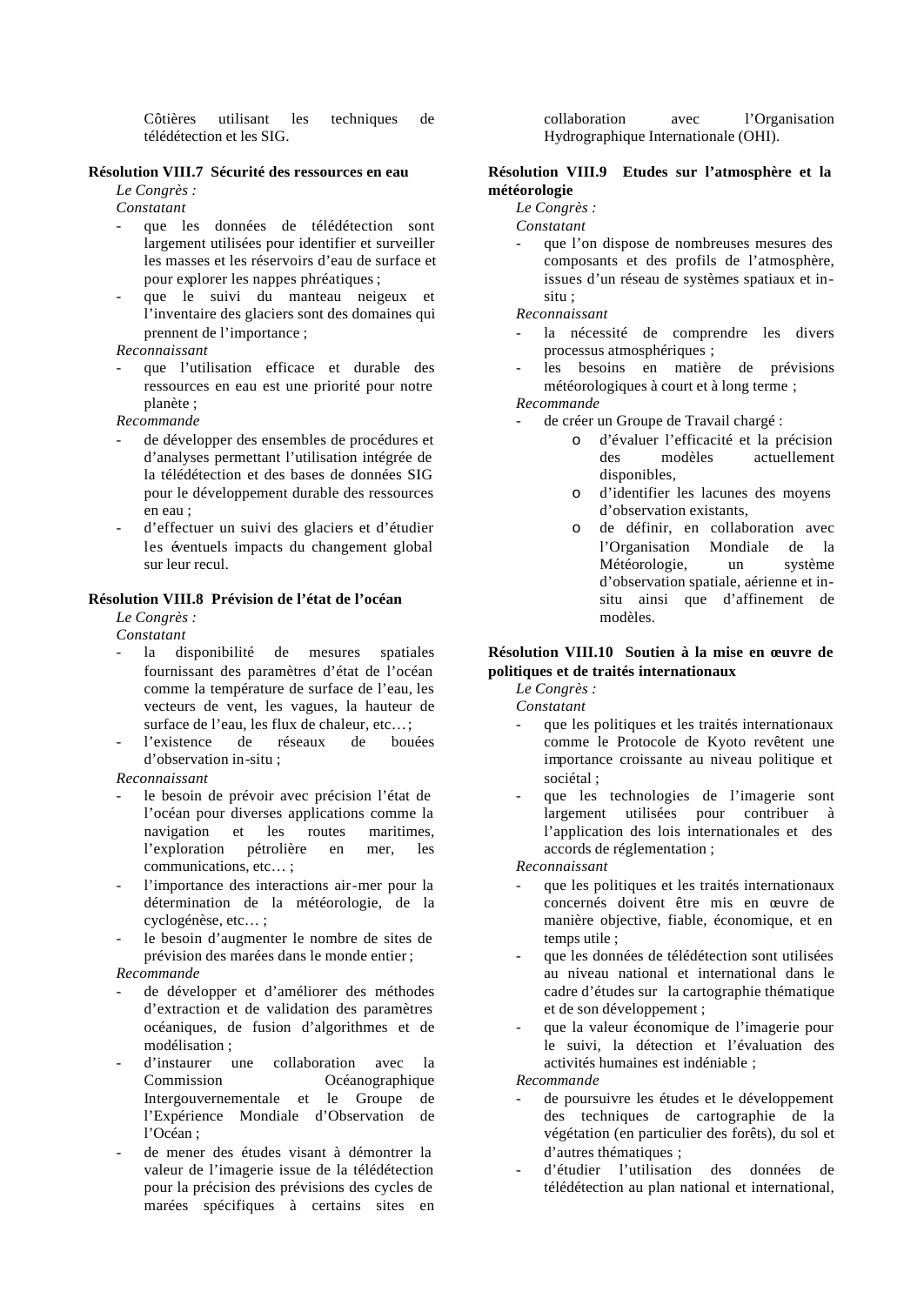particulièrement dans le domaine de la fixation du carbone et de la désertification ;

- de promouvoir l'utilisation des données de télédétection pour l'amélioration des techniques d'identification, de détection et de réponse rapide ;
- à la SIPT de se coordonner au Programme International de Chimie Atmosphérique du Changement Global (IGAC) ;
- de créer un comité ad-hoc destiné à coordonner les contributions de la SIPT aux études d'application de la télédétection aux politiques et traités internationaux.

#### **Résolution VIII.11 Recherche polaire**

*Le Congrès :* 

- *Constatant*
- que l'on célèbrera en 2007 le 125<sup>ème</sup> anniversaire de la l<sup>ère</sup> Année Polaire Internationale (1882-1883), le  $75^{\text{eme}}$ anniversaire de la 2<sup>ème</sup> Année Polaire Internationale et le 50<sup>ème</sup> anniversaire de l'Année Géophysique Internationale (1957- 1958) ;
- que ces initiatives majeures ont débouché sur de nouvelles perspectives importantes concernant les processus globaux et en fait, sur des décennies de recherche polaire particulièrement utile ;
- que ce type d'évènement historique peut tout à fait dynamiser la science polaire, par exemple en suscitant de nouvelles recherches passionnantes, en impliquant les nouvelles générations de scientifiques, et en illustrant auprès du public les bénéfices et les défis encore inhérents à l'exploration polaire ;

#### *Reconnaissant*

- l'importance de l'environnement mondial, et le rôle des régions polaires dans la préservation de cette ressource inestimable ;
- la capacité des technologies de télédétection aérospatiale à fournir des informations précieuses pour la recherche polaire, de manière impartiale et en temps quasi-réel ;
- les efforts entrepris par le CIUS pour lancer de nouvelles recherches polaires dans le cadre du 125ème anniversaire de la première Année Polaire Internationale par le biais de son Comité de Planification ;

#### *Recommande*

- de charger un Groupe de Travail de la SIPT de développer la concertation et la collaboration sur la recherche polaire ;
- de charger ce Groupe de Travail de soutenir le CIUS et l'Année Polaire Internationale 2007 en déterminant et en dirigeant les initiatives de télédétection pertinentes.

#### **Résolution VIII.12 Continuité des données d'observation de la Terre de moyenne résolution et libre accès à celles-ci**

*Le Congrès :* 

*Constatant*

- que les satellites d'observation de la Terre de moyenne résolution ont permis d'obtenir avec succès des jeux de données globales pour l'inventaire et le suivi des ressources, ainsi que pour des applications économiques et culturelles ;
- que l'accès aux données d'observation de la Terre de moyenne résolution est entravé par des politiques nationales changeantes et des réglementations de distribution publique de plus en plus restrictives ;
- que parmi les états impliqués dans l'exploration de l'espace, nombreux sont ceux qui projettent de lancer des satellites d'observation de la Terre au cours de la période 2004-2008 et au-delà ;

*Reconnaissant*

- que l'on a besoin de données internationales pour définir les spécifications et les conditions de ces missions afin de répondre aux besoins d'une gamme de plus en plus large d'applications dans les sciences sociales et naturelles ;
- que la communauté mondiale de la télédétection a l'obligation d'assurer la continuité du recueil de données de moyenne résolution spatiale et la responsabilité de contribuer à unifier les politiques régissant leur mise à disposition ;
- qu'il est nécessaire d'uniformiser les politiques d'accès aux données et aux images afin de pouvoir fusionner les produits issus de divers satellites individuels, en vue de générer des produits impossibles à obtenir à partir d'une source unique ;

- de charger un Groupe de Travail de contribuer à définir une constellation optimale de satellites complémentaires permettant de répondre sur le long terme aux besoins en matière d'observation de la Terre ;
- à ce Groupe de Travail de se concerter avec le Comité Consultatif Politique (IPAC), le Groupe de Travail ad-hoc pour l'observation de la Terre (GEO), les équipes d'action du Bureau des Affaires Spatiales des Nations Unies et les autres initiatives nationales et internationales concernées, afin de répercuter les besoins des membres de la SIPT en matière de techniques et de données et de les promouvoir ;
- à ce Groupe de Travail de s'efforcer de faciliter l'accès aux données d'observation de la Terre de tous ceux qui en ont besoin pour des activités liées au développement durable, et ce à un coût raisonnable.